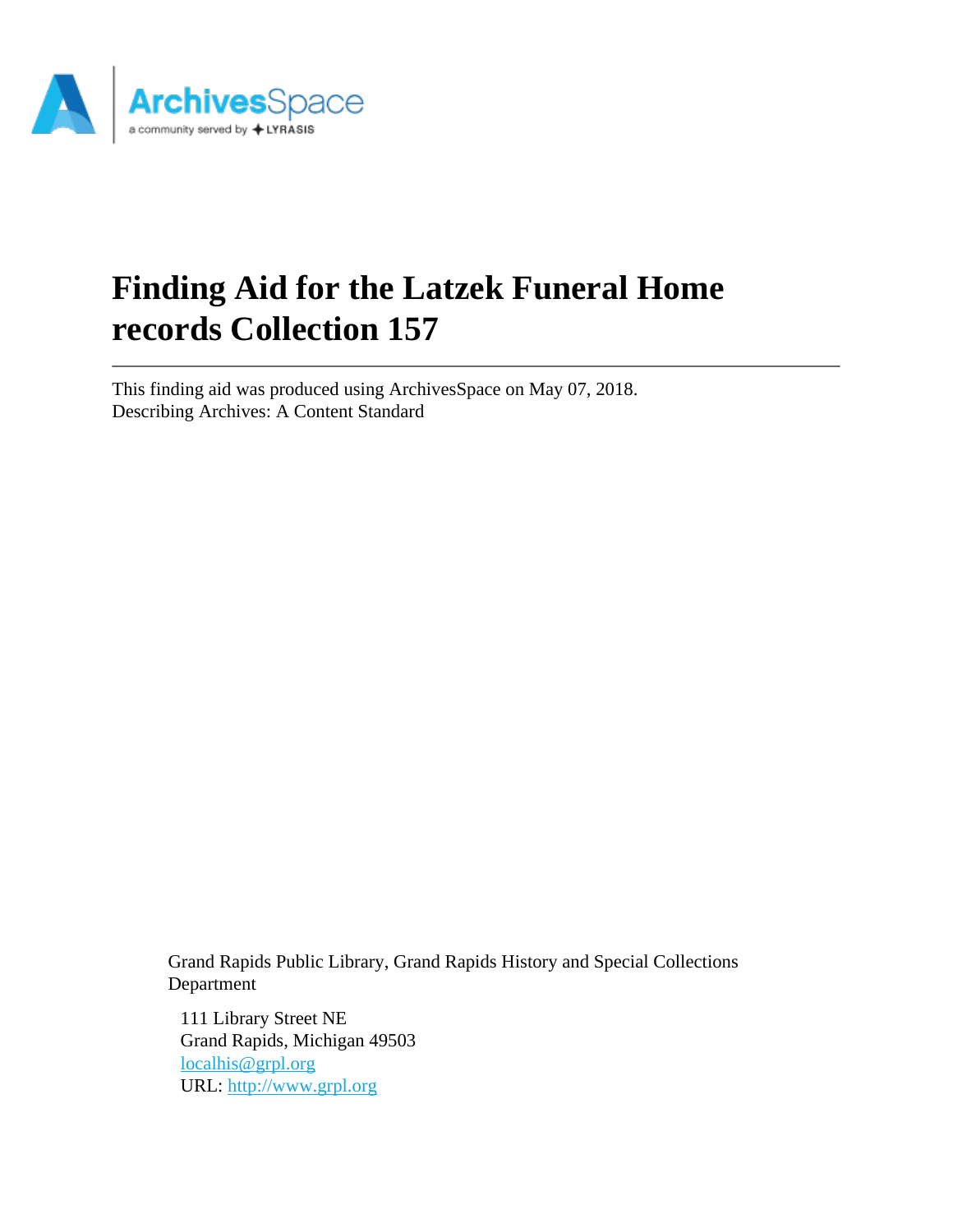## <span id="page-1-0"></span>**Table of Contents**

| Loose Items found inside VOL. 10, Located in the back of the volume. Entries on both sides of |  |
|-----------------------------------------------------------------------------------------------|--|
|                                                                                               |  |
|                                                                                               |  |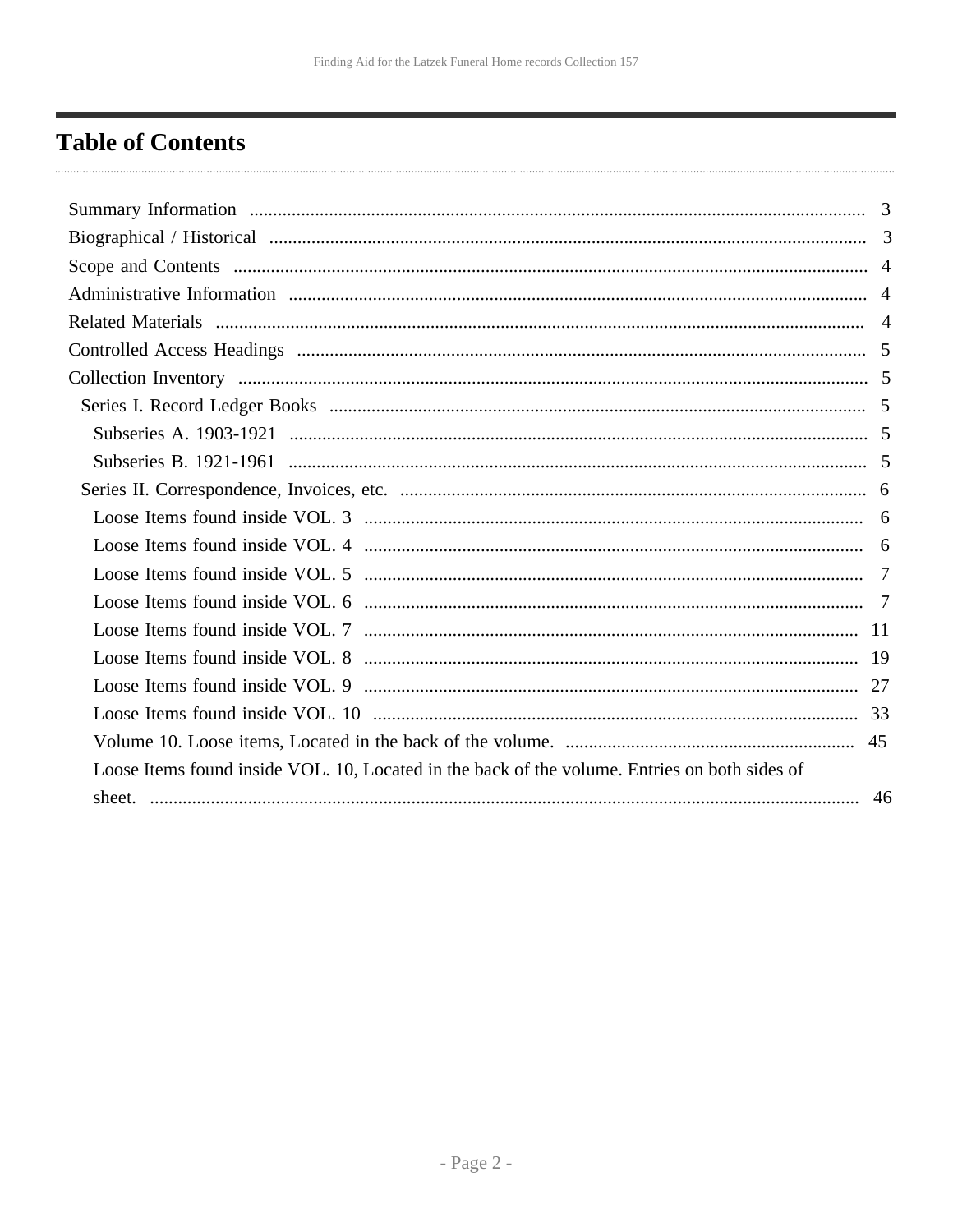### <span id="page-2-0"></span>**Summary Information**

| <b>Repository:</b>                  | Grand Rapids Public Library, Grand Rapids History and Special<br><b>Collections Department</b>                                                                                                                                                                                                                                                                                                                                                                                                                                                                            |
|-------------------------------------|---------------------------------------------------------------------------------------------------------------------------------------------------------------------------------------------------------------------------------------------------------------------------------------------------------------------------------------------------------------------------------------------------------------------------------------------------------------------------------------------------------------------------------------------------------------------------|
| <b>Title:</b>                       | Latzek Funeral Home records                                                                                                                                                                                                                                                                                                                                                                                                                                                                                                                                               |
| ID:                                 | Collection 157                                                                                                                                                                                                                                                                                                                                                                                                                                                                                                                                                            |
| Date [inclusive]:                   | 1903-1961                                                                                                                                                                                                                                                                                                                                                                                                                                                                                                                                                                 |
| <b>Physical Description:</b>        | 4.08 Linear Feet Nine boxes                                                                                                                                                                                                                                                                                                                                                                                                                                                                                                                                               |
| Language of the<br><b>Material:</b> | English                                                                                                                                                                                                                                                                                                                                                                                                                                                                                                                                                                   |
| Abstract:                           | The Latzek Funeral Home records include ten volumes that record<br>burials of Grand Rapids, Michigan area residents. The volumes date<br>from 1903-1961. They contain such data as the name of the deceased,<br>the age at death, cause of death, funeral costs, parent's names and<br>occupation. The volumes are in chronological order, an alphabetical<br>index is available. A comprehensive index of the deceased has been<br>prepared by genealogy volunteer Evelyn Sawyer. It is available as a<br>database on the Western Michigan Genealogical Society web site |

**^** [Return to Table of Contents](#page-1-0)

### <span id="page-2-1"></span>**Biographical / Historical**

Felix W. Latzek (1895-7/30/1977) was a former Union Bank and Trust Co. manager and part-time funeral director. The Latzek Funeral Home was founded by Felix's father, Frank. Initially, the elder Latzek worked undertaker while Felix was the clerk. Felix also was the co-owner of the Derezinski Funeral Home with Chester L. Derezinski, but that business closed in 1974. He served in the U.S. Navy from 1917-1921. Felix was involved in several veteran's groups such as the Catholic War Veterans and the Catholic Order of Foresters.

#### **^** [Return to Table of Contents](#page-1-0)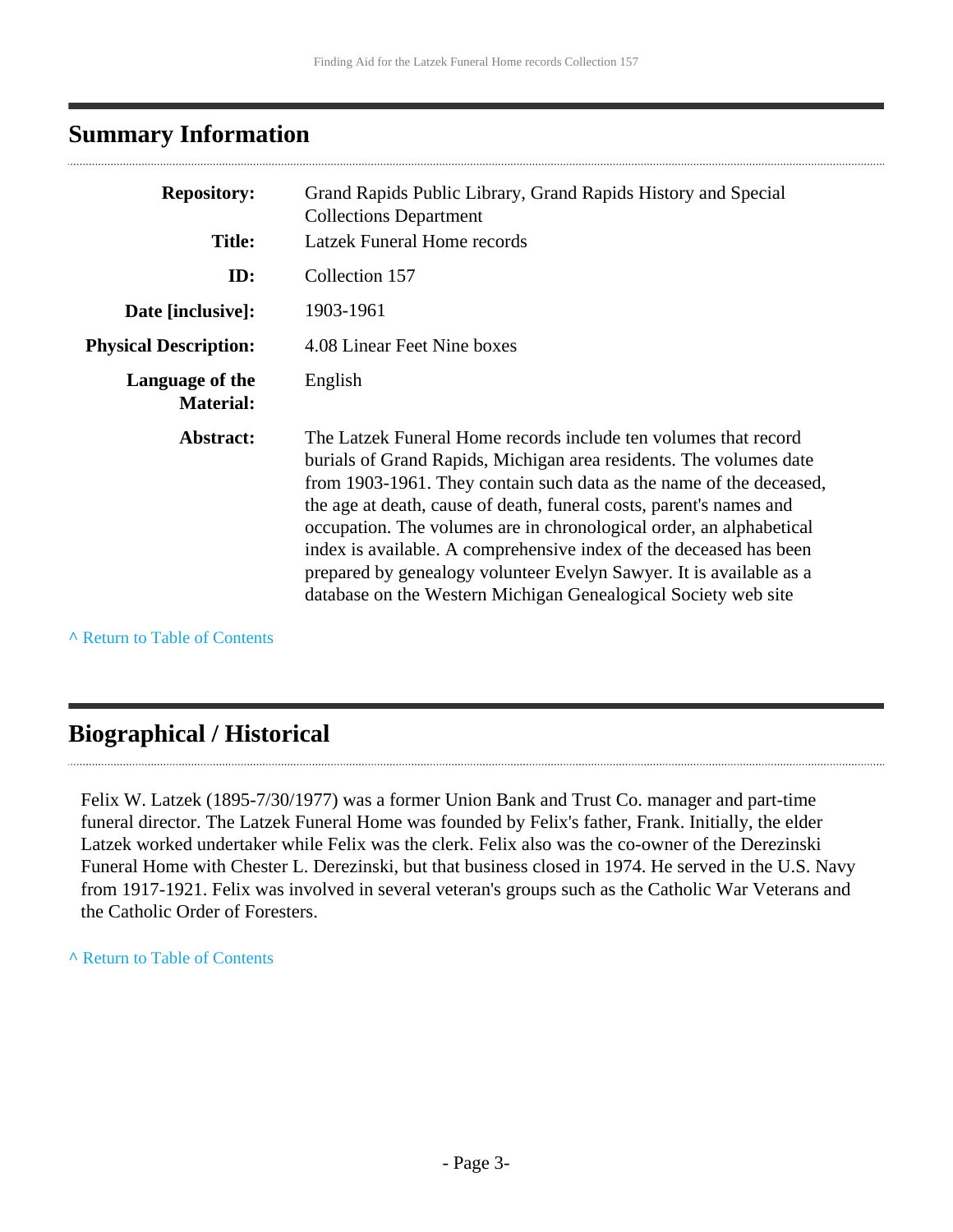### <span id="page-3-0"></span>**Scope and Contents**

The volumes provide data on the funerals handled by the home. Data such as: name, address, occupation, age at death, cause of death, parent's name and birthplaces, place of interment and details of the costs involved.

**^** [Return to Table of Contents](#page-1-0)

### <span id="page-3-1"></span>**Administrative Information**

#### **Publication Statement**

Grand Rapids Public Library, Grand Rapids History and Special Collections Department

111 Library Street NE Grand Rapids, Michigan 49503 [localhis@grpl.org](mailto:localhis@grpl.org) URL:<http://www.grpl.org>

#### **Immediate Source of Acquisition**

Vivan Kommer, accession number 1991.026

#### **^** [Return to Table of Contents](#page-1-0)

### <span id="page-3-2"></span>**Related Materials**

#### **Related Materials**

Latzek Family related collection: Coll. 234, the Emily Latzek Jennings family photographs

Additional Funeral Home Collections: Birdsall Funeral Home, Spring Funeral Home

**^** [Return to Table of Contents](#page-1-0)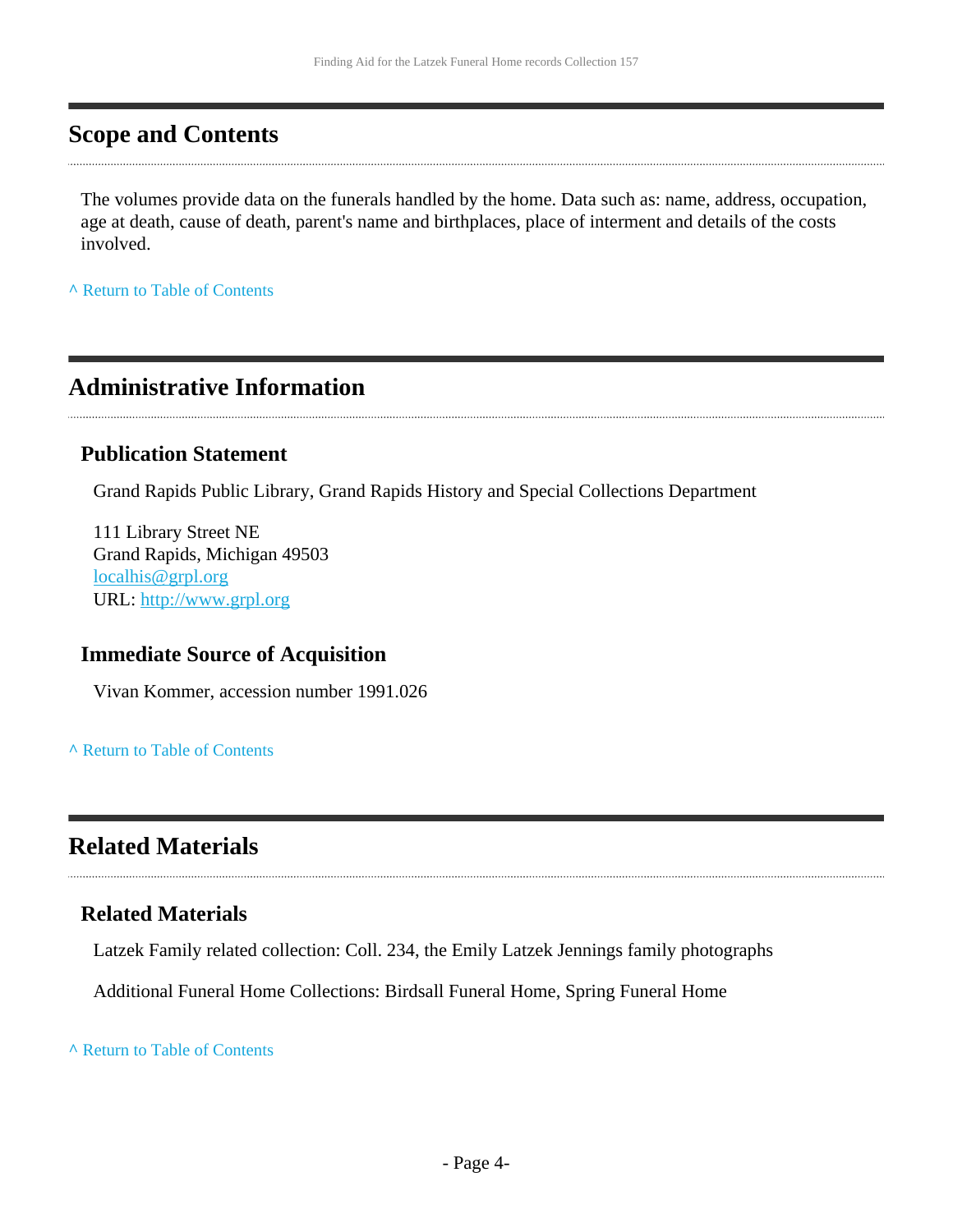### <span id="page-4-0"></span>**Controlled Access Headings**

- Registers of birth, etc. -- Michigan -- Grand Rapids
- Grand Rapids (Mich.) -- History
- Grand Rapids (Mich.) -- Genealogy
- Undertakers and undertaking -- Michigan -- Grand Rapids

### <span id="page-4-1"></span>**Collection Inventory**

#### <span id="page-4-2"></span>**Series I. Record Ledger Books**

#### **Scope and Contents**

Subseries A. Books with date range 1903-1931. Includes volumes 1-5, for dates 1903 to 1921. There are some gaps in the dates between volumes, which may indicate missing information, or a vacation period for the firm, or other unknown reason.

Note the missing pages from vol. 1, pgs. 7-82.

Subseries B. Books with date range 1912-1961. Includes volumes 6-10, for dates 1912-1961. Generally, the dates appear to suggest a comprehensive run of records for this series.

<span id="page-4-4"></span>

| <b>Title/Description</b>                                                        | <b>Instances</b> |                     |
|---------------------------------------------------------------------------------|------------------|---------------------|
| Jun 15, 1903-Jul 29, 1906. Pgs. 7 thu. 82 missing at time of<br>indexing, 1992. | Box 1            | Folder 1            |
| Oct 29, 1906-Apr 6, 1909.                                                       | Box 1            | Folder 2            |
| Apr 6, 1909 – Sept. 4, 1911.                                                    | Box 2            | Folder 3            |
| Sept. 4, 1911-May 19, 1918.                                                     | Box 2            | Folder 4            |
| Jul 18, 1918-1921.                                                              | Box 3            | Folder 5            |
|                                                                                 |                  |                     |
| <b>Subseries B. 1921-1961</b>                                                   |                  |                     |
| <b>Title/Description</b>                                                        | <b>Instances</b> |                     |
| Sep 16, 1921-Oct 19, 1935.                                                      | Box 3            | Folder <sub>6</sub> |
| Oct 26, 1935-Aug 21, 1943.                                                      | Box 4            | Folder <sub>7</sub> |
| Sep 10, 1943-May 20, 1953.                                                      | Box 4            | Folder 8            |
| Jun 5, 1953-Nov 3, 1957.                                                        | Box 5            | Folder 9            |

#### <span id="page-4-3"></span>**Subseries A. 1903-1921**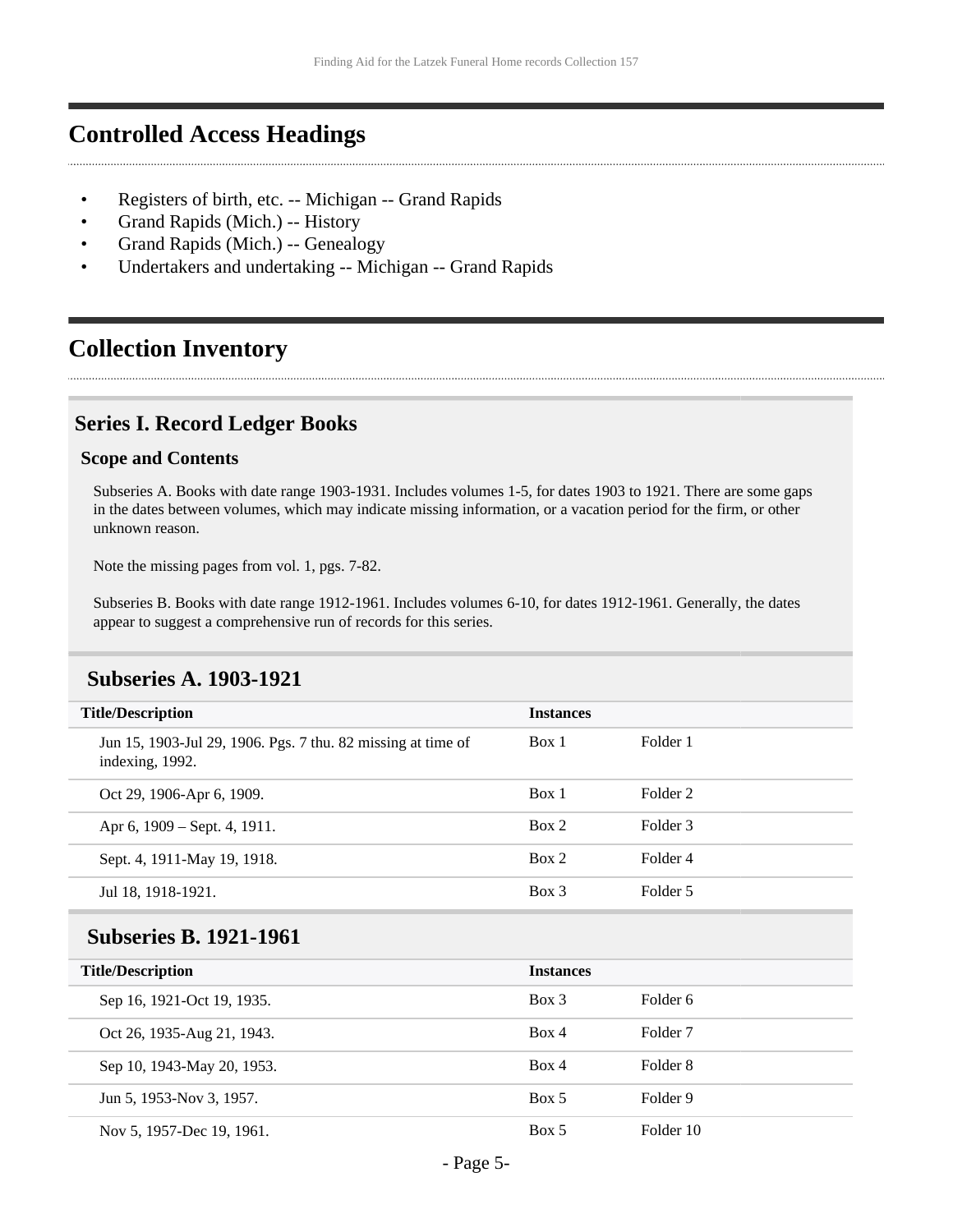#### <span id="page-5-0"></span>**Series II. Correspondence, Invoices, etc.**

#### **Scope and Contents**

Arranged by volume where the materials were found, and alphabetical by last name under the volume, giving the specific page where found.

This series includes correspondence, invoices and ephemera related to the burial of only a portion of the deceased. These items were previously stapled to the pages for the individual with whom they were associated. However, this practice was damaging to the items themselves, as well of the record book page, and are being removed for placement in archival folders.

As these are added to this collection, they will be listed by the record volume where found first, and then alphabetically by the name of the deceased.

### <span id="page-5-1"></span>**Loose Items found inside VOL. 3**

#### **Ketchel, Stanley pg. 225**

| <b>Title/Description</b>                                                                                                                                                                                                                                                                                                                                      | <b>Instances</b> |                     |
|---------------------------------------------------------------------------------------------------------------------------------------------------------------------------------------------------------------------------------------------------------------------------------------------------------------------------------------------------------------|------------------|---------------------|
| Casket description - Furniture City Casket Co.                                                                                                                                                                                                                                                                                                                | Box 6            | Folder 1            |
| <b>Related Materials:</b>                                                                                                                                                                                                                                                                                                                                     |                  |                     |
| <b>Related Materials</b>                                                                                                                                                                                                                                                                                                                                      |                  |                     |
| For more information on the murder of boxer Stanley<br>Ketchel, see department biographical files.                                                                                                                                                                                                                                                            |                  |                     |
| <b>Woitilak, Pauline pg. 78</b>                                                                                                                                                                                                                                                                                                                               |                  |                     |
| <b>Title/Description</b>                                                                                                                                                                                                                                                                                                                                      | <b>Instances</b> |                     |
| Invoice                                                                                                                                                                                                                                                                                                                                                       | Box 6            | Folder <sub>2</sub> |
| <b>Loose Items found inside VOL. 4</b>                                                                                                                                                                                                                                                                                                                        |                  |                     |
| Klukowski, Heroine pg. 255                                                                                                                                                                                                                                                                                                                                    |                  |                     |
| <b>Title/Description</b>                                                                                                                                                                                                                                                                                                                                      | <b>Instances</b> |                     |
| Invoice                                                                                                                                                                                                                                                                                                                                                       | Box 6            | Folder <sub>3</sub> |
| <b>Latzek</b> , Frank                                                                                                                                                                                                                                                                                                                                         |                  |                     |
| <b>Title/Description</b>                                                                                                                                                                                                                                                                                                                                      | <b>Instances</b> |                     |
| Volume 4, between pages 124 and 125, a postcard addressed<br>$\mathbf{v}$ and $\mathbf{v}$ and $\mathbf{v}$ and $\mathbf{v}$ and $\mathbf{v}$ and $\mathbf{v}$ and $\mathbf{v}$ and $\mathbf{v}$ and $\mathbf{v}$ and $\mathbf{v}$ and $\mathbf{v}$ and $\mathbf{v}$ and $\mathbf{v}$ and $\mathbf{v}$ and $\mathbf{v}$ and $\mathbf{v}$ and $\mathbf{v}$ and | Box 6            | Folder <sub>4</sub> |

<span id="page-5-2"></span>to Frank from Hallowell and James Service, Inc.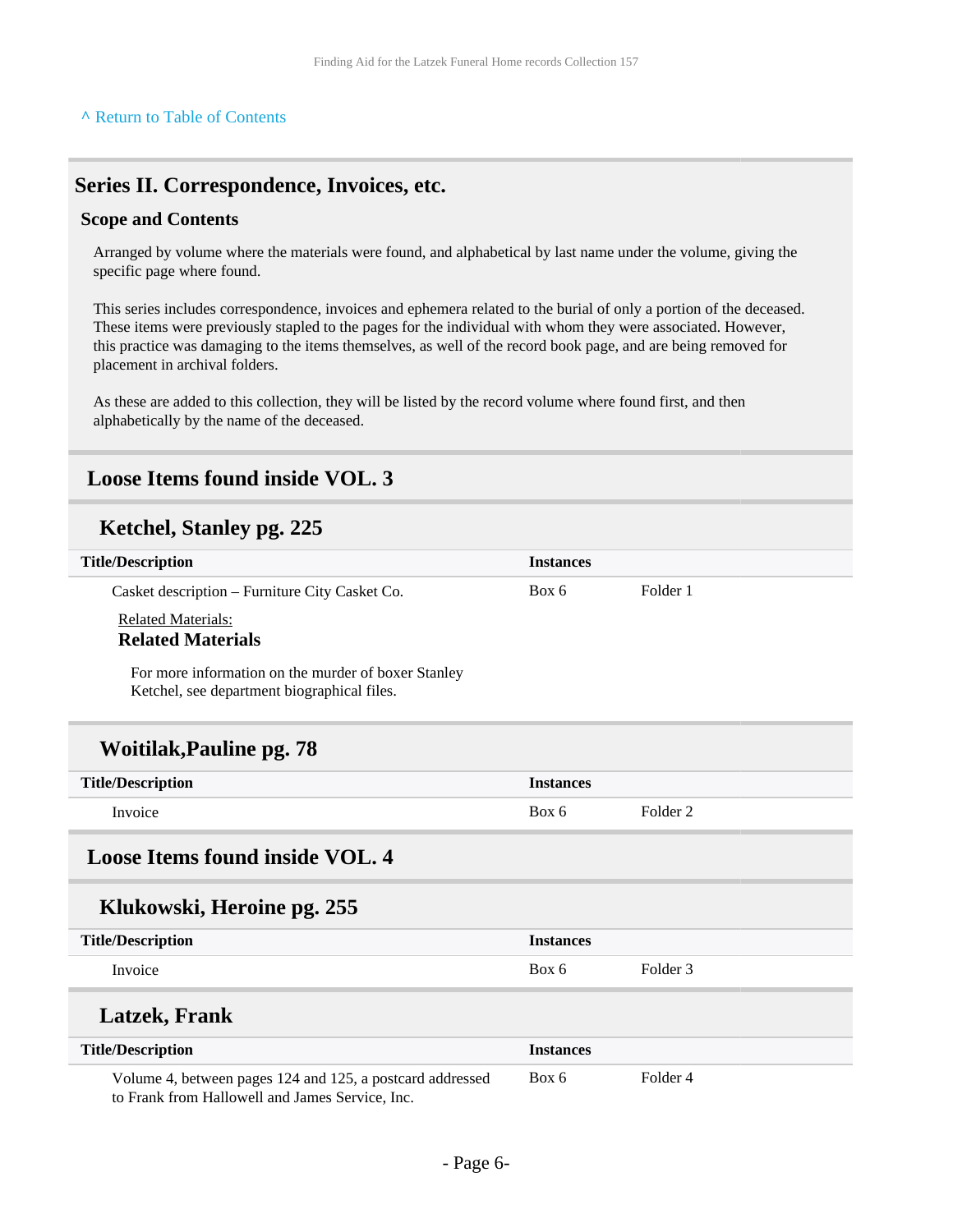### <span id="page-6-0"></span>**Loose Items found inside VOL. 5**

### **Latzek, Frank**

| <b>Title/Description</b>                                                                                                                                                                                         | <b>Instances</b> |          |
|------------------------------------------------------------------------------------------------------------------------------------------------------------------------------------------------------------------|------------------|----------|
| Latzek, Frank-Volume 5, between pages 8 and 9, note to<br>Berton Spring Co. written on back of order blank for Michigan<br>Casket Co.                                                                            | Box 6            | Folder 5 |
| Latzek, Frank-Volume 5, inside front cover Listing of amounts<br>on an invoice form for: Peter Sargeant, John Martinjack, An.<br>Gobert, S. Kamiszek, A. Machmewicz, A. Racki, Address for<br>W.D. Robertson Co. | Box 6            | Folder 5 |

#### **Michatowski, Victoria pg. 25**

| <b>Title/Description</b>               | <b>Instances</b> |          |
|----------------------------------------|------------------|----------|
| Death Certificate                      | Box 6            | Folder 6 |
| Razmus, Mrs pg. 35                     |                  |          |
| <b>Title/Description</b>               | <b>Instances</b> |          |
| Invoice from the Bertain A. Spring Co. | Box 6            | Folder 7 |
| General                                |                  |          |

Found after the last page of entries (page 35) There is no reference to a Mrs. Razmus in the rest of this volume.

### <span id="page-6-1"></span>**Loose Items found inside VOL. 6**

### **Bulkowski, Matthew / Bokoski, Mike pg. 235**

| <b>Title/Description</b>                       | <b>Instances</b> |          |
|------------------------------------------------|------------------|----------|
| Two letters from the Veterans Administration   | Box 6            | Folder 8 |
| One post card from the Veterans Administration | Box 6            | Folder 8 |
| One letter to J.S. Crosby & Co.                | Box 6            | Folder 8 |
| One letter from the Michigan Dept. of Labor    | Box 6            | Folder 8 |
| Chlebek, John pg. 143                          |                  |          |
| <b>Title/Description</b>                       | <b>Instances</b> |          |
| Board of Health Transit Permit                 | Box 6            | Folder 9 |
| Dytkiewicz, Kazmiera pg. 186                   |                  |          |
| <b>Title/Description</b>                       | <b>Instances</b> |          |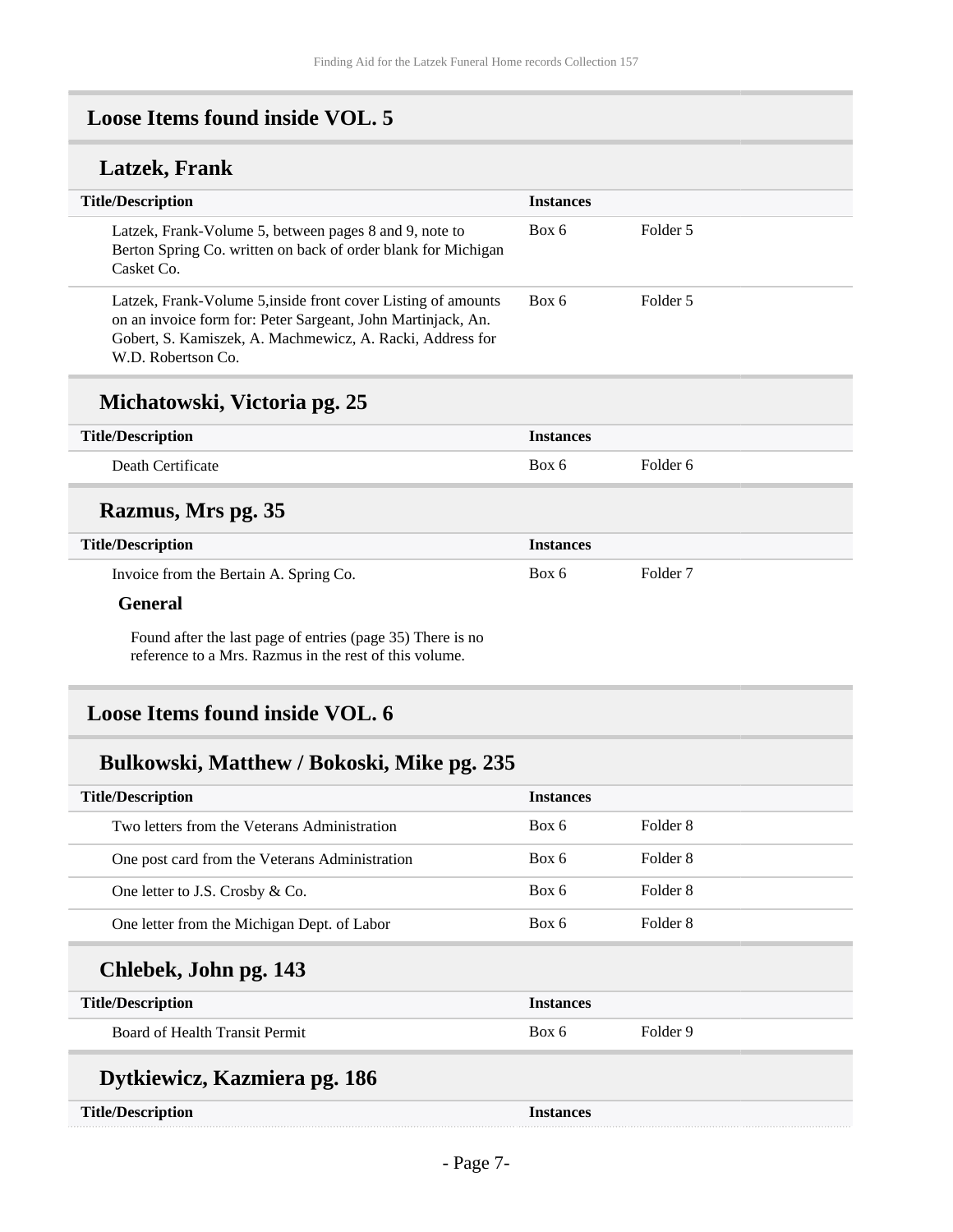| Death Certificate                                                                                                | Box 6            | Folder 10 |  |
|------------------------------------------------------------------------------------------------------------------|------------------|-----------|--|
| <b>Egbert, Margaret pg. 242</b>                                                                                  |                  |           |  |
| <b>Title/Description</b>                                                                                         | <b>Instances</b> |           |  |
| Egbert, Marguriel Iona                                                                                           | Box 6            | Folder 11 |  |
| Letter from Ernest Egbert                                                                                        | Box 6            | Folder 11 |  |
| <b>Union Bank Receipt</b>                                                                                        | Box 6            | Folder 11 |  |
| National Bank of Grand Rapids envelope                                                                           | Box 6            | Folder 11 |  |
| Grzywacz (Phillips), Rose pg. 145                                                                                |                  |           |  |
| <b>Title/Description</b>                                                                                         | <b>Instances</b> |           |  |
| <b>Illinois Transit Permit</b>                                                                                   | Box 6            | Folder 12 |  |
| Jarecki, Peter pg. 209                                                                                           |                  |           |  |
| <b>Title/Description</b>                                                                                         | <b>Instances</b> |           |  |
| Invoice                                                                                                          | Box 6            | Folder 13 |  |
| Karpinski / Karpinska, Anna pg. 204                                                                              |                  |           |  |
| <b>Title/Description</b>                                                                                         | <b>Instances</b> |           |  |
| Address for Joseph Karpinski                                                                                     | Box 6            | Folder 14 |  |
| Karwoski, Mary pg. 170                                                                                           |                  |           |  |
| <b>Title/Description</b>                                                                                         | <b>Instances</b> |           |  |
| Post Office Return Receipt signed by Mrs. Van Dellen. A<br>Receipt for Registered Article is pasted on page 170. | Box 6            | Folder 15 |  |
| Kourach / Kowrack Donald Thaddensz pg. 166                                                                       |                  |           |  |
| <b>Title/Description</b>                                                                                         | <b>Instances</b> |           |  |
| Address for Mr. And Rms. Ted J. Kowrack in Niagra Falls,<br><b>NY</b>                                            | Box 6            | Folder 16 |  |
| Kowaleski, Szczepan J. pg. 225                                                                                   |                  |           |  |
| <b>Title/Description</b>                                                                                         | <b>Instances</b> |           |  |
| Letter from Veterans Administration                                                                              | Box 6            | Folder 17 |  |
| Kozlowski / Koziel, Jacob pg. 211                                                                                |                  |           |  |
| <b>Title/Description</b>                                                                                         | <b>Instances</b> |           |  |
| Invoice                                                                                                          | Box 6            | Folder 18 |  |
|                                                                                                                  |                  |           |  |

Balance due notice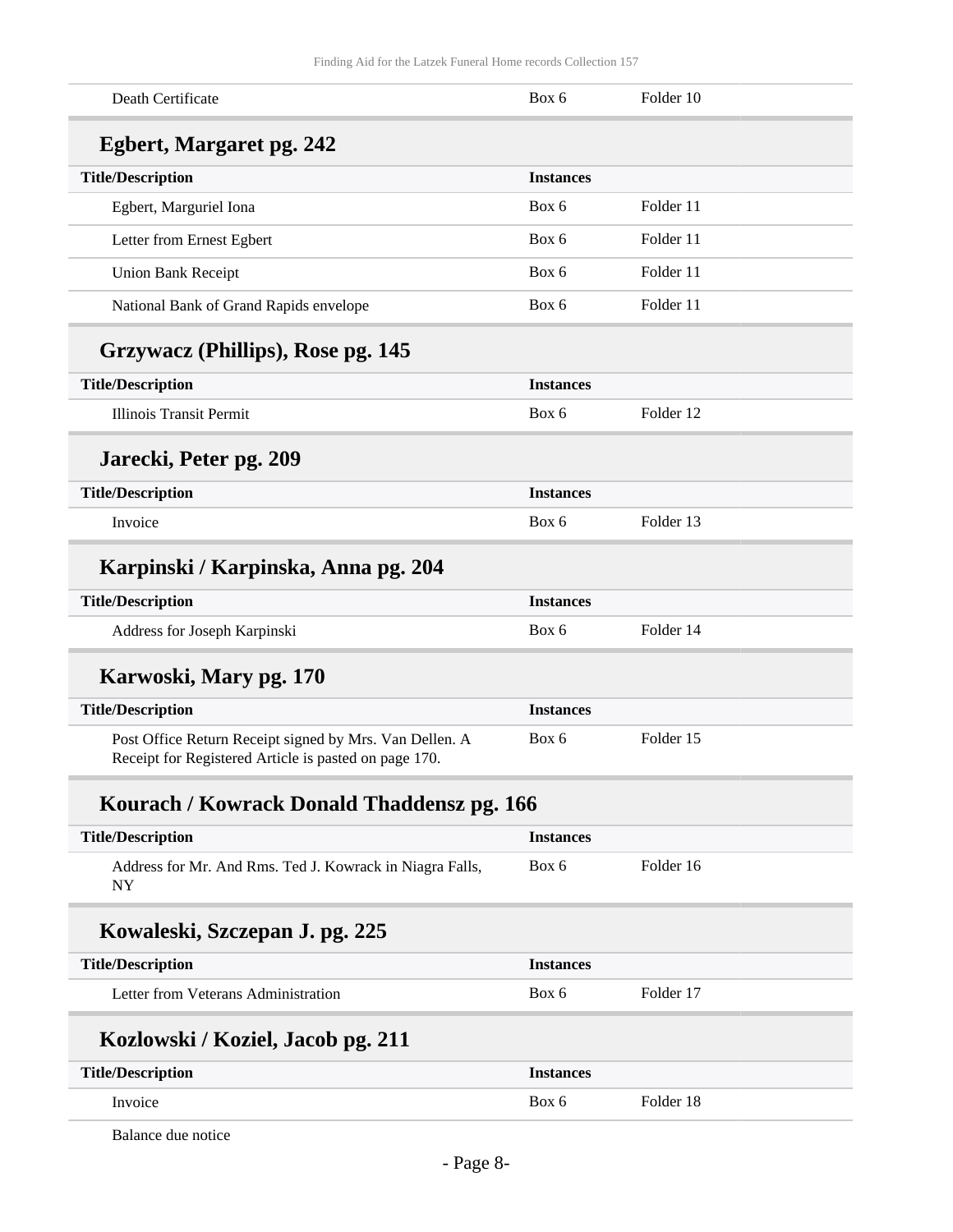|                                                                                                 | Box 6            | Folder 18 |  |
|-------------------------------------------------------------------------------------------------|------------------|-----------|--|
| Lasko, Andrew pg. 292                                                                           |                  |           |  |
| <b>Title/Description</b>                                                                        | <b>Instances</b> |           |  |
| Invoice                                                                                         | Box 6            | Folder 19 |  |
| Modzeleski, Chester pg. 288                                                                     |                  |           |  |
| <b>Title/Description</b>                                                                        | <b>Instances</b> |           |  |
| Two Western Union wires regarding shipment of the body                                          | Box 6            | Folder 20 |  |
| Railway Express receipt for deposit                                                             | Box 6            | Folder 20 |  |
| Letter from Irving Pennington, Algoma Twp. Supervisor,<br>stating he will pay for shipping body | Box 6            | Folder 20 |  |
| Invoice to Algoma Township                                                                      | Box 6            | Folder 20 |  |
| Card requesting payment from Algoma Twp.                                                        | Box 6            | Folder 20 |  |
| Letter requesting payment from Algoma Twp.                                                      | Box 6            | Folder 20 |  |
| O'Boyle, John, pg. 25                                                                           |                  |           |  |
| <b>Title/Description</b>                                                                        | Instances        |           |  |

| <b>Title/Description</b> |                                                               | <b>Instances</b> |           |
|--------------------------|---------------------------------------------------------------|------------------|-----------|
|                          | Two post office return receipts for J.W. Boyle of Seattle     | Box 6            | Folder 21 |
|                          | Registered mail receipt                                       | Box 6            | Folder 21 |
|                          | Two letters sent to Wm. J. Boyle of Seattle and two from him. | Box 6            | Folder 21 |
|                          | Letter from Mrs. J.A. Schulte of Shepard, MI                  | Box 6            | Folder 21 |
|                          | List of all those Attending, including Pall Bearers           | Box 6            | Folder 21 |

#### **Scope and Contents**

Pall Bearers: Stanley Orlowski / Steve Pawlak / Mr. Kowalsik / Steve Skowronski. Those attending: Przybylski Family / Frank Szczepanski / John Nowicki / Leon Zimmerman / Mrs. Jaskulski / Mrs. Skowronski / Mr. and Mrs. Rose / Mr. Malewicz / Frank Jaskulski / Mrs. Bialk / Mr. Nawrocki / Mr. & Mrs. Kowalski / Mrs. K. Pulkowski / Mr. Krygiel / John Kowalski / Agnes Pawlak / Lucy Pawlak / Mrs. Wynsocki / Mrs. Zimmerman / Mrs. Orlowski / Mrs. Aesliwitz / Mr. & Mrs. Trzybynski / Mr. & Mrs. Jaknbowski / Pawlowski family / Grzeszak family / Mr. Kaplanowski / Mr. Rudnik / Gorny family / Andryczak family / Mrs. Wisz / Mrs. Slesmier / Mrs. Ganatowski / Mrs. Czurnopis / Mrs. Kierslsr / Mrs. Perkowski Mrs. Kubiak and family

#### **Orlikowski, Casimir pg. 269**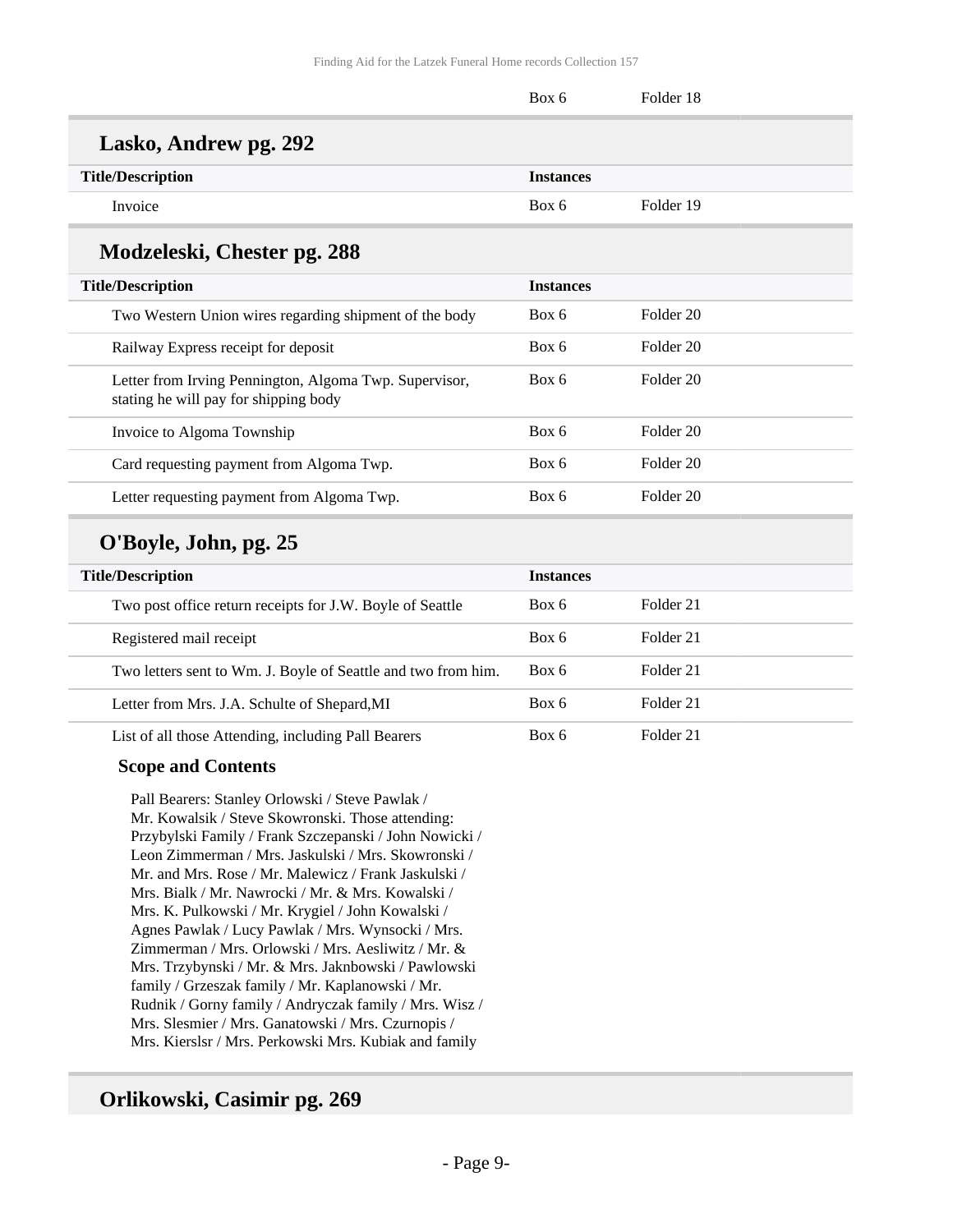| <b>Title/Description</b>                                                    | <b>Instances</b> |                      |
|-----------------------------------------------------------------------------|------------------|----------------------|
| Funeral costs typed on card                                                 | Box 6            | Folder <sub>22</sub> |
| Pawlowski/Powell, Albert F. pg. 95                                          |                  |                      |
| <b>Title/Description</b>                                                    | <b>Instances</b> |                      |
| Permit for Burial or Removal                                                | Box 6            | Folder <sub>23</sub> |
| <b>Board of Health Transit Permit</b>                                       | Box 6            | Folder <sub>23</sub> |
| Pomeroy, Nina pg. 158                                                       |                  |                      |
| <b>Title/Description</b>                                                    | <b>Instances</b> |                      |
| Letter from F. Latzek about bill                                            | Box 6            | Folder 24            |
| Prokow, Nichipor pg. 218                                                    |                  |                      |
| Letter from Veterans Administration                                         | Box 6            | Folder <sub>25</sub> |
| Pulte, Frank B. pg 298                                                      |                  |                      |
| <b>Title/Description</b>                                                    | <b>Instances</b> |                      |
| <b>Funeral Estimate</b>                                                     | Box 6            | Folder <sub>26</sub> |
| <b>Funeral Invoice</b>                                                      | Box 6            | Folder <sub>26</sub> |
| <b>General</b>                                                              |                  |                      |
| These read "Albert J. Alt & Sons, Funeral Directors" as<br>of Sept, 9, 1935 |                  |                      |
| Puzanowski, Felix pg. 251                                                   |                  |                      |
| <b>Title/Description</b>                                                    | <b>Instances</b> |                      |
| <b>Invoice from Grand Rapids Press</b>                                      | Box 6            | Folder 27            |
| Skory, Rt. Rev. Msgr. Casimir pg. 280                                       |                  |                      |
| <b>Title/Description</b>                                                    | <b>Instances</b> |                      |
| Funeral costs written on a card                                             | Box 6            | Folder <sub>28</sub> |
| <b>Smith, Albertina Hartung pg. 241</b>                                     |                  |                      |
| <b>Title/Description</b>                                                    | <b>Instances</b> |                      |
| Post office return receipt                                                  | Box 6            | Folder <sub>29</sub> |
| Receipt for registered article                                              | Box 6            | Folder 29            |
| Sobota, Katherine pg. 264                                                   |                  |                      |
| <b>Title/Description</b>                                                    | <b>Instances</b> |                      |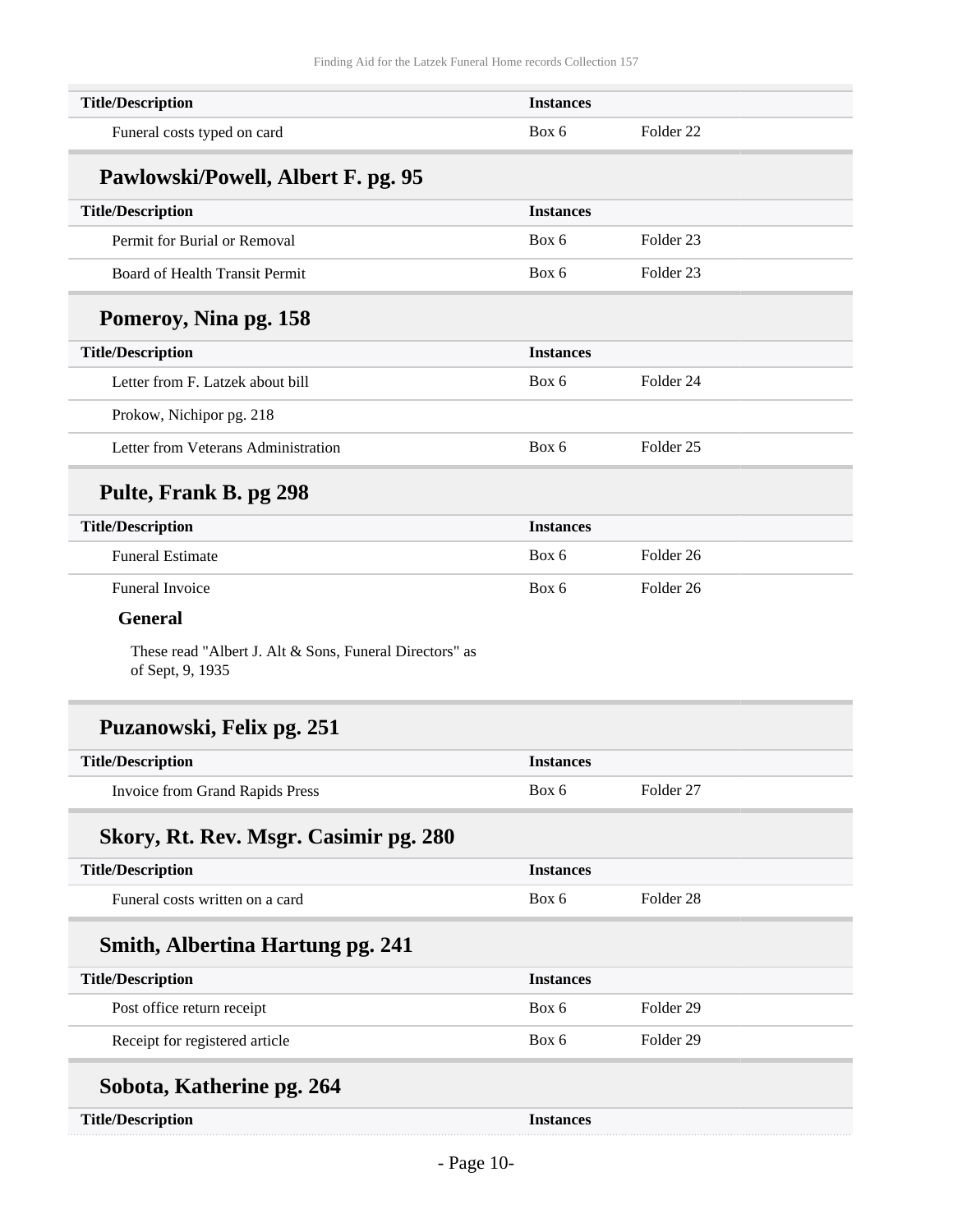<span id="page-10-0"></span>

| Invoice to Estate                                                        | Box 6            | Folder 30 |  |
|--------------------------------------------------------------------------|------------------|-----------|--|
| Receipt from Washington Cemetery Association                             | Box 6            | Folder 30 |  |
| Tomasik, Lawrence pg. 252                                                |                  |           |  |
| <b>Title/Description</b>                                                 | <b>Instances</b> |           |  |
| 5 invoices from the Grand Rapids Press                                   | Box 6            | Folder 31 |  |
| 2 bills from Michigan Bell Telephone Co.                                 | Box 6            | Folder 31 |  |
| 2 Receipts from Houseman and Jones                                       | Box 6            | Folder 31 |  |
| 1 Burial Statement                                                       | Box 6            | Folder 31 |  |
| Trocki, Aleksandra pg. 271                                               |                  |           |  |
| <b>Title/Description</b>                                                 | <b>Instances</b> |           |  |
| Funeral costs typed on card                                              | Box 6            | Folder 32 |  |
| Uzarska, Stanley pg. 206                                                 |                  |           |  |
| <b>Title/Description</b>                                                 | <b>Instances</b> |           |  |
| Invoice                                                                  | Box 6            | Folder 33 |  |
| Letter from John Hancock Insurance Co.                                   | Box 6            | Folder 33 |  |
| Settlement Receipt                                                       | Box 6            | Folder 33 |  |
| Receipt of \$10 from F.U. Latzek                                         | Box 6            | Folder 33 |  |
| Zalewski, Stanley pg. 243                                                |                  |           |  |
| <b>Title/Description</b>                                                 | <b>Instances</b> |           |  |
| Receipt from Felix Latzek to Dexter Derszinski for \$20 for<br>embalming | Box 6            | Folder 34 |  |
| <b>Loose Items found inside VOL. 7</b>                                   |                  |           |  |
| Andrakowicz, Anthony (Tony B.) pg. 229                                   |                  |           |  |
| <b>Title/Description</b>                                                 | <b>Instances</b> |           |  |
| Two letters from the Veterans Administration                             | Box 6            | Folder 35 |  |
| Ball, Adam pg. 212                                                       |                  |           |  |
| <b>Title/Description</b>                                                 | <b>Instances</b> |           |  |
| Letter from Abner Dilley, Attorney                                       | Box 6            | Folder 36 |  |
| <b>Bartnick, Lucian pg. 294</b>                                          |                  |           |  |
| <b>Title/Description</b>                                                 | <b>Instances</b> |           |  |
|                                                                          |                  |           |  |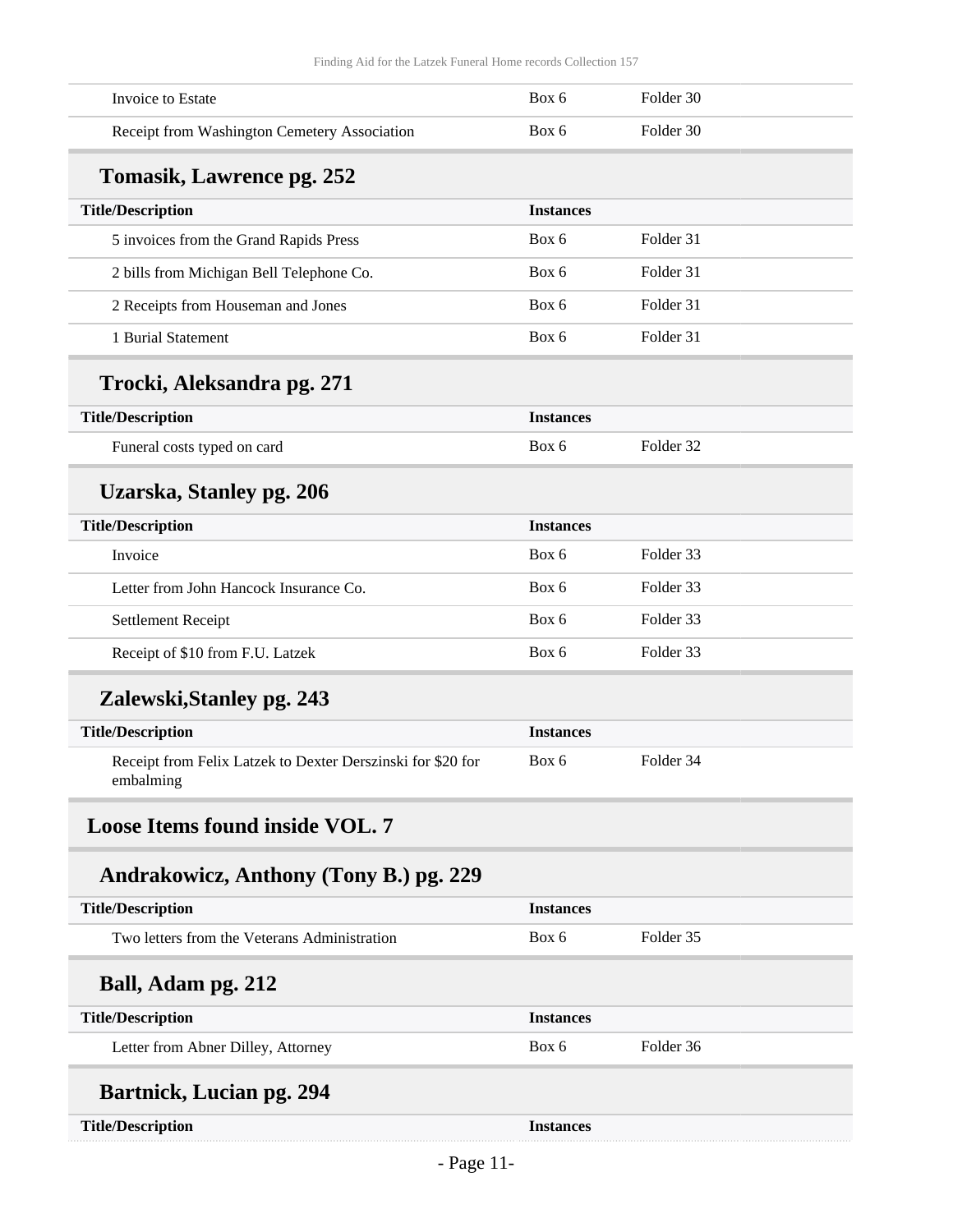| Receipt from Manley Bailey Funeral Home in Birmingham,<br>Michigan                          | Box 6            | Folder 37            |
|---------------------------------------------------------------------------------------------|------------------|----------------------|
| Bogachi, Victoria pg. 261                                                                   |                  |                      |
| <b>Title/Description</b>                                                                    | <b>Instances</b> |                      |
| Two notes requesting information from Mr. Chas. Bieszka and<br>Lotte Majchizak              | Box 6            | Folder 38            |
| Borowski, Joseph Peter pg. 200                                                              |                  |                      |
| <b>Title/Description</b>                                                                    | <b>Instances</b> |                      |
| Receipt                                                                                     | Box 6            | Folder 39            |
| Centilli, Benjamin pg. 67                                                                   |                  |                      |
| <b>Title/Description</b>                                                                    | <b>Instances</b> |                      |
| Envelope from Shute Funeral Directors in Chicago                                            | Box 6            | Folder 40            |
| Centelli, Johanna pg. 238                                                                   |                  |                      |
| <b>Title/Description</b>                                                                    | <b>Instances</b> |                      |
| Two small pages from a notebook lising will recipiants and<br>some instructions for burial. | Box 6            | Folder 41            |
| <b>Danisiewicz, Stanley</b>                                                                 |                  |                      |
| <b>Title/Description</b>                                                                    | <b>Instances</b> |                      |
| Invoice listing funeral costs                                                               | Box 6            | Folder 42            |
| Draft card                                                                                  | Box 6            | Folder 42            |
| Declaration of Intention                                                                    | Box 6            | Folder <sub>42</sub> |
| Invoice from attorney Wencel A. Milanowski for services<br>rendered in Police Court         | Box 6            | Folder 42            |
| <b>Notes</b>                                                                                | Box 6            | Folder 42            |
| Darling, Phillip pg. 286                                                                    |                  |                      |
| <b>Title/Description</b>                                                                    | <b>Instances</b> |                      |
| Death Certificate                                                                           | Box 6            | Folder 43            |
| Letter from Veterans Administration                                                         | Box 6            | Folder 43            |
| Falk, Marie pg. 223                                                                         |                  |                      |
| <b>Title/Description</b>                                                                    | <b>Instances</b> |                      |
| Invoice from Greenwood Cemetery                                                             | Box 6            | Folder 44            |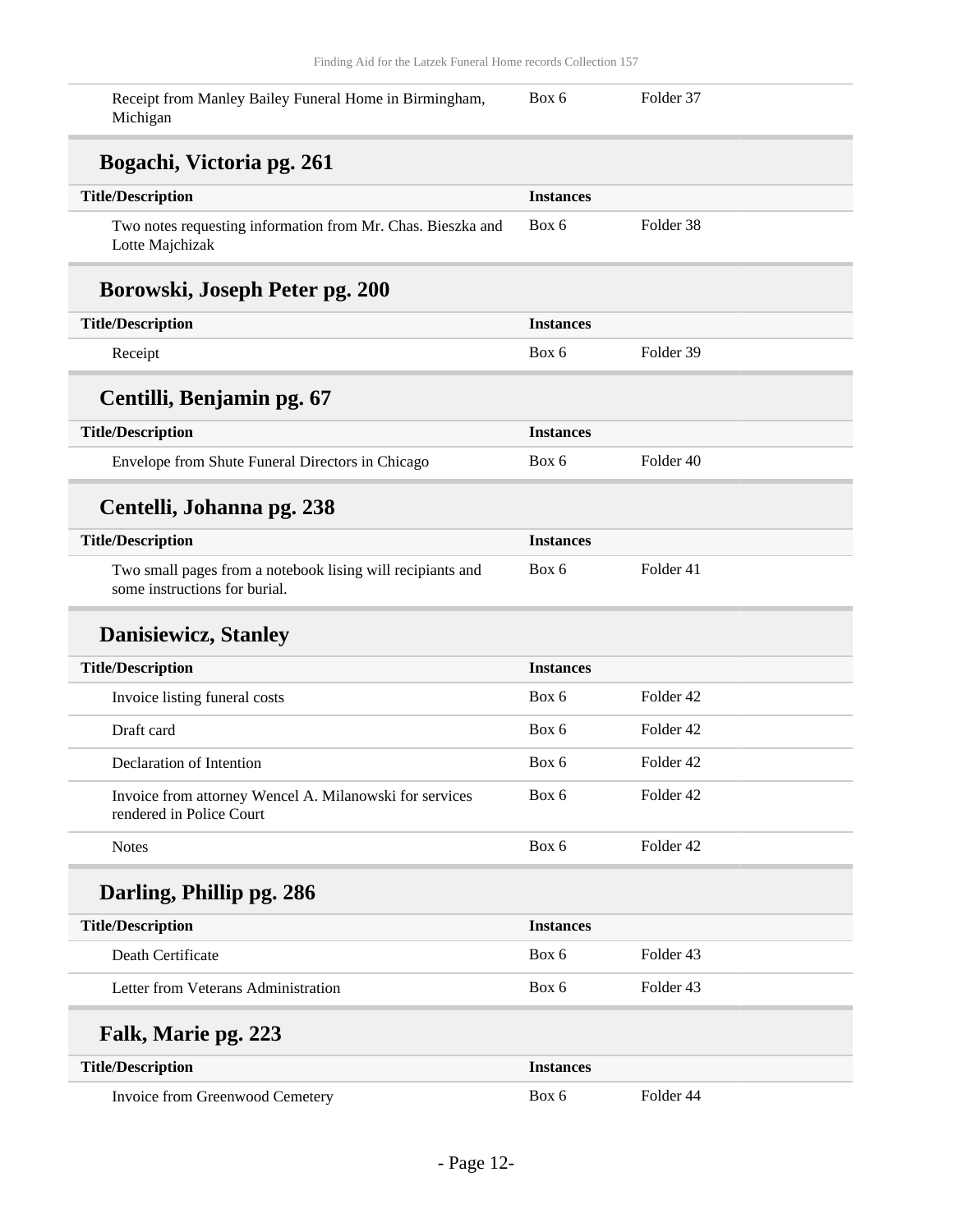| <b>Title/Description</b>                          | <b>Instances</b> |           |
|---------------------------------------------------|------------------|-----------|
| Invoices related to examination of land abstracts | Box 6            | Folder 45 |
| Deposit slip                                      | Box 6            | Folder 45 |
| Funeral expenses                                  | Box 6            | Folder 45 |
| Casket invoice                                    | Box 6            | Folder 45 |
| City of Grand Rapids invoice                      | Box 6            | Folder 45 |

### **Glocheski, Verna pg. 128**

### **Howe, Lenora (Lenore) pg. 244**

| <b>Title/Description</b>                                                                                                       | <b>Instances</b> |           |
|--------------------------------------------------------------------------------------------------------------------------------|------------------|-----------|
| Invoice and receipt from Greenwood Cemetery                                                                                    | Box 6            | Folder 46 |
| Note listing the following men: Frank Olsee, Frank Kubiak,<br>Roy Schultz, Charles Orlekowski, C.F. Denton, Roman<br>Walgewski | Box 6            | Folder 46 |

### **Jarecki, Angeline pg. 5**

| <b>Title/Description</b> | Instances |           |
|--------------------------|-----------|-----------|
| . oan invoice            | Box 6     | Folder 47 |

### **Jarka, Walter J. pg. 283**

| <b>Title/Description</b>                                    | <b>Instances</b> |           |
|-------------------------------------------------------------|------------------|-----------|
| Receipt from the Algar Gandry Co. of Flint, MI              | Box 6            | Folder 48 |
| $\mathbf{L} = \mathbf{L} \cdot \mathbf{L} \cdot \mathbf{L}$ |                  |           |

#### **Jorgeleit, Gustav pg. 239**

| <b>Title/Description</b>                    | <i>Instances</i> |           |
|---------------------------------------------|------------------|-----------|
| Invoice and receipt from Greenwood Cemetery | Box 6            | Folder 49 |

### **Jurewicz, Joseph pg. 143**

| <b>Title/Description</b>               | <b>Instances</b> |           |
|----------------------------------------|------------------|-----------|
| Letter from Social Security Board      | Box 6            | Folder 50 |
| Letter from Vissell Carpet Sweeper Co. | Box 6            | Folder 50 |
|                                        |                  |           |
| Kachacki, Frank pg. 55                 |                  |           |
| <b>Title/Description</b>               | <b>Instances</b> |           |

### **Karasiewicz, Andrew pg. 63**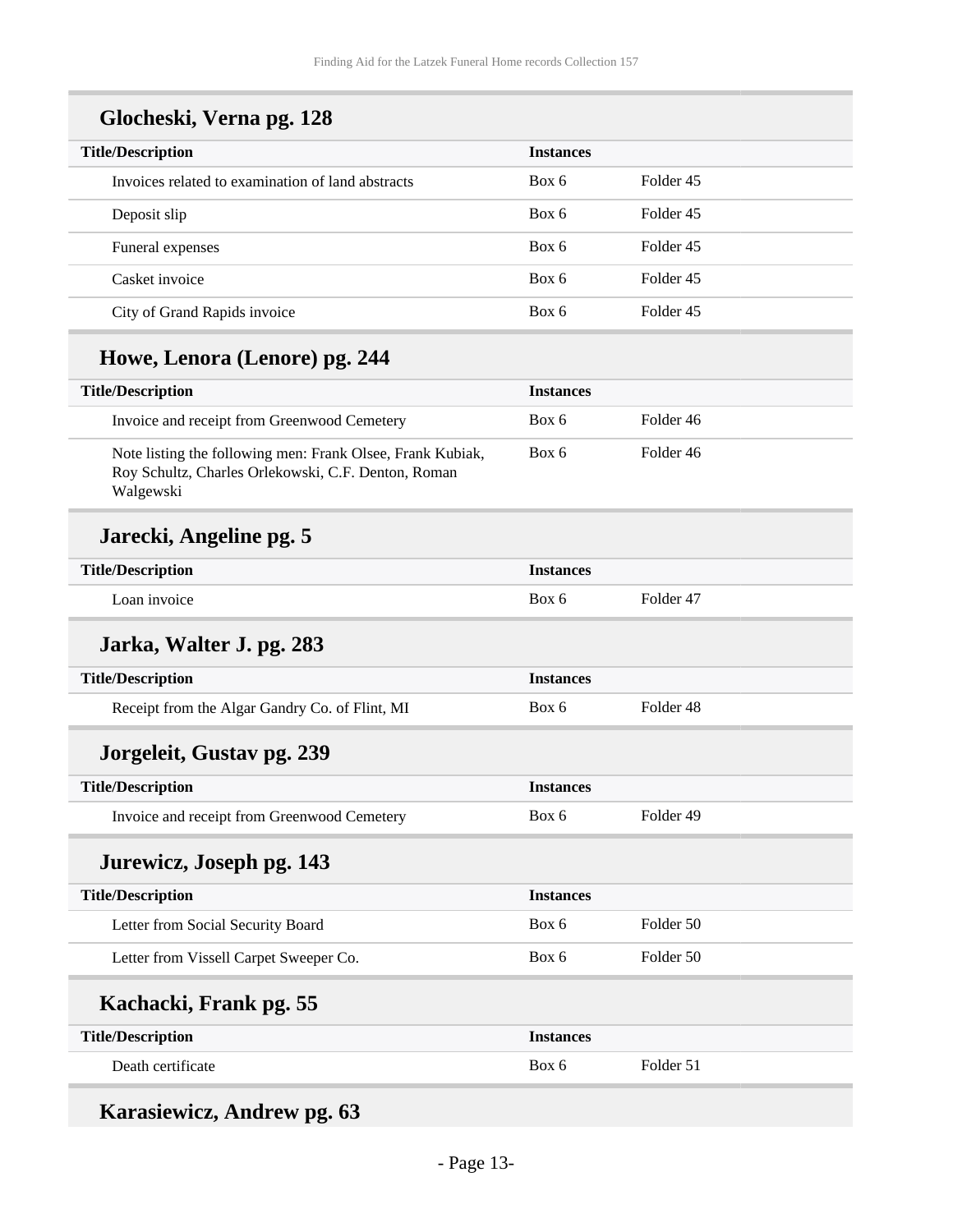| <b>Title/Description</b>                                  | <b>Instances</b> |                      |  |
|-----------------------------------------------------------|------------------|----------------------|--|
| Receipt                                                   | Box 6            | Folder 52            |  |
| Karatkiewicz, Stanley pg. 177                             |                  |                      |  |
| <b>Title/Description</b>                                  | <b>Instances</b> |                      |  |
| Listing of Funeral expenses                               | Box 6            | Folder 53            |  |
| Two letters to the State Prison in Jackson, MI            | Box 6            | Folder 53            |  |
| Letter to the Auditor General of Michigan                 | Box 6            | Folder 53            |  |
| Letter from the Auditor General of Michigan               | Box 6            | Folder 53            |  |
| Karczynski, Anthony pg. 54                                |                  |                      |  |
| <b>Title/Description</b>                                  | <b>Instances</b> |                      |  |
| Invoice                                                   | Box 6            | Folder 54            |  |
| Kelsey, Edna E. pg. 45                                    |                  |                      |  |
| <b>Title/Description</b>                                  | <b>Instances</b> |                      |  |
| Invoice                                                   | Box 6            | Folder 55            |  |
| Korybalski, John pg. 27                                   |                  |                      |  |
| <b>Title/Description</b>                                  | <b>Instances</b> |                      |  |
| Letter                                                    | Box 6            | Folder 56            |  |
| Kosakowski, Frances pg. 296                               |                  |                      |  |
| <b>Title/Description</b>                                  | <b>Instances</b> |                      |  |
| Lettter from Michigan Social Welfare Commission           | Box 6            | Folder 57            |  |
| Kutchins, Roman pg. 221                                   |                  |                      |  |
| <b>Title/Description</b>                                  | <b>Instances</b> |                      |  |
| Invoice from Greenwood Cemetery                           | Box 6            | Folder 58            |  |
| Letters to and from Harry Kutchins of St. Louis, Missouri | Box 6            | Folder 58            |  |
| Kwiatkowski, Frances pg. 171                              |                  |                      |  |
| <b>Title/Description</b>                                  | <b>Instances</b> |                      |  |
| Death Certificate                                         | Box 6            | Folder 59            |  |
| Kydo, Peter Alexander pg. 179                             |                  |                      |  |
| <b>Title/Description</b>                                  | <b>Instances</b> |                      |  |
| Letter from the Social Security Board                     | Box 6            | Folder <sub>60</sub> |  |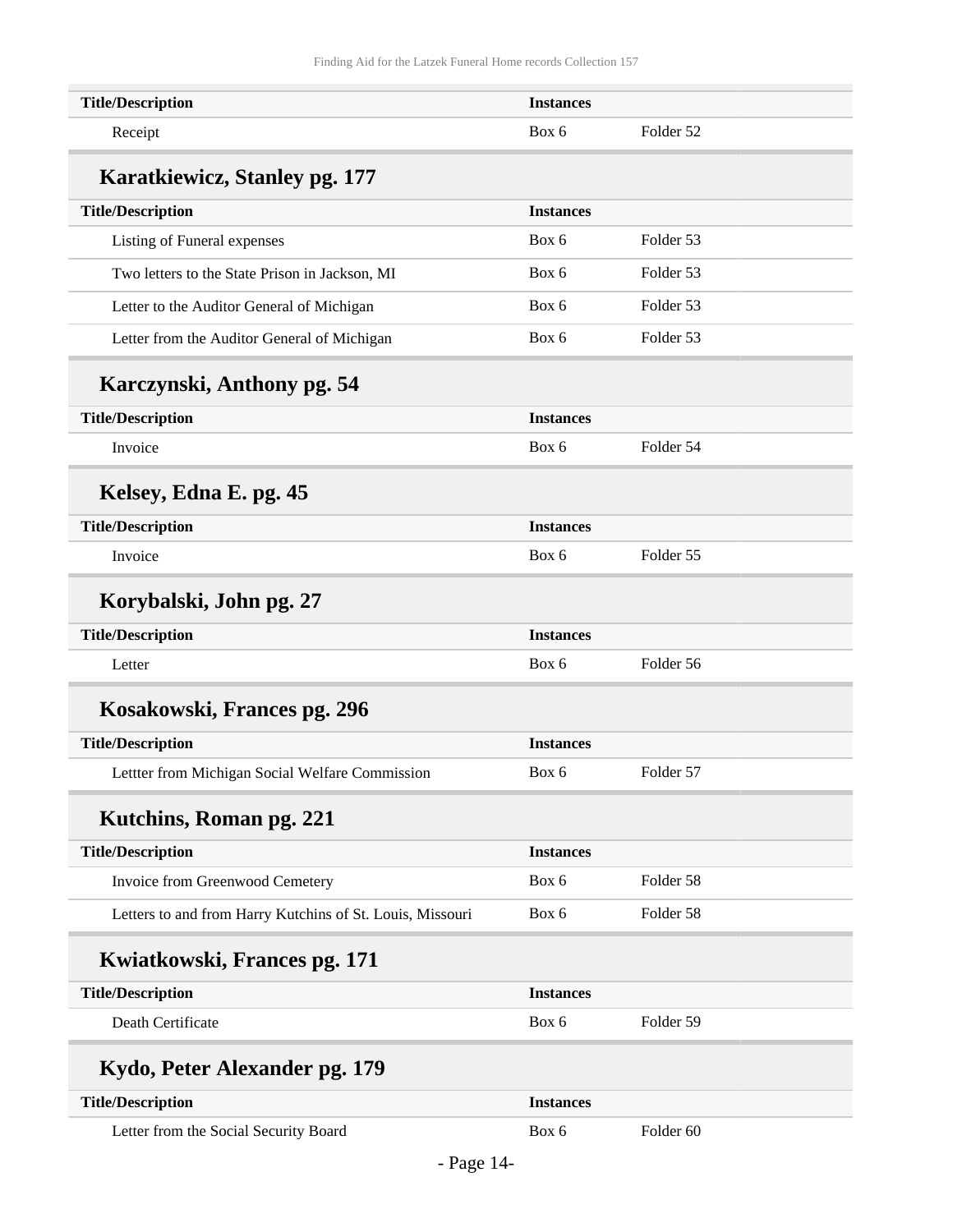| Lapinski, Bert pg. 84                                                 |                  |                      |
|-----------------------------------------------------------------------|------------------|----------------------|
| <b>Title/Description</b>                                              | <b>Instances</b> |                      |
| Receipt National Bank of Grand Rapids                                 | Box 6            | Folder <sub>61</sub> |
| Telephone Bill                                                        | Box 6            | Folder <sub>61</sub> |
| Note from National Bank of Grand Rapids                               | Box 6            | Folder <sub>61</sub> |
| Lapinski, Waclaw pg. 260                                              |                  |                      |
| <b>Title/Description</b>                                              | <b>Instances</b> |                      |
| Two telegrams informing of death and shipment of body in<br>Milwaukee | Box 6            | Folder <sub>62</sub> |
| Two letters from the Veterans Administration                          | Box 6            | Folder <sub>62</sub> |
| Leissa, Stanley J. pg. 228                                            |                  |                      |
| <b>Title/Description</b>                                              | <b>Instances</b> |                      |
| Invoice from Rosedale memborial Park Asso.                            | Box 6            | Folder <sub>63</sub> |
| Lipka, Stanley pg. 62                                                 |                  |                      |
| <b>Title/Description</b>                                              | <b>Instances</b> |                      |
| Invoice                                                               | Box 6            | Folder <sub>64</sub> |
| Lubniewski, John pg. 149                                              |                  |                      |
| <b>Title/Description</b>                                              | <b>Instances</b> |                      |
| invoice                                                               | Box 6            | Folder <sub>65</sub> |
| Malewitz, Charles L. pg. 234                                          |                  |                      |
| <b>Title/Description</b>                                              | <b>Instances</b> |                      |
| Letter from Social Security Board                                     | Box 6            | Folder 66            |
| Letter from Veterans Administration                                   | Box 6            | Folder 66            |
| Notice from Old colony Life Insurance Co.                             | Box 6            | Folder 66            |
| <b>Marciniak, Andrew pg. 130</b>                                      |                  |                      |
| <b>Title/Description</b>                                              | <b>Instances</b> |                      |
| State of Michigan Invoice/Vouchers                                    | Box 6            | Folder <sub>67</sub> |
| Letter from State Welfare Department                                  | Box 6            | Folder 67            |
| Receipt                                                               | Box 6            | Folder 67            |

## **Marczynski, Leocadia pg. 40**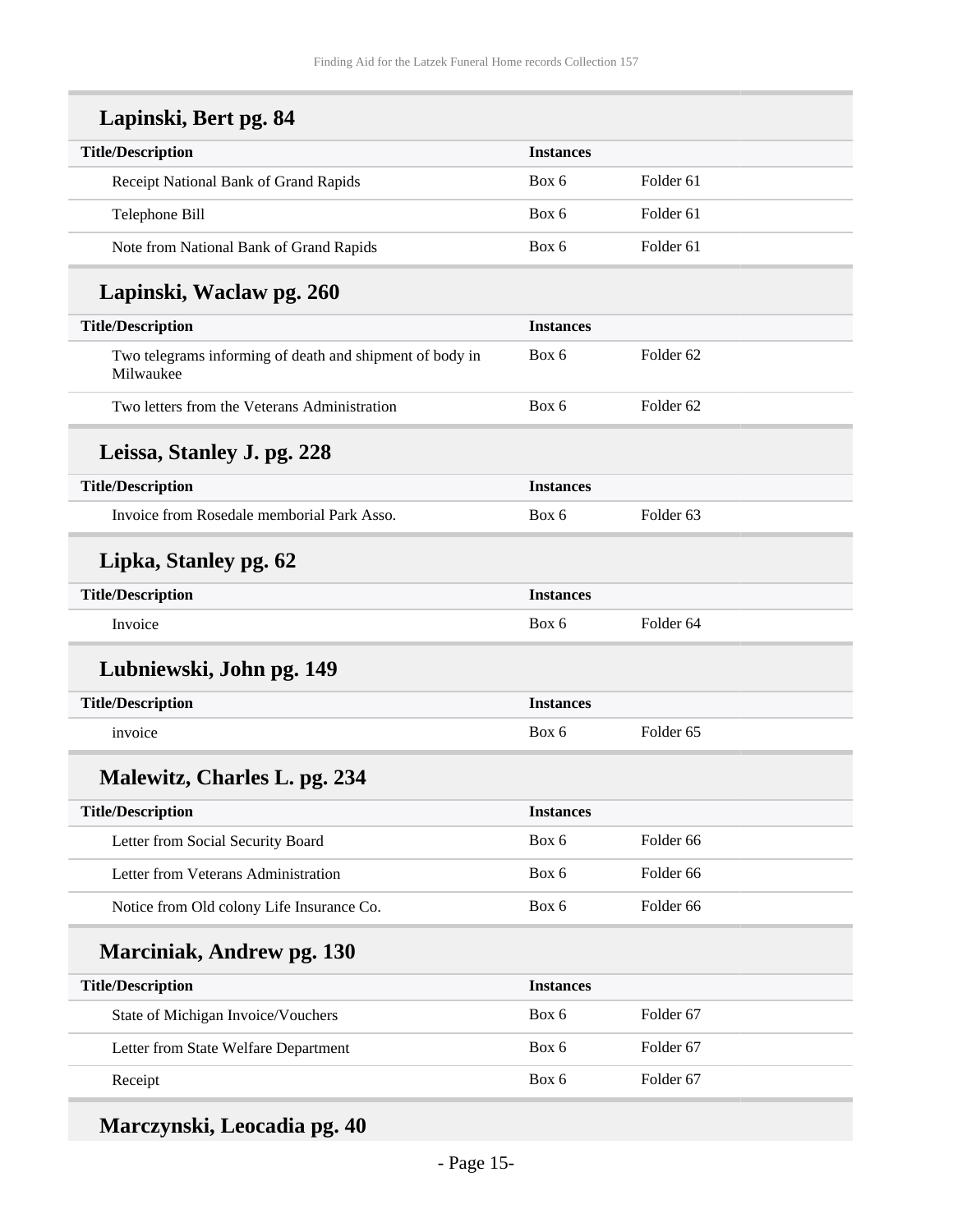| <b>Title/Description</b>                                                                    | <b>Instances</b> |                      |
|---------------------------------------------------------------------------------------------|------------------|----------------------|
| Invoice                                                                                     | Box 6            | Folder <sub>68</sub> |
| Maslowski, Michael pg. 151                                                                  |                  |                      |
| <b>Title/Description</b>                                                                    | <b>Instances</b> |                      |
| Invoice                                                                                     | Box 6            | Folder <sub>69</sub> |
| Michalowski, Anna pg. 85                                                                    |                  |                      |
| <b>Title/Description</b>                                                                    | <b>Instances</b> |                      |
| Invoice                                                                                     | Box 6            | Folder <sub>70</sub> |
| Micklas, Frank pg. 59                                                                       |                  |                      |
| <b>Title/Description</b>                                                                    | <b>Instances</b> |                      |
| Death certificate                                                                           | Box 6            | Folder 71            |
| Invoice                                                                                     | Box 6            | Folder 71            |
| Miles, Edwin pg. 181                                                                        |                  |                      |
| <b>Title/Description</b>                                                                    | <b>Instances</b> |                      |
| Death Certificate                                                                           | Box 6            | Folder <sub>72</sub> |
| Letter from Michigan Soldiers Home                                                          | Box 6            | Folder 72            |
| Letter from Veterans Administation                                                          | Box 6            | Folder <sub>72</sub> |
| Milewski, Bernice pg. 11                                                                    |                  |                      |
| <b>Title/Description</b>                                                                    | <b>Instances</b> |                      |
| Letter from F. E. Milewski of W.E. Dunn Mfg. Co. regarding<br>payment for funeral expenses. | Box 6            | Folder <sub>73</sub> |
| Moleski, Andrew pg. 299                                                                     |                  |                      |
| <b>Title/Description</b>                                                                    | <b>Instances</b> |                      |
| Notice from Social Security Board                                                           | Box 6            | Folder <sub>74</sub> |
| Thank you note                                                                              | Box 6            | Folder 74            |
| Moleski, Martha pg. 202                                                                     |                  |                      |
| <b>Title/Description</b>                                                                    | <b>Instances</b> |                      |
| <b>Interment Record</b>                                                                     | Box 6            | Folder <sub>75</sub> |
| Two receipts from Wilber's Funeral Home in Michigan City,<br>Indiana                        | Box 6            | Folder <sub>75</sub> |
| Listing of funeral costs                                                                    | Box 6            | Folder <sub>75</sub> |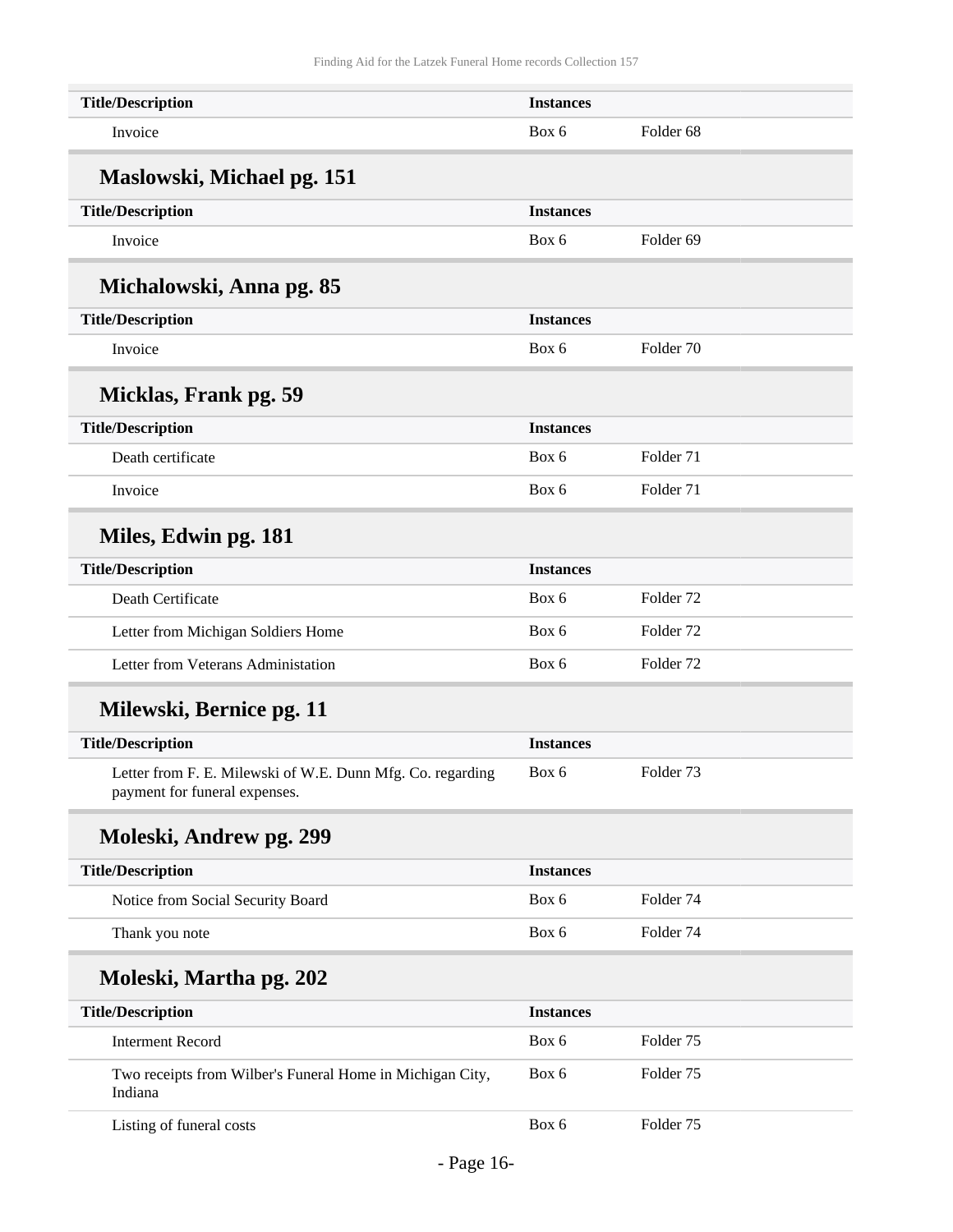| Pawloski, Martin pg. 83                                                                       |                  |                      |
|-----------------------------------------------------------------------------------------------|------------------|----------------------|
| <b>Title/Description</b>                                                                      | <b>Instances</b> |                      |
| Invoice/Voucher                                                                               | Box 6            | Folder 76            |
| Pawloski, Michael pg. 157                                                                     |                  |                      |
| <b>Title/Description</b>                                                                      | <b>Instances</b> |                      |
| Letters to and from the Veterans Administration                                               | Box 6            | Folder 77            |
| Podurgiel, Katherine pg. 166                                                                  |                  |                      |
| <b>Title/Description</b>                                                                      | <b>Instances</b> |                      |
| Letters to Leo W. Hoffman, and from him to Felix Latzek<br>regarding payment for the funeral. | Box 6            | Folder <sub>78</sub> |
| Puchalski, Thadeus (Ted) pg 254                                                               |                  |                      |
| <b>Title/Description</b>                                                                      | <b>Instances</b> |                      |
| Newspaper notice of probate                                                                   | Box 6            | Folder 79            |
| Roszkoski, Julia pg. 140                                                                      |                  |                      |
| <b>Title/Description</b>                                                                      | <b>Instances</b> |                      |
| Two receipts written in Polish                                                                | Box 6            | Folder <sub>80</sub> |
| List of funeral expenses                                                                      | Box 6            | Folder <sub>80</sub> |
| Page from her will directing that her funeral be conducted by<br>Felix W. Latzek              | Box 6            | Folder 80            |
| Sahms, George W. pg. 265                                                                      |                  |                      |
| <b>Title/Description</b>                                                                      | <b>Instances</b> |                      |
| Invoice and receipt from Greenwood Cemetery                                                   | Box 6            | Folder 81            |
| Sawraj, Gmiter Michael pg. 201                                                                |                  |                      |
| <b>Title/Description</b>                                                                      | <b>Instances</b> |                      |
| Receipt                                                                                       | Box 6            | Folder <sub>82</sub> |
| Sikorski, Stanley pg. 193                                                                     |                  |                      |
| <b>Title/Description</b>                                                                      | <b>Instances</b> |                      |
| Receipt                                                                                       | Box 6            | Folder <sub>83</sub> |
| <b>Smolenski Sr., Stanley pg. 236</b>                                                         |                  |                      |
| <b>Title/Description</b>                                                                      | <b>Instances</b> |                      |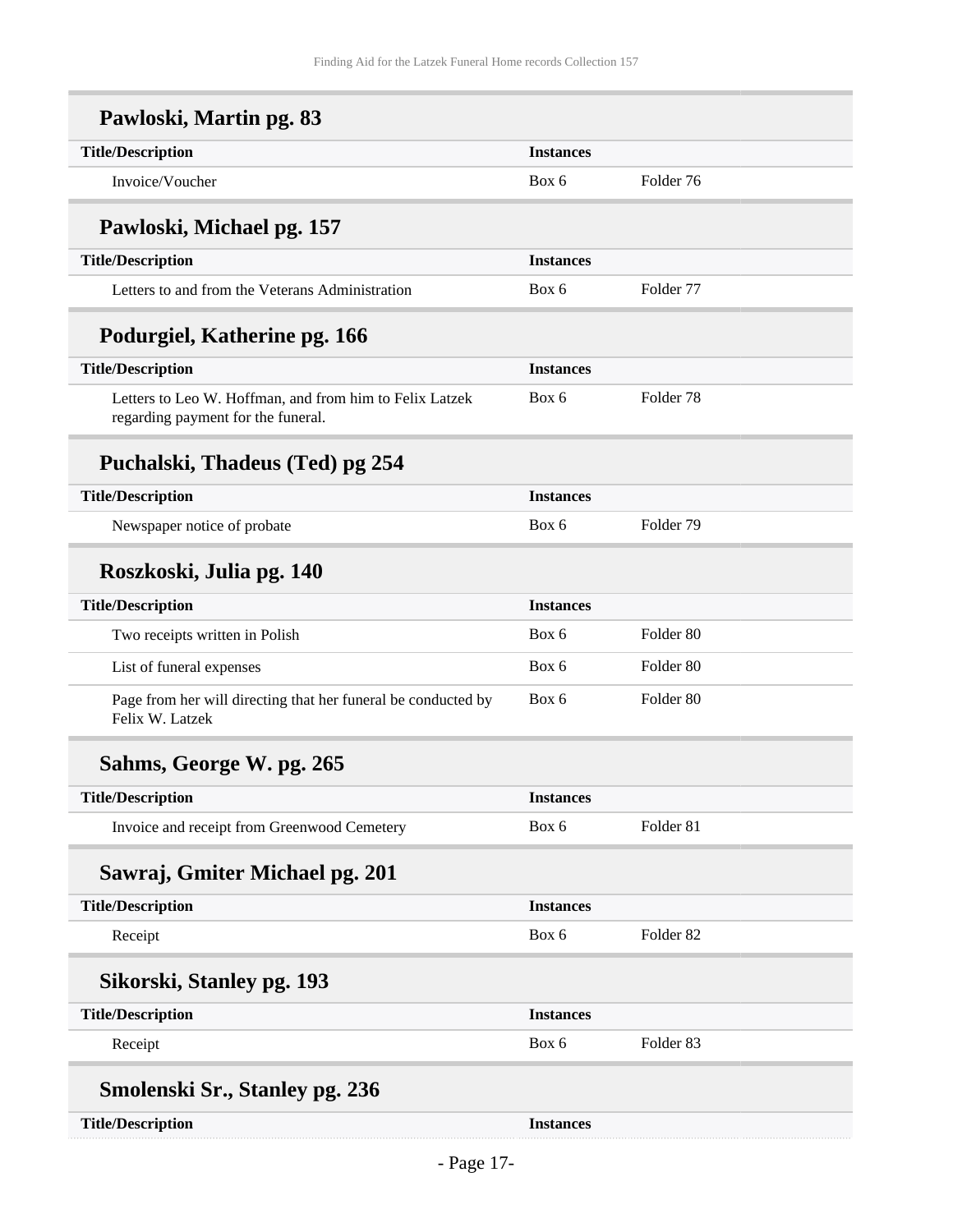| Receipt                                                                                                                                                                                                                                              | Box 6            | Folder <sub>84</sub> |
|------------------------------------------------------------------------------------------------------------------------------------------------------------------------------------------------------------------------------------------------------|------------------|----------------------|
| Sofiechowski, Paul pg. 284                                                                                                                                                                                                                           |                  |                      |
| <b>Title/Description</b>                                                                                                                                                                                                                             | <b>Instances</b> |                      |
| Invoice listing funeral expenses                                                                                                                                                                                                                     | Box 6            | Folder <sub>85</sub> |
| Post office registered receipt                                                                                                                                                                                                                       | Box 6            | Folder <sub>85</sub> |
| Receipt for clothing from Wurzburg Dry Goods Co.                                                                                                                                                                                                     | Box 6            | Folder <sub>85</sub> |
| Letter from Michigan National Bank authorizing payment<br>from estate.                                                                                                                                                                               | Box 6            | Folder <sub>85</sub> |
| Note on stationary from Albert J. Alt Funeral Director listing<br>the names of Paul Solichowski and Paulina Paczkowska                                                                                                                               | Box 6            | Folder <sub>85</sub> |
| Torn page listing survivors: Brother-Theophil Sobiechowski,<br>Sisters - Mrs. Wm. Ziegelor and Mrs. Wm. Benlow,<br>4 nephews - Ben, Ed and Theodore Centilli and Eric<br>Sobiechowski, and 2 neices - Mrs. Valentine Banaszak and<br>Mrs. Nick Duin. | Box 6            | Folder <sub>85</sub> |
| Sofolewski, Baby pg. 127                                                                                                                                                                                                                             |                  |                      |
| <b>Title/Description</b>                                                                                                                                                                                                                             | <b>Instances</b> |                      |
| Invoice                                                                                                                                                                                                                                              | Box 6            | Folder <sub>86</sub> |
| Sytek, Adam pg. 132                                                                                                                                                                                                                                  |                  |                      |
| <b>Title/Description</b>                                                                                                                                                                                                                             | <b>Instances</b> |                      |
| Note on Key Printers scratch sheet                                                                                                                                                                                                                   | Box 6            | Folder <sub>87</sub> |
| <b>Sytek, Henry Frank pg. 42</b>                                                                                                                                                                                                                     |                  |                      |
| <b>Title/Description</b>                                                                                                                                                                                                                             | <b>Instances</b> |                      |
| Two letters, one to and one from the Veterans Administration                                                                                                                                                                                         | Box 6            | Folder 88            |
| Death Certificate                                                                                                                                                                                                                                    | Box 6            | Folder 88            |
| Thomas, Frank James pg. 194                                                                                                                                                                                                                          |                  |                      |
| <b>Title/Description</b>                                                                                                                                                                                                                             | <b>Instances</b> |                      |
| One letter from the Veterans Administration                                                                                                                                                                                                          | Box 6            | Folder 89            |
| One letter from the Social Security Board                                                                                                                                                                                                            | Box 6            | Folder 89            |
| Vanderhoff, William pg. 183                                                                                                                                                                                                                          |                  |                      |
| <b>Title/Description</b>                                                                                                                                                                                                                             | <b>Instances</b> |                      |
| Three invoices                                                                                                                                                                                                                                       | Box 6            | Folder 90            |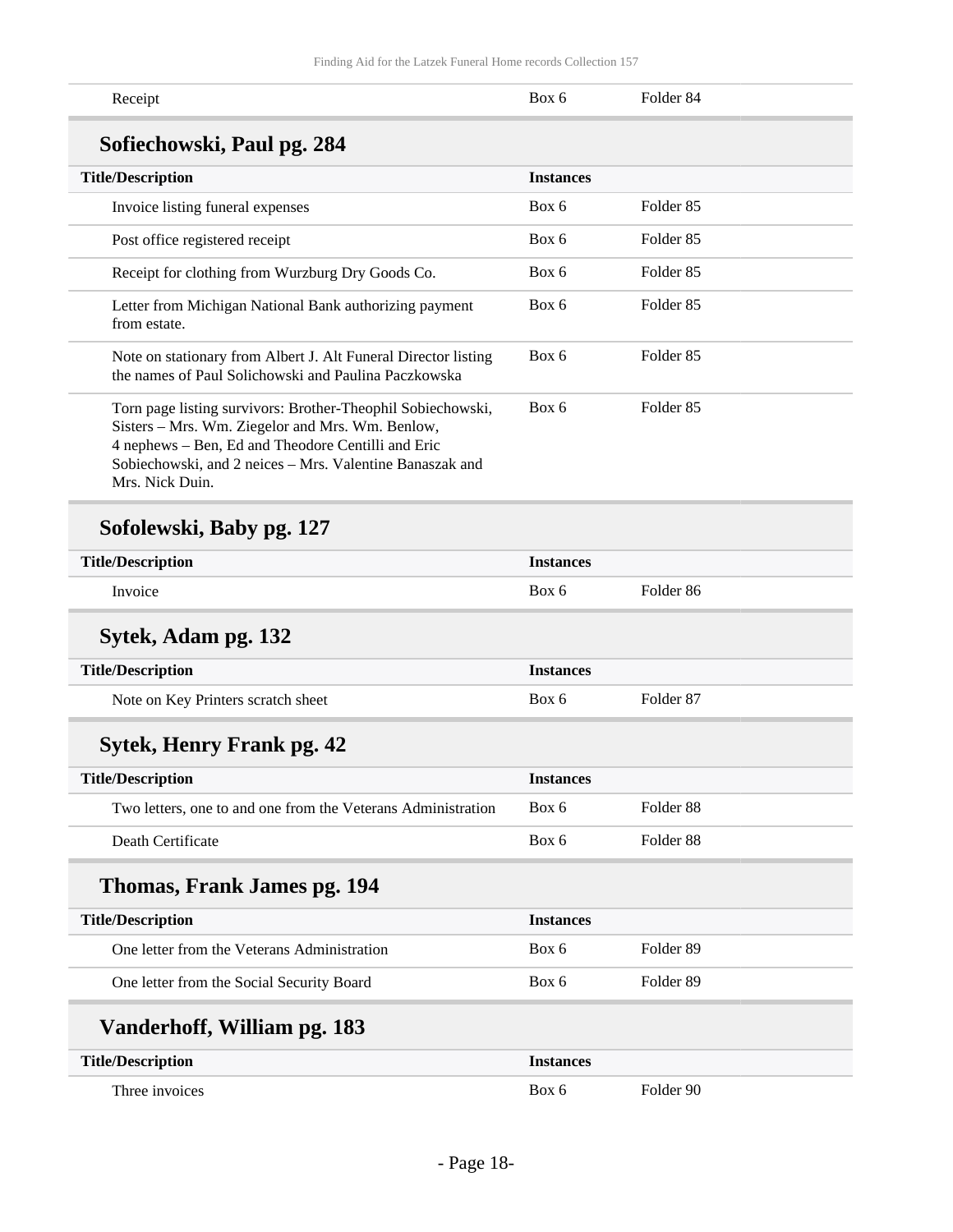<span id="page-18-0"></span>

| <b>Title/Description</b>                                                                 | <b>Instances</b> |           |
|------------------------------------------------------------------------------------------|------------------|-----------|
| Letter from Mrs. Cornelius E. Ludwig                                                     | Box 6            | Folder 91 |
| Wisniewski, Robert Joseph pg. 156                                                        |                  |           |
| <b>Title/Description</b>                                                                 | <b>Instances</b> |           |
| Burial permit                                                                            | Box 6            | Folder 92 |
| Invoice                                                                                  | Box 6            | Folder 92 |
| Wisz, Andrew A. pg. 43                                                                   |                  |           |
| <b>Title/Description</b>                                                                 | <b>Instances</b> |           |
| Two letters, one to and one from the Veterans Administration                             | Box 6            | Folder 93 |
| Death Certificate                                                                        | Box 6            | Folder 93 |
| Wolford, Huldah pg. 290                                                                  |                  |           |
| <b>Title/Description</b>                                                                 | <b>Instances</b> |           |
| Letter from Michigan Social Welfare Commission                                           | Box 6            | Folder 94 |
| Listing of funeral costs                                                                 | Box 6            | Folder 94 |
| Worobioff, Sergiy pg. 46                                                                 |                  |           |
| <b>Title/Description</b>                                                                 | <b>Instances</b> |           |
| Letters from the Veterans Administration                                                 | Box 6            | Folder 95 |
| <b>Loose Items found inside VOL. 8</b>                                                   |                  |           |
| <b>Biedron, Joseph</b>                                                                   |                  |           |
| <b>Title/Description</b>                                                                 | <b>Instances</b> |           |
| Social Security request for form                                                         | Box 6            | Folder 96 |
| Bochiak, John J. pg. 12                                                                  |                  |           |
| <b>Title/Description</b>                                                                 | <b>Instances</b> |           |
| Invoice to the Office of the Quartermaster                                               | Box 6            | Folder 97 |
| Purchase order to Ft. Custer (two pages – cover letter and<br><b>Continuation Sheet)</b> | Box 6            | Folder 97 |
| Burial Transit Permit from Calhoun County, MI                                            | Box 6            | Folder 97 |
| Certification of delivery of body                                                        | Box 6            | Folder 97 |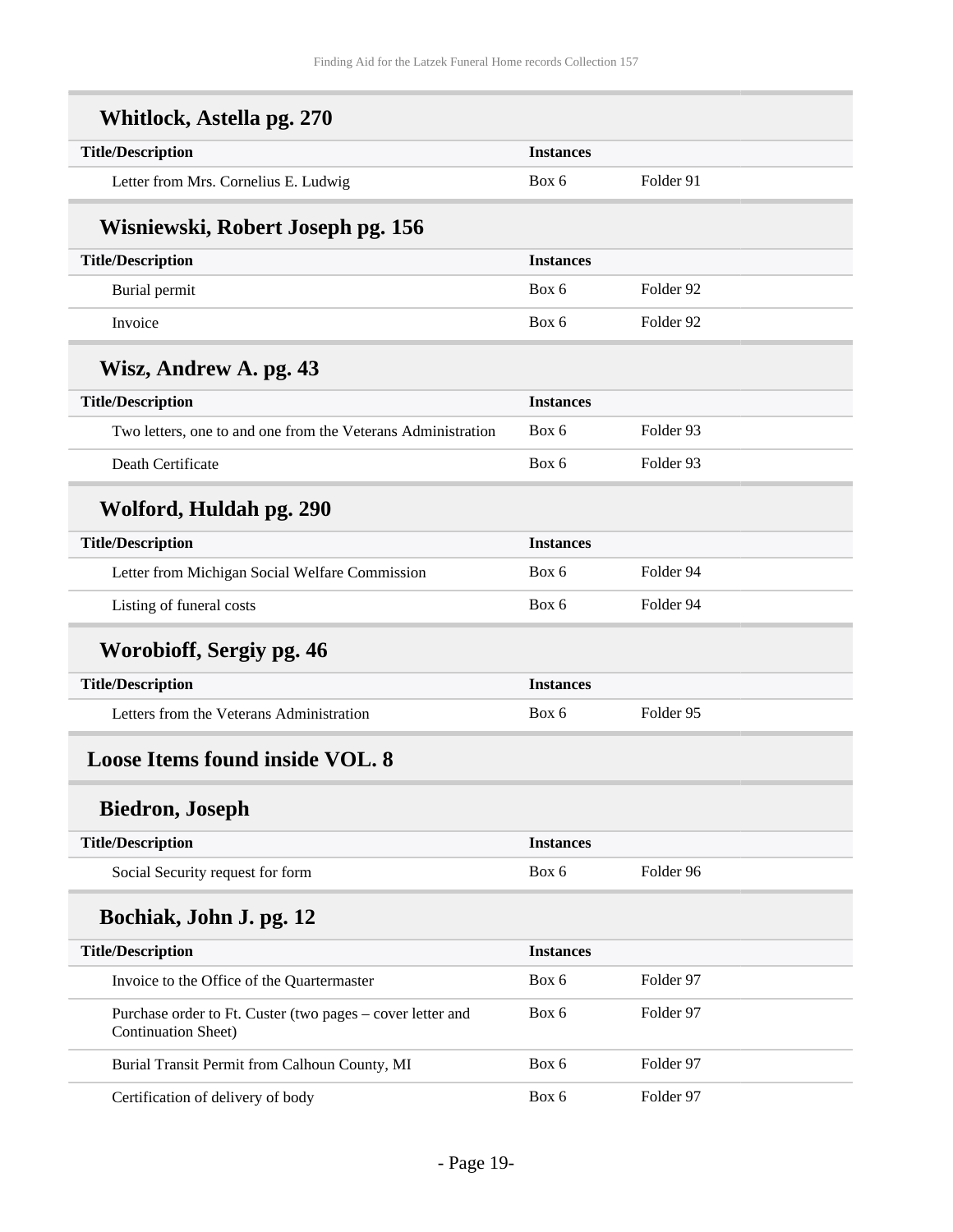| <b>Centil, Edward</b>                                                                                                                                                                                                                                                                                                                                                                                                                                   |                  |            |
|---------------------------------------------------------------------------------------------------------------------------------------------------------------------------------------------------------------------------------------------------------------------------------------------------------------------------------------------------------------------------------------------------------------------------------------------------------|------------------|------------|
| <b>Title/Description</b>                                                                                                                                                                                                                                                                                                                                                                                                                                | <b>Instances</b> |            |
| Centil, Edward, pg. 300 (3)                                                                                                                                                                                                                                                                                                                                                                                                                             | Box 6            | Folder 98  |
| Dicks, Gertrude (Krzykwa) pg. 99                                                                                                                                                                                                                                                                                                                                                                                                                        |                  |            |
| <b>Title/Description</b>                                                                                                                                                                                                                                                                                                                                                                                                                                | <b>Instances</b> |            |
| Invoice from Sadowski Funeral Home in Chicago                                                                                                                                                                                                                                                                                                                                                                                                           | Box 6            | Folder 99  |
| Dunn, James                                                                                                                                                                                                                                                                                                                                                                                                                                             |                  |            |
| <b>Title/Description</b>                                                                                                                                                                                                                                                                                                                                                                                                                                | <b>Instances</b> |            |
| Dunn, James, pg. 167                                                                                                                                                                                                                                                                                                                                                                                                                                    | Box 6            | Folder 100 |
| Dryganski, John Stanley                                                                                                                                                                                                                                                                                                                                                                                                                                 |                  |            |
| <b>Title/Description</b>                                                                                                                                                                                                                                                                                                                                                                                                                                | <b>Instances</b> |            |
| Drzazgowski (Dryganski, John Stanley), pg. 261                                                                                                                                                                                                                                                                                                                                                                                                          | Box 6            | Folder 101 |
| Foguth, Alexander J. pg. 108                                                                                                                                                                                                                                                                                                                                                                                                                            |                  |            |
| <b>Title/Description</b>                                                                                                                                                                                                                                                                                                                                                                                                                                | <b>Instances</b> |            |
| Letter from Bd. Of Wayne Co. Auditors, enclosed check for<br>\$100                                                                                                                                                                                                                                                                                                                                                                                      | Box 6            | Folder 102 |
| Small note with the following information: Alex Foguth,<br>Diershow by Danzig Germany Born Feb 3-1877; Married<br>-?-1905; John Foguth - Father; Christina Foguth (Nee?)<br>Mother born in Germany; Agnes Perrin - Sister; Frank Foguth<br>- brother; Wife - Elizabeth (Dec)Nee Repsczinski, Born;<br>Sept. 8, 1879 - Died Aug 20, 1915; Paul A. Foguth; Cecelia<br>Hoffman; Eleanor Dorsey; Sylvester Foguth; Elizabeth<br>Reckman; 10 grand children. | Box 6            | Folder 102 |
| Frier, Phillip C.                                                                                                                                                                                                                                                                                                                                                                                                                                       |                  |            |
| <b>Title/Description</b>                                                                                                                                                                                                                                                                                                                                                                                                                                | <b>Instances</b> |            |
| Frier, Phillip C., pg. 271                                                                                                                                                                                                                                                                                                                                                                                                                              | Box 6            | Folder 103 |
| Gavinski, Frank pg. 139                                                                                                                                                                                                                                                                                                                                                                                                                                 |                  |            |
| <b>Title/Description</b>                                                                                                                                                                                                                                                                                                                                                                                                                                | <b>Instances</b> |            |
| Letter from Dept. of Social Services denying payment                                                                                                                                                                                                                                                                                                                                                                                                    | Box 6            | Folder 104 |
| Howe, Bert pg. 103                                                                                                                                                                                                                                                                                                                                                                                                                                      |                  |            |
| <b>Title/Description</b>                                                                                                                                                                                                                                                                                                                                                                                                                                | <b>Instances</b> |            |
| Invoice for funeral services                                                                                                                                                                                                                                                                                                                                                                                                                            | Box 6            | Folder 105 |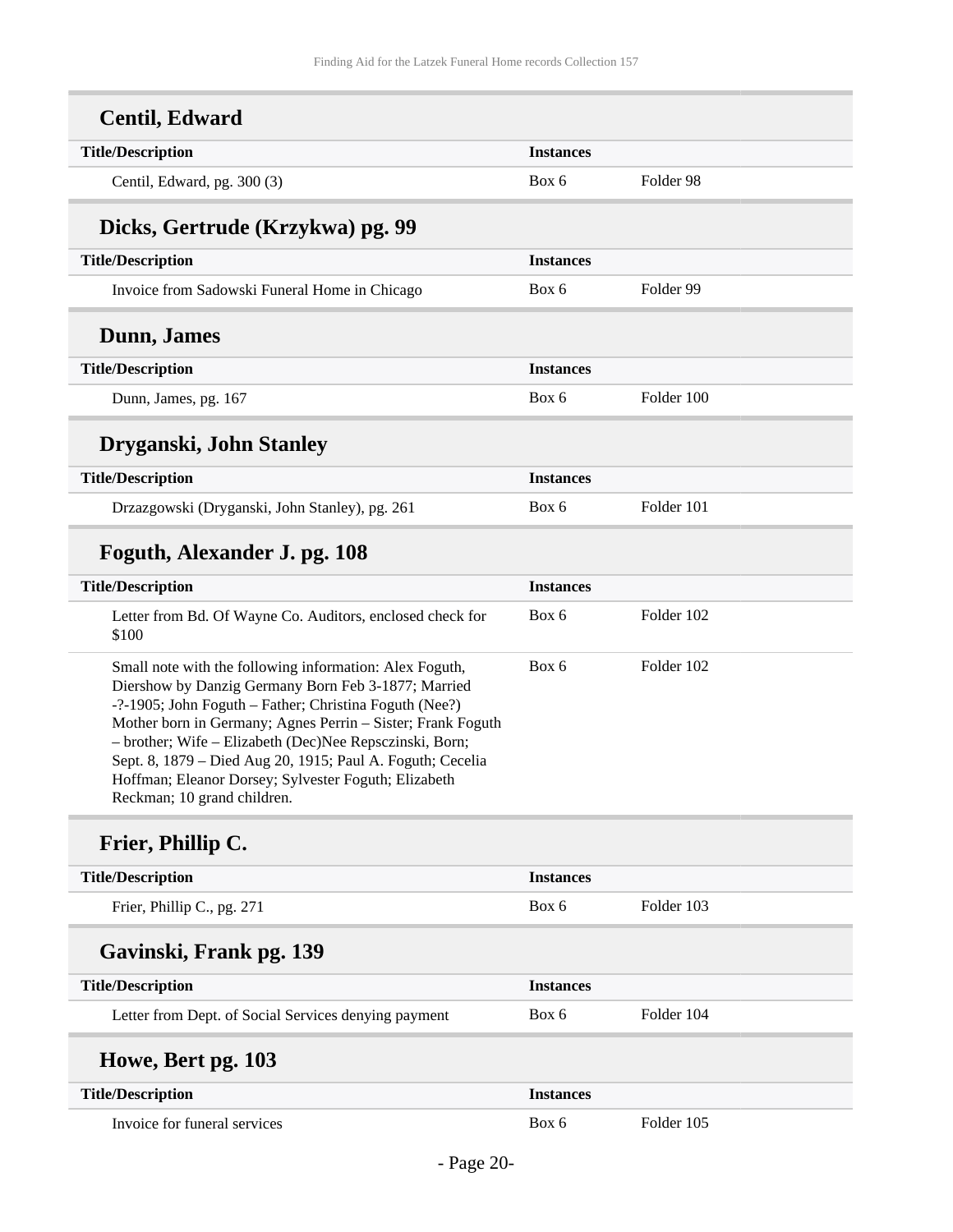| Invoice from Greenwood Cemetery                                                                                                              | Box 6            | Folder 105 |
|----------------------------------------------------------------------------------------------------------------------------------------------|------------------|------------|
| Receipt from Greenwood Cemetery                                                                                                              | Box 6            | Folder 105 |
| <b>Iwaniae, PFC Edward H.</b>                                                                                                                |                  |            |
| <b>Title/Description</b>                                                                                                                     | <b>Instances</b> |            |
| Iwaniae, PFC Edward H., pg. 170                                                                                                              | Box 6            | Folder 106 |
| <b>Jankowski, Konstanty</b>                                                                                                                  |                  |            |
| <b>Title/Description</b>                                                                                                                     | <b>Instances</b> |            |
| Jankowski, Konstanty (Constantine), pg. 254                                                                                                  | Box 6            | Folder 107 |
| Janowicz, George pg. 35                                                                                                                      |                  |            |
| <b>Title/Description</b>                                                                                                                     | <b>Instances</b> |            |
| Invoice of funeral costs                                                                                                                     | Box 6            | Folder 108 |
| Letter from V.A. Enclosing form 530                                                                                                          | Box 6            | Folder 108 |
| Letter from Veterans Admin. Approving costs                                                                                                  | Box 6            | Folder 108 |
| Receipt from Wilbert Burial Vault, Co.                                                                                                       | Box 6            | Folder 108 |
| Copy of voucher                                                                                                                              | Box 6            | Folder 108 |
| Janowica, Sophie pg. 60                                                                                                                      |                  |            |
| <b>Title/Description</b>                                                                                                                     | <b>Instances</b> |            |
| <b>Transit Label from New York</b>                                                                                                           | Box 6            | Folder 109 |
| Note with seal saying she may be interred in sacred ground                                                                                   | Box 6            | Folder 109 |
| Invoice from Funeral Chapels, New York, NY                                                                                                   | Box 6            | Folder 109 |
| Deposit form from State Bank of Kenmore, NY, with note<br>from Bob Kawka on back                                                             | Box 6            | Folder 109 |
| Mortgage for the N1/2 of Lot #6, of Block #8 of Roberts<br>Addition in Grand Rapids for Robert Kawka and Jane Kawka<br>Smith                 | Box 6            | Folder 109 |
| IOU for \$67 signed, Jane J. Smith                                                                                                           | Box 6            | Folder 109 |
| Promissory note for \$600                                                                                                                    | Box 6            | Folder 109 |
| Letter requesting payment                                                                                                                    | Box 6            | Folder 109 |
| Letter sending checks to Robert and Jane.                                                                                                    | Box 6            | Folder 109 |
| Letter to Robert Kawka from Union Bank sending checks, on<br>back note from Jane Smith to Felix Latzek informing him of<br>Robert's address. | Box 6            | Folder 109 |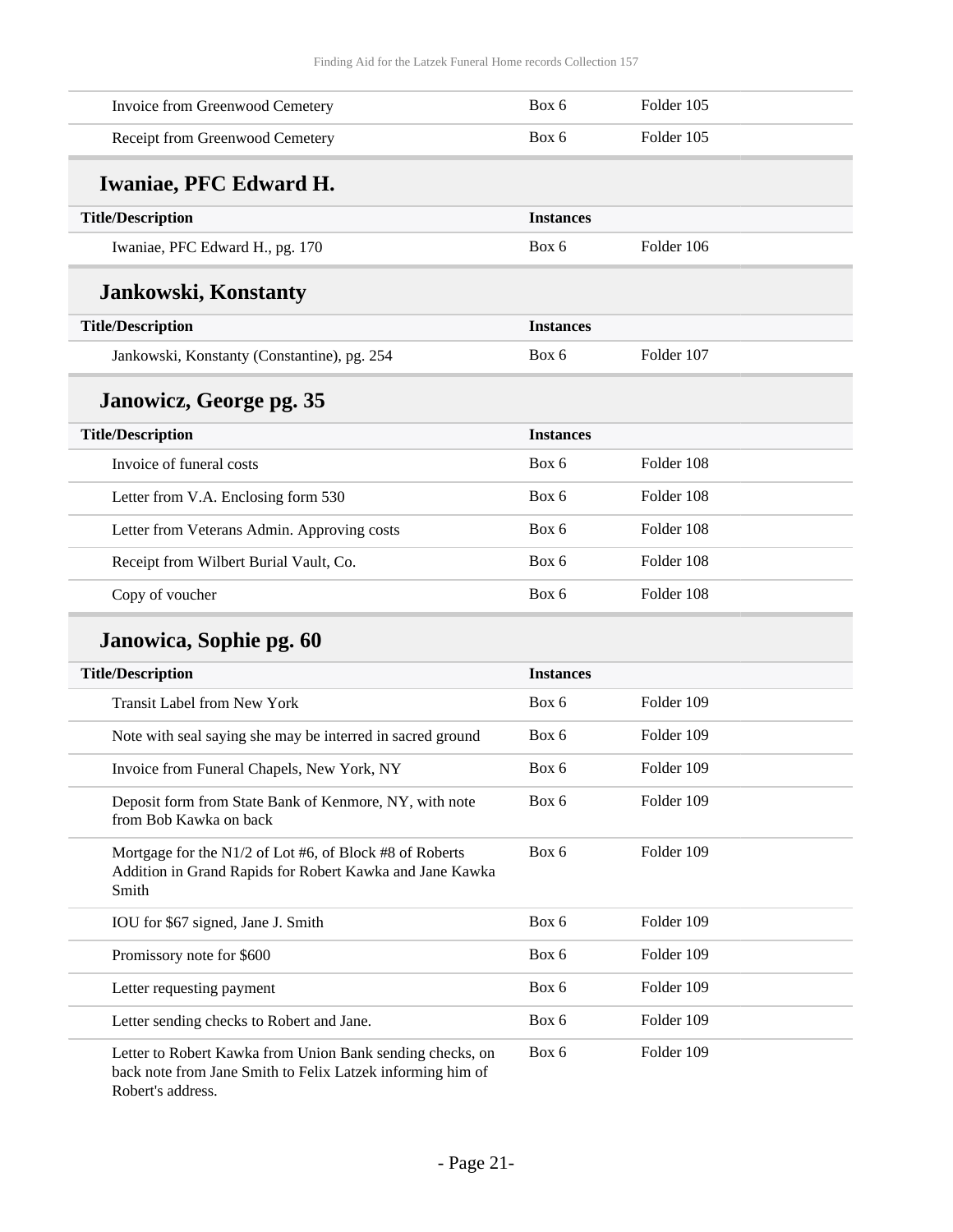Note from Bob Kawka on Paramount Hotel, Boyleston MA stationary discussing difficulty in cashing checks. Box 6 Folder 109

### **Judd, Orval A. pg.63**

#### **Biographical / Historical**

Orval A. Judd was given the Congressional Medal of Honor in the Spanish American War

### **Karp, Peter pg. 51**

| <b>Title/Description</b>                          | <b>Instances</b> |            |
|---------------------------------------------------|------------------|------------|
| Letter from Veterans Admin. Limiting funeral cost | Box 6            | Folder 111 |
| Letter from V.A. Awarding \$100                   | Box 6            | Folder 111 |
| Note with the name of Emma (Semrow) Ducage        | Box 6            | Folder 111 |

### **Katsal, George James**

| <b>Title/Description</b>      | <b>Instances</b> |            |
|-------------------------------|------------------|------------|
| Katsal, George James, pg. 264 | Box 6            | Folder 112 |
| Kelsey, Frank O.              |                  |            |
| <b>Title/Description</b>      | <b>Instances</b> |            |
| Kelsey, Frank O., pg. 168     | Box 6            | Folder 113 |
| <b>Kochna, Charles</b>        |                  |            |
| <b>Title/Description</b>      | <b>Instances</b> |            |
| Kochna, Charles, pg. 267      | Box 6            | Folder 114 |
| Kolenkiewicz, Sophie          |                  |            |
| <b>Title/Description</b>      | <b>Instances</b> |            |
| Kolenkiewicz, Sophie, pg. 173 | Box 6            | Folder 115 |
| Kowalski, Richard A. pg 109   |                  |            |
| <b>Title/Description</b>      | <b>Instances</b> |            |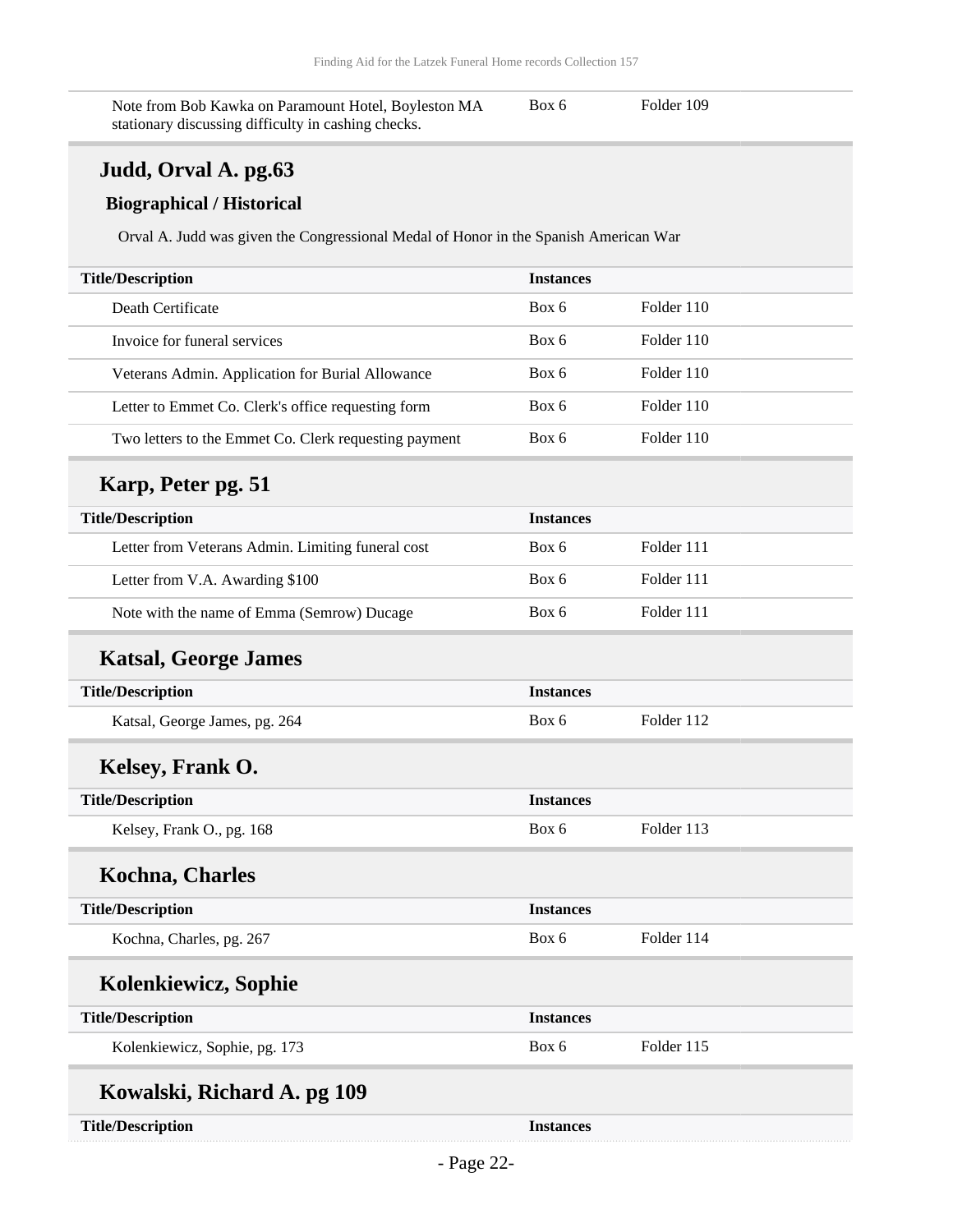| Check stub from the County of Wayne              | Box 6            | Folder 116          |  |
|--------------------------------------------------|------------------|---------------------|--|
| Invoice                                          | Box 6            | Folder 116          |  |
| Kubiak, Joan                                     |                  |                     |  |
| <b>Title/Description</b>                         | <b>Instances</b> |                     |  |
| Kubiak, Joan, pg. 232                            | Box 6            | Folder 117          |  |
| Kubiski, Apelonia                                |                  |                     |  |
| <b>Title/Description</b>                         | <b>Instances</b> |                     |  |
| Kubiski, Apelonia (Pauline), pg. 188             | Box 6            | Folder 118          |  |
| Kulhawik, Adam pg. 91                            |                  |                     |  |
| <b>Title/Description</b>                         | <b>Instances</b> |                     |  |
| Invoice for funeral services                     | Box 6            | Folder 119          |  |
| <b>Lambert, Louis</b>                            |                  |                     |  |
| <b>Title/Description</b>                         | <b>Instances</b> |                     |  |
| Lambert, Louis (alias Jack Kelly), pg. 225       | Box 7            | Folder 1            |  |
| <b>Latzek, Frank</b>                             |                  |                     |  |
| <b>Title/Description</b>                         | <b>Instances</b> |                     |  |
| Latzek, Frank, pg. 290                           | Box 7            | Folder <sub>2</sub> |  |
| Markowski, Louis Sebastine pg. 24                |                  |                     |  |
| <b>Title/Description</b>                         | <b>Instances</b> |                     |  |
| Voucher for payment                              | Box 7            | Folder <sub>3</sub> |  |
| Letter from Veterans Administration              | Box 7            | Folder <sub>3</sub> |  |
| Matyba, Stella pg. 85                            |                  |                     |  |
| <b>Title/Description</b>                         | <b>Instances</b> |                     |  |
| Check stub from Kent Co. Dept. of Social Welfare | Box 7            | Folder 4            |  |
| <b>Mazurkiewicz, August pg. 64</b>               |                  |                     |  |
| <b>Title/Description</b>                         | <b>Instances</b> |                     |  |
| Invoice for burial services                      | Box 7            | Folder 5            |  |
| Veterans Admin. Receipt of Application           | Box 7            | Folder 5            |  |
| Veterans Admin. Award of \$100                   | Box 7            | Folder 5            |  |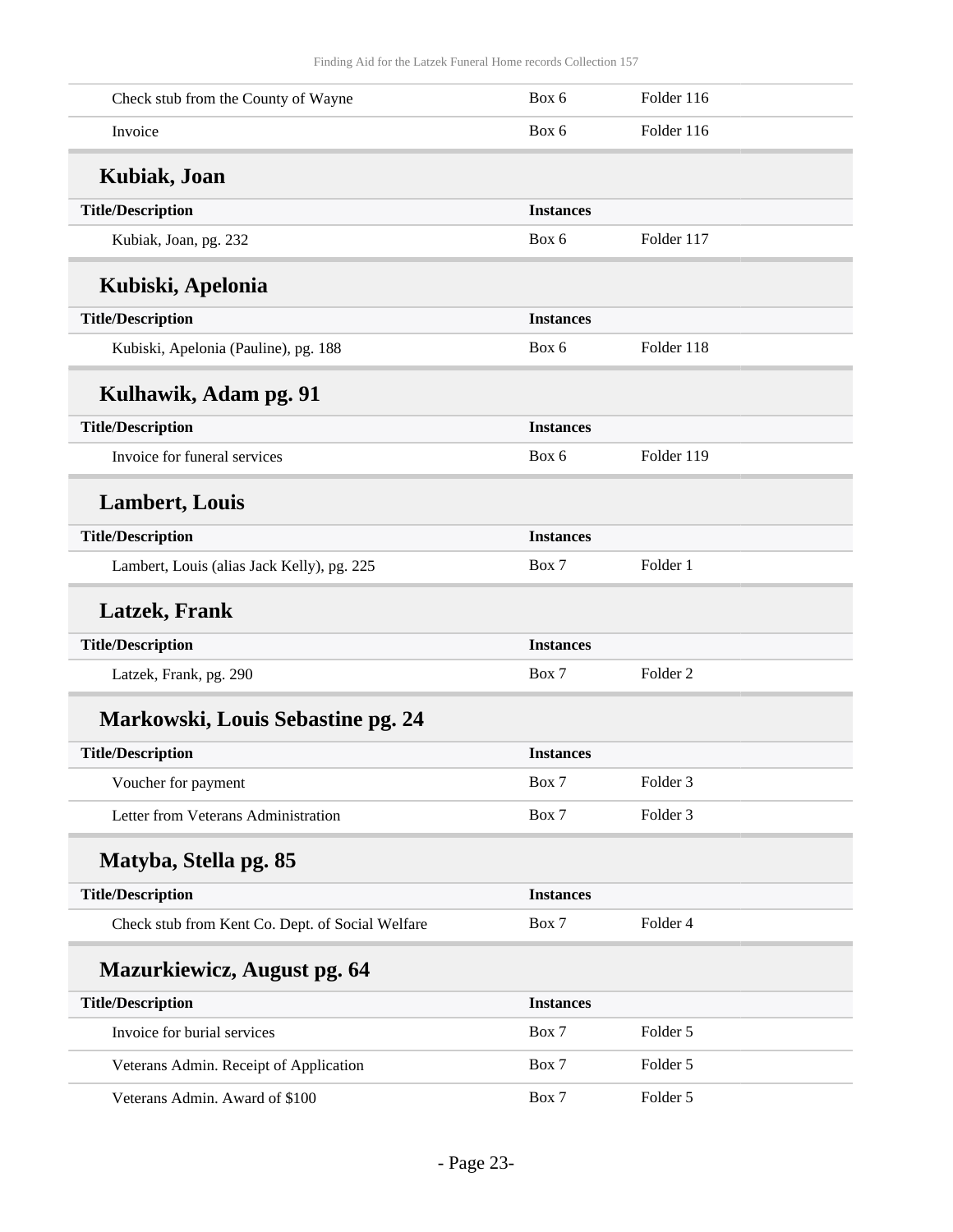| <b>McCrory, Harvey Benjamin pg. 30</b>                                                     |                  |                     |
|--------------------------------------------------------------------------------------------|------------------|---------------------|
| <b>Title/Description</b>                                                                   | <b>Instances</b> |                     |
| Death Certificate                                                                          | Box 7            | Folder <sub>6</sub> |
| Receipt from Michigan Soldiers Home                                                        | Box 7            | Folder <sub>6</sub> |
| Letter to County Clerk, Alger Co., MI                                                      | Box 7            | Folder <sub>6</sub> |
| Letter to Adjudication Officer, Veterans Admin.                                            | Box 7            | Folder 6            |
| Letter from Veterans Amin. Acknowledging form 530                                          | Box 7            | Folder 6            |
| Letter from Veterans Amin. Requesting cost of hearse                                       | Box 7            | Folder <sub>6</sub> |
| Letter from Veterans Admin. Approving payment                                              | Box 7            | Folder <sub>6</sub> |
| Note with address of Mrs. George Hagen in Wyandotte, MI                                    | Box 7            | Folder 6            |
| Miller, Jack C.                                                                            |                  |                     |
| <b>Title/Description</b>                                                                   | <b>Instances</b> |                     |
| Miller, Jack C., pg. 247                                                                   | Box 7            | Folder <sub>7</sub> |
| <b>Nowaczyk, Walter</b>                                                                    |                  |                     |
| <b>Title/Description</b>                                                                   | <b>Instances</b> |                     |
| Nowaczyk, Walter, pg. 184                                                                  | Box 7            | Folder <sub>8</sub> |
| Olsheski, Phil                                                                             |                  |                     |
| <b>Title/Description</b>                                                                   | <b>Instances</b> |                     |
| Olsheski, Phil (alias Phil King & Felix (Phillips Olsee), pg.<br>259                       | Box 7            | Folder 9            |
| Palasek, Adam pg. 83                                                                       |                  |                     |
| <b>Title/Description</b>                                                                   | <b>Instances</b> |                     |
| Letter from Louis E. Maggini, attorney that included a check<br>for payment of the funeral | Box 7            | Folder 10           |
| Panfil, Stephen A.                                                                         |                  |                     |
| <b>Title/Description</b>                                                                   | <b>Instances</b> |                     |
| Panfil, Stephen A., pg. 242                                                                | Box 7            | Folder 11           |
| Pawloski, Josephine, vol. 7?, pg. 41                                                       |                  |                     |
| <b>Title/Description</b>                                                                   | <b>Instances</b> |                     |
| Funeral Home Claim for Payment                                                             | Box 7            | Folder 12           |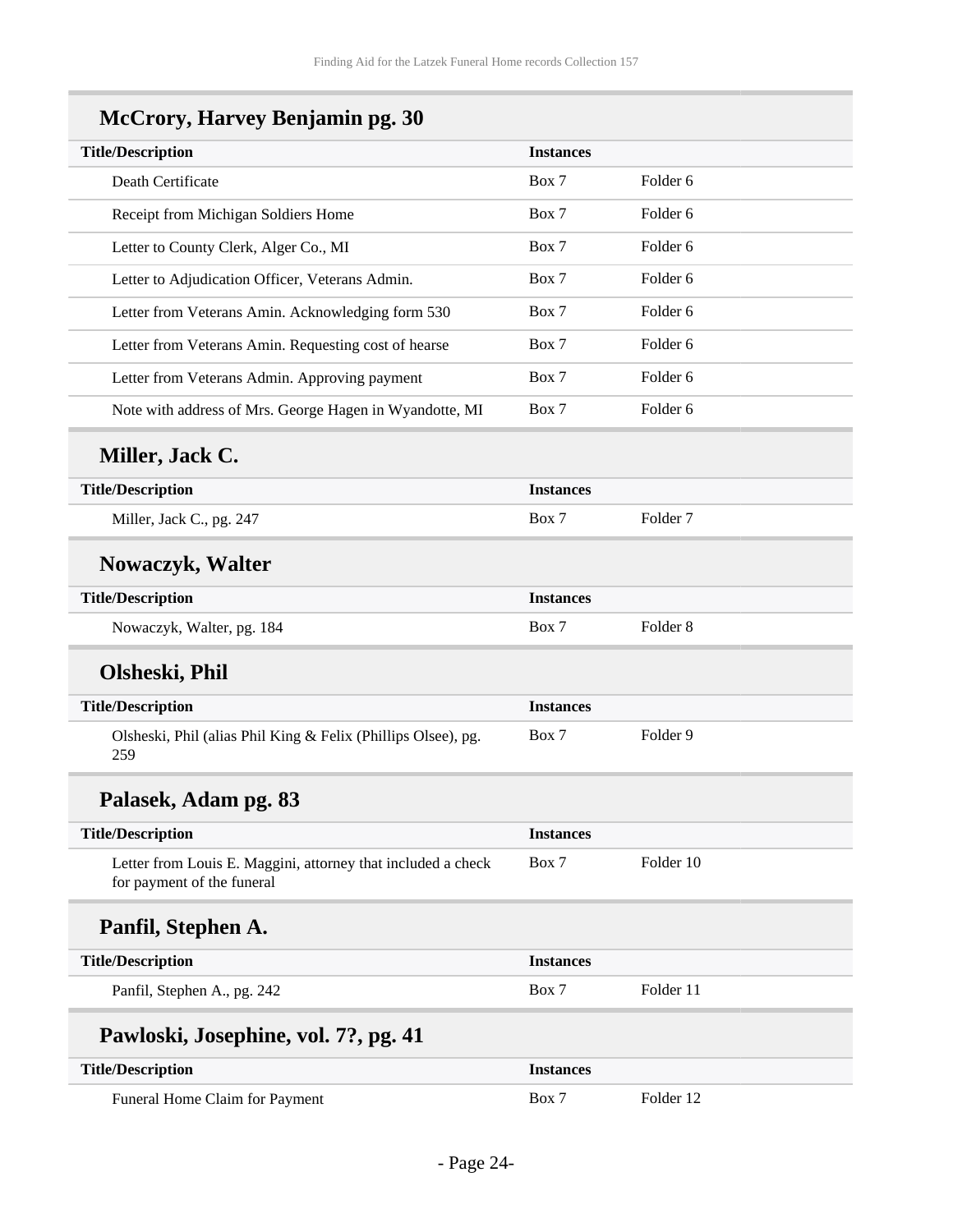| Letter from Bureau of Social Security confirming burial<br>benefit | Box 7            | Folder 12 |  |
|--------------------------------------------------------------------|------------------|-----------|--|
| Letter enclosing warrant for Payment                               | Box 7            | Folder 12 |  |
| Piotrowski, Ernest J. pg. 23                                       |                  |           |  |
| <b>Title/Description</b>                                           | <b>Instances</b> |           |  |
| Letter from Max Piotrowski requesting bill                         | Box 7            | Folder 13 |  |
| Letter from Max Piotrowski including payment                       | Box 7            | Folder 13 |  |
| Prochnow, Lizzie pg. 27                                            |                  |           |  |
| <b>Title/Description</b>                                           | <b>Instances</b> |           |  |
| Letter from Michigan Soldiers' Home                                | Box 7            | Folder 14 |  |
| Receipt from Michigan Soldiers' Home                               | Box 7            | Folder 14 |  |
| Death Certificate                                                  | Box 7            | Folder 14 |  |
| Rarajczak, Frank S. pg. 15                                         |                  |           |  |
| <b>Title/Description</b>                                           | <b>Instances</b> |           |  |
| Certificate of Death                                               | Box 7            | Folder 15 |  |
| Postcard acknowledging claim for Burial Allowance                  | Box 7            | Folder 15 |  |
| Letter from Veterans Administration                                | Box 7            | Folder 15 |  |
| Letter approving funeral expenses                                  | Box 7            | Folder 15 |  |
| <b>Ruzylo, Alex</b>                                                |                  |           |  |
| <b>Title/Description</b>                                           | <b>Instances</b> |           |  |
| Ruzylo, Alex, pg. 177                                              | Box 7            | Folder 16 |  |
| Sadlowski, Wesley A.                                               |                  |           |  |
| <b>Title/Description</b>                                           | <b>Instances</b> |           |  |
| Sadlowski, Wesley A., pg. 228                                      | Box 7            | Folder 17 |  |
| Safronanowski (Safron), Charles, Dr. pg. 127                       |                  |           |  |
| <b>Title/Description</b>                                           | <b>Instances</b> |           |  |
| Death certificate                                                  | Box 7            | Folder 18 |  |
| Letter from Veterans Admin. Approving payment                      | Box 7            | Folder 18 |  |
| (Original and copy)                                                | Box 7            | Folder 18 |  |

## **Siedlecki, Vincent Jos. Pg. 48**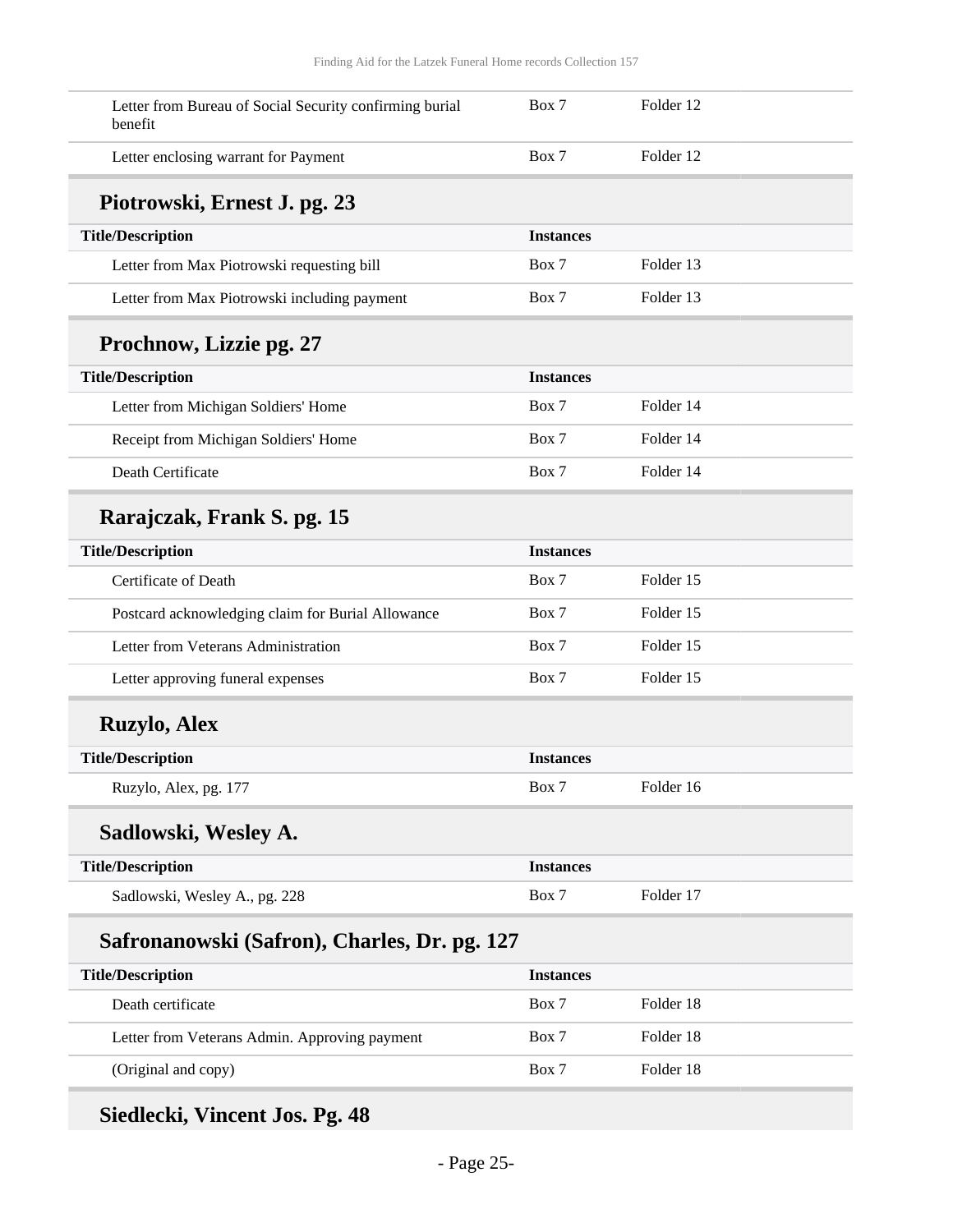| <b>Title/Description</b>                                                                                                                                                                                                                                                                                  | <b>Instances</b> |           |
|-----------------------------------------------------------------------------------------------------------------------------------------------------------------------------------------------------------------------------------------------------------------------------------------------------------|------------------|-----------|
| Hand written receipt for embalming                                                                                                                                                                                                                                                                        | Box 7            | Folder 19 |
| Note listing the following names and information: Chester<br>Siedlecki; Phyllis Siedlecka; John Siedlecki; Rect.<br>William Siedlecki; Cecille Siedlecka; Stanley Siedlecka;<br>Gertrude Siedlecka; Rose Siedlecka; Mary Siedlecka; Western<br>and southern Cincinnati, Ohio; Metropolitan Life Insurance | Box 7            | Folder 19 |

## **Skory, Mary, vol. 7?, pg. 47**

| <b>Title/Description</b> | <b>Instances</b> |           |
|--------------------------|------------------|-----------|
| <b>Transit Permit</b>    | Box 7            | Folder 20 |
| <b>Transit Label</b>     | Box 7            | Folder 20 |

## **Stolski, Lawrence, vol. 7?, pg. 61**

| <b>Title/Description</b>                                                            | <b>Instances</b> |                      |
|-------------------------------------------------------------------------------------|------------------|----------------------|
| Business card for Fred J. Rose, Registrar of Vital Statistics,<br>Forest Park, Ill. | Box 7            | Folder 21            |
| Invoice for funeral services                                                        | Box 7            | Folder 21            |
| Linen casket transit envelope                                                       | Box 7            | Folder 21            |
| Veterans Admin. Acknowledgment of burial allowance                                  | Box 7            | Folder 21            |
| Request from V.A. For names of heirs                                                | Box 7            | Folder 21            |
| Letter from Michigan Veterans Home stating Lawrence had<br>no living relatives      | Box 7            | Folder 21            |
| V.A. Award for \$48 for burial expenses                                             | Box 7            | Folder 21            |
| V.A. Letter requesting form 601                                                     | Box 7            | Folder 21            |
| V.A. Award for \$1 for burial expenses                                              | Box 7            | Folder <sub>21</sub> |
| Szczerbowicz, Kazimierz pg. 39                                                      |                  |                      |
| <b>Title/Description</b>                                                            | <b>Instances</b> |                      |
| Invoice to John Szczerbowicz                                                        | Box 7            | Folder <sub>22</sub> |
|                                                                                     |                  |                      |
| Statement of Earnings from Am. Box Board Co.                                        | Box 7            | Folder <sub>22</sub> |
| Trosky, John J.                                                                     |                  |                      |
| <b>Title/Description</b>                                                            | <b>Instances</b> |                      |

### **Van Decappelle**

|  | <b>Title/Description</b> |
|--|--------------------------|
|--|--------------------------|

**Title/Description Instances**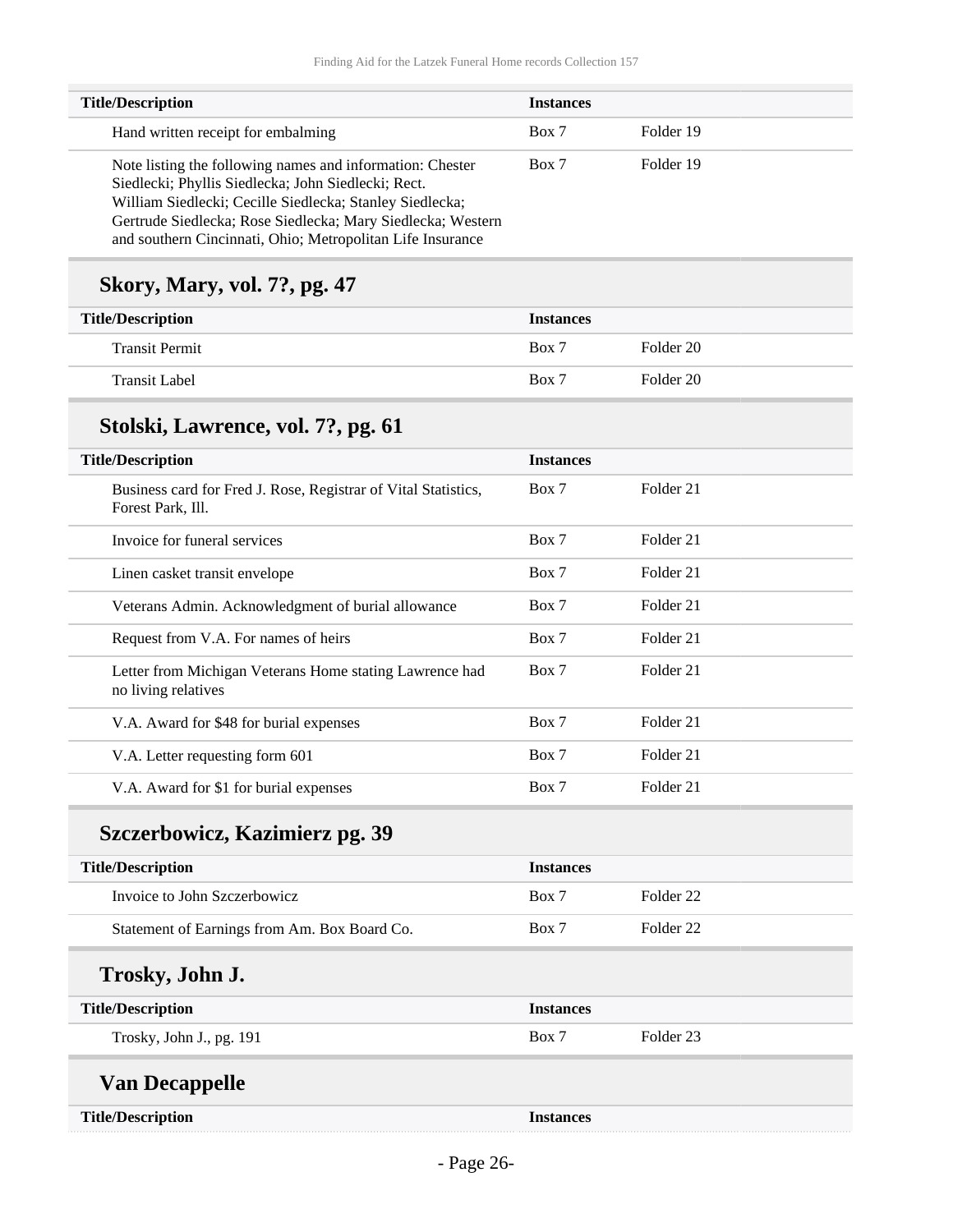<span id="page-26-0"></span>

| Van Decappelle, Jerome, pg. 279                   | Box 7            | Folder <sub>24</sub> |  |
|---------------------------------------------------|------------------|----------------------|--|
| Winski, Second Lieutenant Longin M.               |                  |                      |  |
| <b>Title/Description</b>                          | <b>Instances</b> |                      |  |
| Winski, Second Lieutenant Longin M., pg. 159      | Box 7            | Folder <sub>25</sub> |  |
| Zakrezewski, Mary pg. 150                         |                  |                      |  |
| <b>Title/Description</b>                          | <b>Instances</b> |                      |  |
| Metropolitan Life Insurance notice to claimant    | Box 7            | Folder <sub>26</sub> |  |
| Loose Items found inside VOL. 9                   |                  |                      |  |
| Bajdek, Walter pg. 94                             |                  |                      |  |
| <b>Title/Description</b>                          | <b>Instances</b> |                      |  |
| Invoice from Furniture City Casket Co. dated 1942 | Box 7            | Folder <sub>27</sub> |  |
| Invoice from Furniture City Casket Co. dated 1955 | Box 7            | Folder <sub>27</sub> |  |
| Note listing the following names:                 | Box 7            | Folder <sub>27</sub> |  |
| Walter A. Byron                                   | Box 7            | Folder <sub>27</sub> |  |
| Kirk V. Byron                                     | Box 7            | Folder <sub>27</sub> |  |
| Jermome Bajdef                                    | Box 7            | Folder <sub>27</sub> |  |
| Typed draft of obituary                           | Box 7            | Folder <sub>27</sub> |  |
| Boukowski, Edmund pg. 173                         |                  |                      |  |
| <b>Title/Description</b>                          | <b>Instances</b> |                      |  |
| Cemetery plot certificate of ownership            | Box 7            | Folder 28            |  |
| Receipt from Ross B. Northrop and Son Funeral     | Box 7            | Folder 28            |  |
| Directors                                         | Box 7            | Folder 28            |  |
| Cygan, Frances pg. 69                             |                  |                      |  |
| <b>Title/Description</b>                          | <b>Instances</b> |                      |  |
| Invoice                                           | Box 7            | Folder 29            |  |
| Czerniakowski, Frank pg. 91                       |                  |                      |  |
| <b>Title/Description</b>                          | <b>Instances</b> |                      |  |
| Invoice to Kasiner Czerniakowski, Toronto, Can.   | Box 7            | Folder 30            |  |
|                                                   |                  |                      |  |

**Czubinski, Bert pg. 117**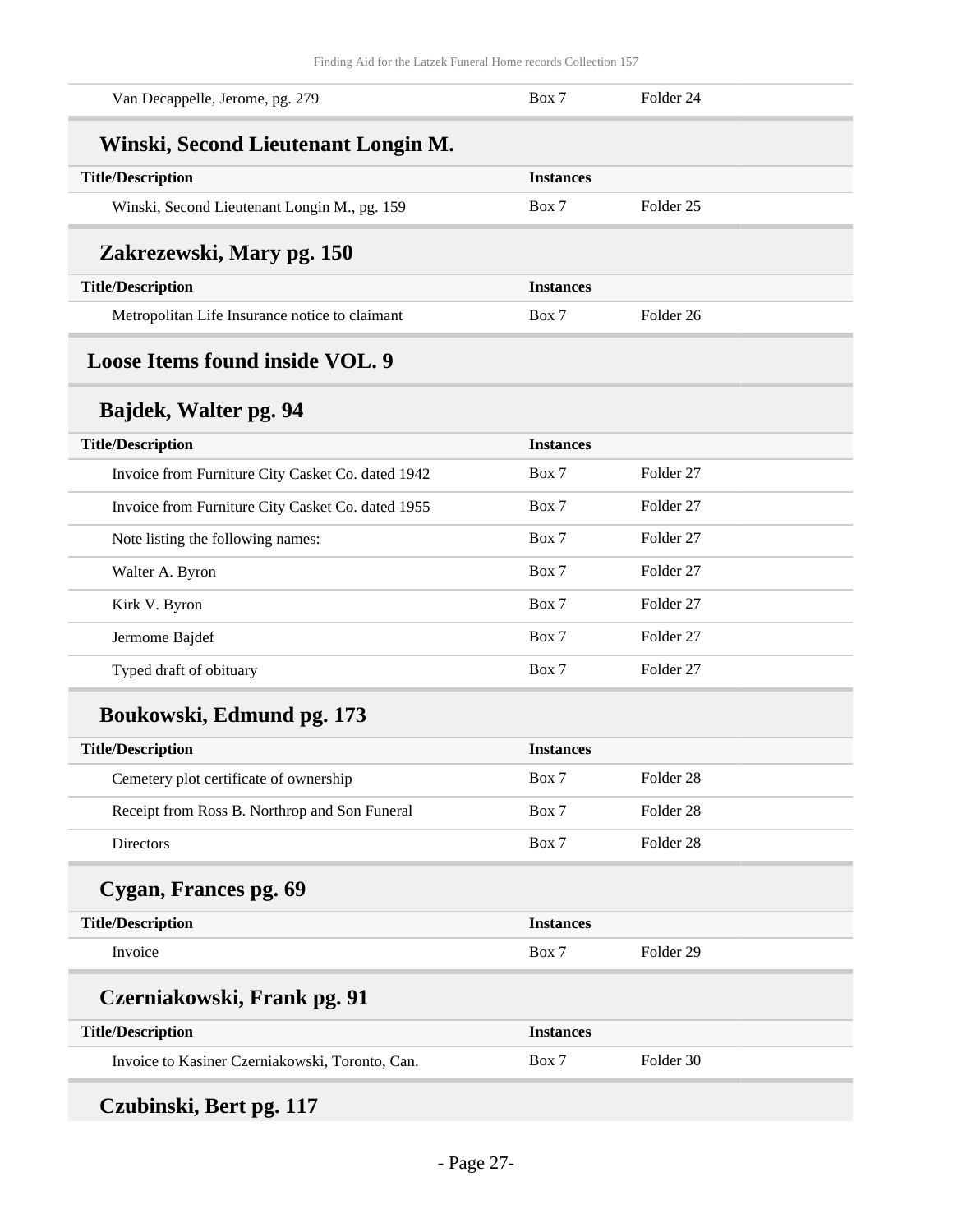| <b>Title/Description</b>                                              | <b>Instances</b> |           |  |
|-----------------------------------------------------------------------|------------------|-----------|--|
| Certificate of death with obituary glued on                           | Box 7            | Folder 31 |  |
| Deshko, Rose pg. 198                                                  |                  |           |  |
| <b>Title/Description</b>                                              | <b>Instances</b> |           |  |
| Invoice and one copy of same                                          | Box 7            | Folder 32 |  |
| Dolegowski, Stanley pg. 181                                           |                  |           |  |
| <b>Title/Description</b>                                              | <b>Instances</b> |           |  |
| Allowance form from Veterans Administration                           | Box 7            | Folder 33 |  |
| Duchinska, Rozalia (Rose) pg. 78                                      |                  |           |  |
| <b>Title/Description</b>                                              | <b>Instances</b> |           |  |
| Two letters from Victoria Blazak of California                        | Box 7            | Folder 34 |  |
| Letter to Ms. Blazak regarding shipping body and cemetery<br>openings | Box 7            | Folder 34 |  |
| Card listing location of grave                                        | Box 7            | Folder 34 |  |
| Eichoff, Edith H. pg. 194                                             |                  |           |  |
| <b>Title/Description</b>                                              | <b>Instances</b> |           |  |
| Agreement for Pre-Need Funeral                                        | Box 7            | Folder 35 |  |
| Draft of obituary                                                     | Box 7            | Folder 35 |  |
| Card listing West Side Fed. Savings and Loan #                        | Box 7            | Folder 35 |  |
| Fierabend, Henry R. pg. 128                                           |                  |           |  |
| <b>Title/Description</b>                                              | <b>Instances</b> |           |  |
| Letter to Soldier's Relief Commission                                 | Box 7            | Folder 36 |  |
| Three letters from the Soldier's Relief Commission                    | Box 7            | Folder 36 |  |
| Letter from Wayne County Auditors                                     | Box 7            | Folder 36 |  |
| Invoice for funeral services                                          | Box 7            | Folder 36 |  |
| Card from the Treasury of the County of Wayne                         | Box 7            | Folder 36 |  |
| Firlik, Frank U. pg. 191                                              |                  |           |  |
| <b>Title/Description</b>                                              | <b>Instances</b> |           |  |
| Two invoices from Ball Park Floral                                    | Box 7            | Folder 37 |  |
| Invoice for funeral services                                          | Box 7            | Folder 37 |  |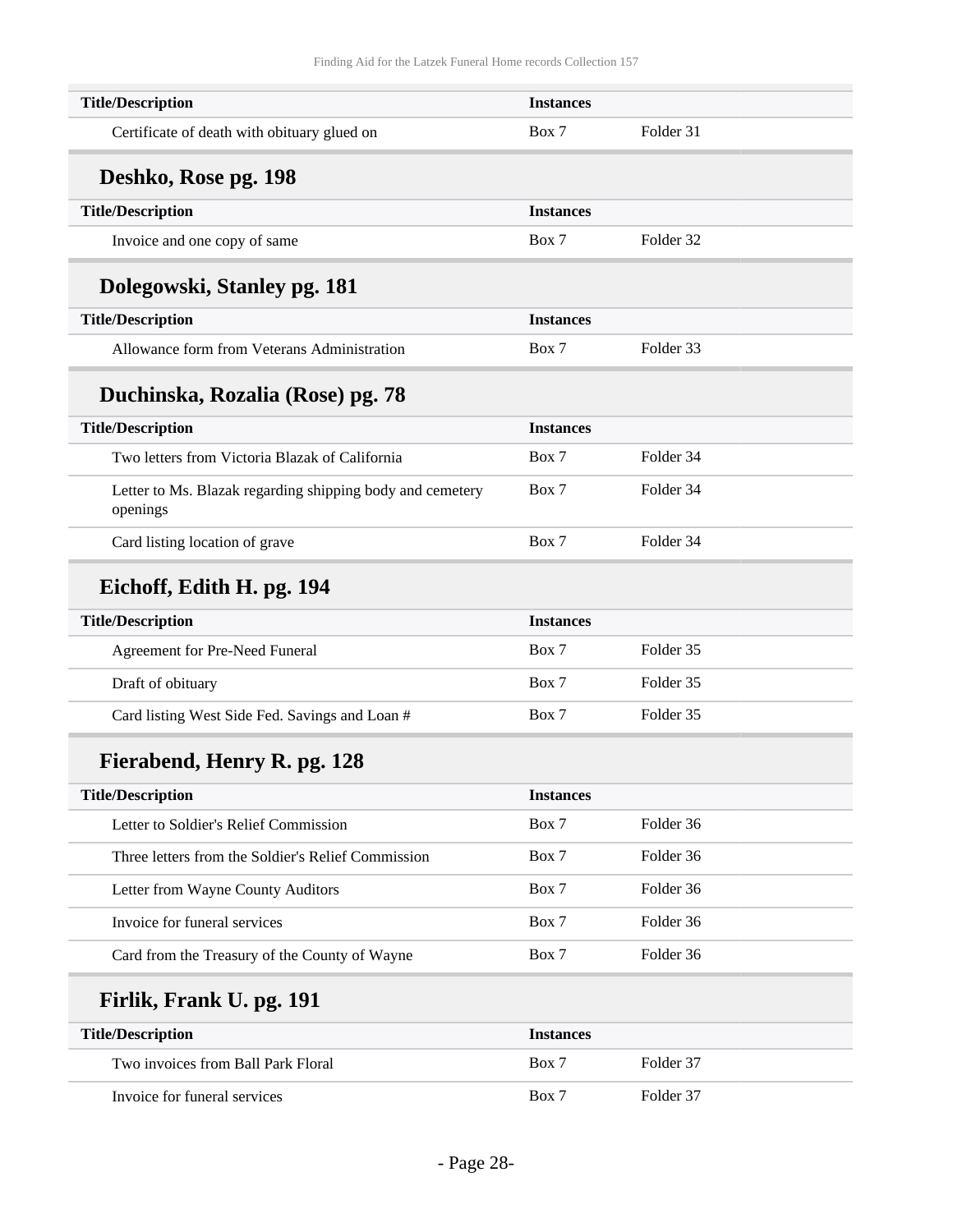| Fronczkiewicz, John pg. 49 |  |  |  |
|----------------------------|--|--|--|
|----------------------------|--|--|--|

| <b>Title/Description</b>                                                                                   | <b>Instances</b> |           |
|------------------------------------------------------------------------------------------------------------|------------------|-----------|
| Death Certificate                                                                                          | Box 7            | Folder 38 |
| Typed draft of obituary                                                                                    | Box 7            | Folder 38 |
| Estimate for funeral services                                                                              | Box 7            | Folder 38 |
| Invoice for funeral services to estate                                                                     | Box 7            | Folder 38 |
| Form from Veteran's Administration                                                                         | Box 7            | Folder 38 |
| Three letters written in Polish from Anna Fronckiewicz                                                     | Box 7            | Folder 38 |
| Two cards with the names France Malinowska, Helen<br>Malinowski, Bolestan Fronczke, and Frank Fronczkiewcz | Box 7            | Folder 38 |

written on them

## **Jablonski (Gibler), Frank pg. 169**

| <b>Title/Description</b>                     | <b>Instances</b> |                      |
|----------------------------------------------|------------------|----------------------|
| Burial-Removal permit (also one carbon copy) | Box 7            | Folder 39            |
| Jones, John Paul pg. 137                     |                  |                      |
| <b>Title/Description</b>                     | <b>Instances</b> |                      |
| Letter from County of Kent                   | Box 7            | Folder 40            |
| Kelsey, Charles pg. 185                      |                  |                      |
| <b>Title/Description</b>                     | <b>Instances</b> |                      |
| Letter from Dept. of Social Welfare          | Box 7            | Folder 41            |
| Kierwiak, Stanley Joseph pg. 25              |                  |                      |
| <b>Title/Description</b>                     | <b>Instances</b> |                      |
| Letter from Mortuary in Detroit              | Box 7            | Folder <sub>42</sub> |
| Korenkiewicz, George Lucien pg. 6            |                  |                      |
| <b>Title/Description</b>                     | <b>Instances</b> |                      |
|                                              |                  |                      |

| <b>Title/Description</b>                       | <b>Instances</b> |           |  |
|------------------------------------------------|------------------|-----------|--|
| Mortician's Certificate                        | Box 7            | Folder 43 |  |
| Dept. of the Navy Voucher                      | Box 7            | Folder 43 |  |
| Nevada permit for burial or removal            | Box 7            | Folder 43 |  |
| Invoice to Thomas Korenkiewicz                 | Box 7            | Folder 43 |  |
| Letter from Navy regarding dissatisfaction     | Box 7            | Folder 43 |  |
| Letter to the Navy regarding condition of body | Box 7            | Folder 43 |  |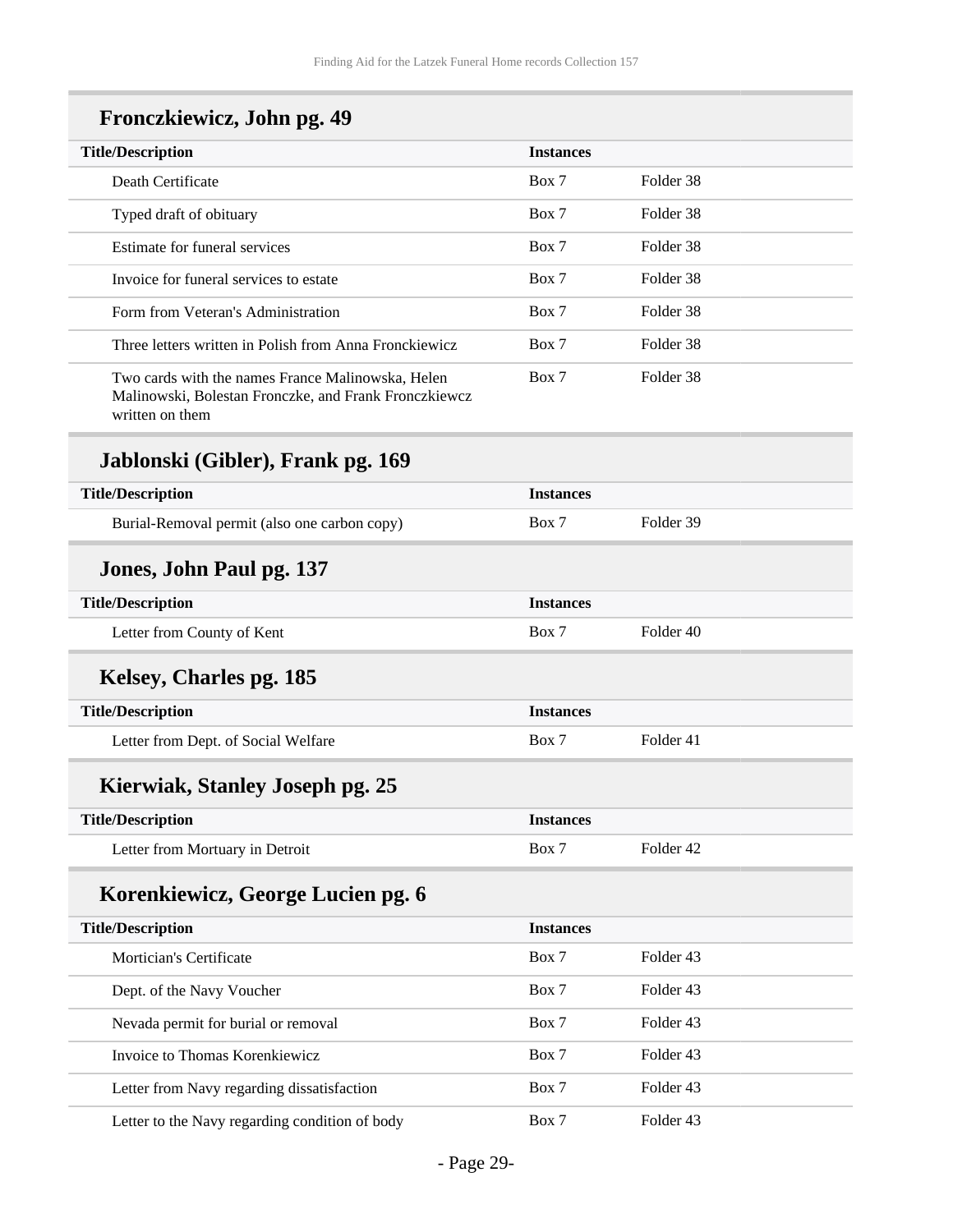| Kujawa, Micheal pg. 141                                                                            |                  |                      |
|----------------------------------------------------------------------------------------------------|------------------|----------------------|
| <b>Title/Description</b>                                                                           | <b>Instances</b> |                      |
| Death Certificate                                                                                  | Box 7            | Folder 44            |
| County seal of certification for death certificate                                                 | Box 7            | Folder 44            |
| Kuntz, Howard J. pg. 22                                                                            |                  |                      |
| <b>Title/Description</b>                                                                           | <b>Instances</b> |                      |
| Invoice from Greenwood Cemetery                                                                    | Box 7            | Folder <sub>45</sub> |
| Receipt from Greenwood Cemetery                                                                    | Box 7            | Folder 45            |
| <b>Latzek Funeral Home pg. 191</b>                                                                 |                  |                      |
| <b>Title/Description</b>                                                                           | <b>Instances</b> |                      |
| Two invoices from the Grand Rapids Press listing obituaries<br>printed for the month of Sept. 1957 | Box 7            | Folder 46            |
| <b>Makarewicz, Helen Sophie pg. 82</b>                                                             |                  |                      |
| <b>Title/Description</b>                                                                           | <b>Instances</b> |                      |
| <b>Burial Transit Permit from Detroit</b>                                                          | Box 7            | Folder 47            |
| <b>Masurkiewicz, Katherine pg. 8</b>                                                               |                  |                      |
| <b>Title/Description</b>                                                                           | <b>Instances</b> |                      |
| Invoice to Mary J. Mazurke                                                                         | Box 7            | Folder <sub>48</sub> |
| Michalewski, Simon pg. 149                                                                         |                  |                      |
| <b>Title/Description</b>                                                                           | <b>Instances</b> |                      |
| Letter from Veterans Administration                                                                | Box 7            | Folder 49            |
| Brotherhood Railway Carmen of America letter                                                       | Box 7            | Folder 49            |
| Mikrut, Joseph M. pg. 183                                                                          |                  |                      |
| <b>Title/Description</b>                                                                           | <b>Instances</b> |                      |
| Allowance form from Veterans Administration                                                        | Box 7            | Folder 50            |
| Mross, Joanna pg. 10                                                                               |                  |                      |
| <b>Title/Description</b>                                                                           | <b>Instances</b> |                      |
| Letter from Kent County Bureau of Social Aid                                                       | Box 7            | Folder 51            |

# **Mroz, Joseph pg. 97**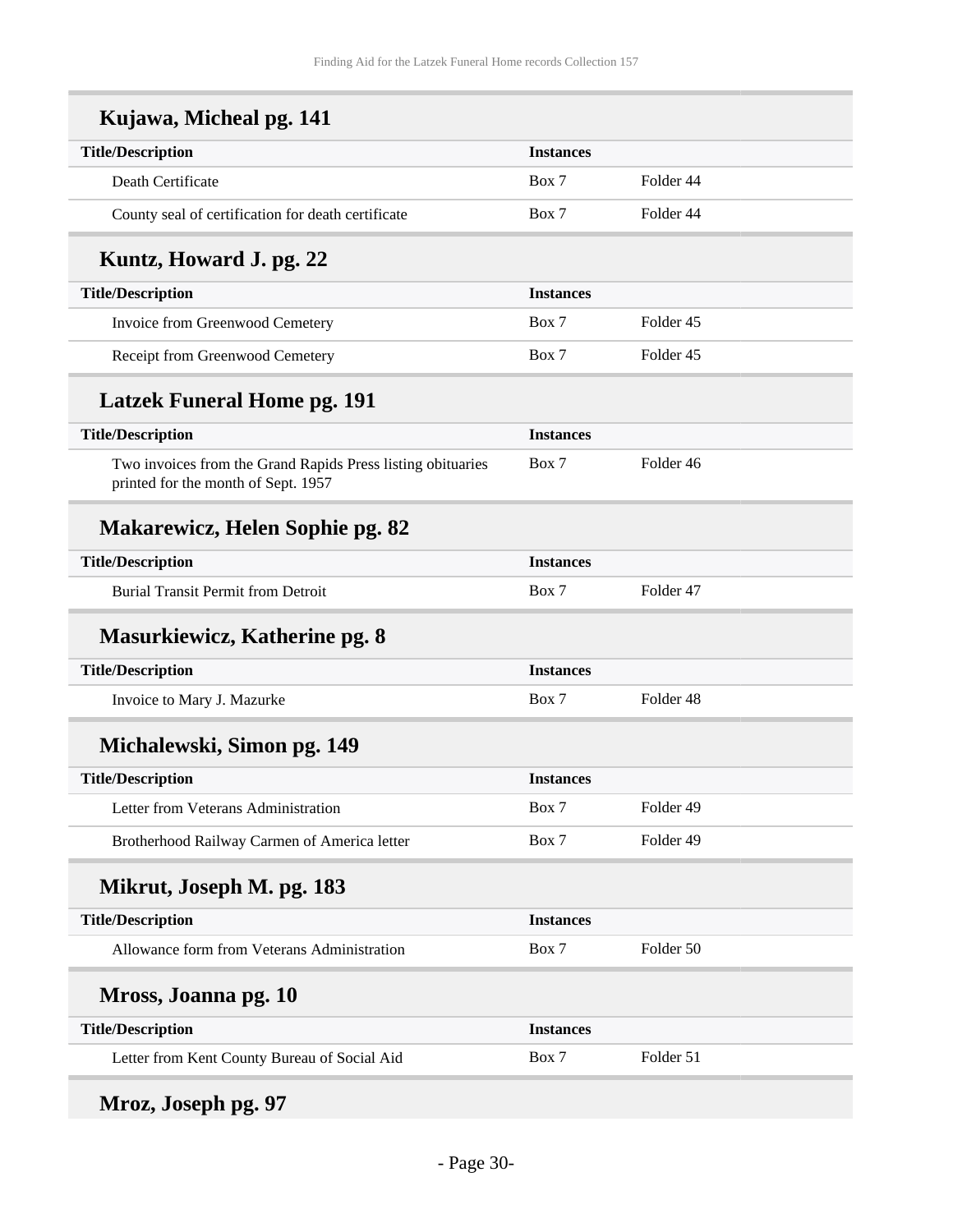| <b>Title/Description</b>                              | <b>Instances</b> |           |
|-------------------------------------------------------|------------------|-----------|
| Letter from Michigan Dept of Social Welfare           | Box 7            | Folder 52 |
| Noneman, Arthur Herman pg. 196                        |                  |           |
| <b>Title/Description</b>                              | <b>Instances</b> |           |
| Funeral invoice                                       | Box 7            | Folder 53 |
| Letter requesting burial allowance                    | Box 7            | Folder 53 |
| Veterans Admin. Form for burial allowance             | Box 7            | Folder 53 |
| Norwacki, Victoria R. pg. 173                         |                  |           |
| <b>Title/Description</b>                              | <b>Instances</b> |           |
| Two Burial Transit permits                            | Box 7            | Folder 54 |
| <b>Nyklewicz, Anthony pg. 142</b>                     |                  |           |
| <b>Title/Description</b>                              | <b>Instances</b> |           |
| Invoice                                               | Box 7            | Folder 55 |
| Ocak, John pg. 124                                    |                  |           |
| <b>Title/Description</b>                              | <b>Instances</b> |           |
| Invoice                                               | Box 7            | Folder 56 |
| <b>Ostopowicz, Alexander pg. 40</b>                   |                  |           |
| <b>Title/Description</b>                              | <b>Instances</b> |           |
| <b>Transit Permit</b>                                 | Box 7            | Folder 57 |
| Letter requesting death certificate                   | Box 7            | Folder 57 |
| Pirock, Joseph pg. 16                                 |                  |           |
| <b>Title/Description</b>                              | <b>Instances</b> |           |
| Temporary removal permit from Detroit Dept. of Health | Box 7            | Folder 58 |
| Receipt from Detroit Dept. of Health                  | Box 7            | Folder 58 |
| Pruzinsky, Thomas P. pg. 44                           |                  |           |
| <b>Title/Description</b>                              | <b>Instances</b> |           |
|                                                       |                  |           |
| Two letters from the Soldier's Relief Commission      | Box 7            | Folder 59 |

## **Remer, Frank A. pg. 43**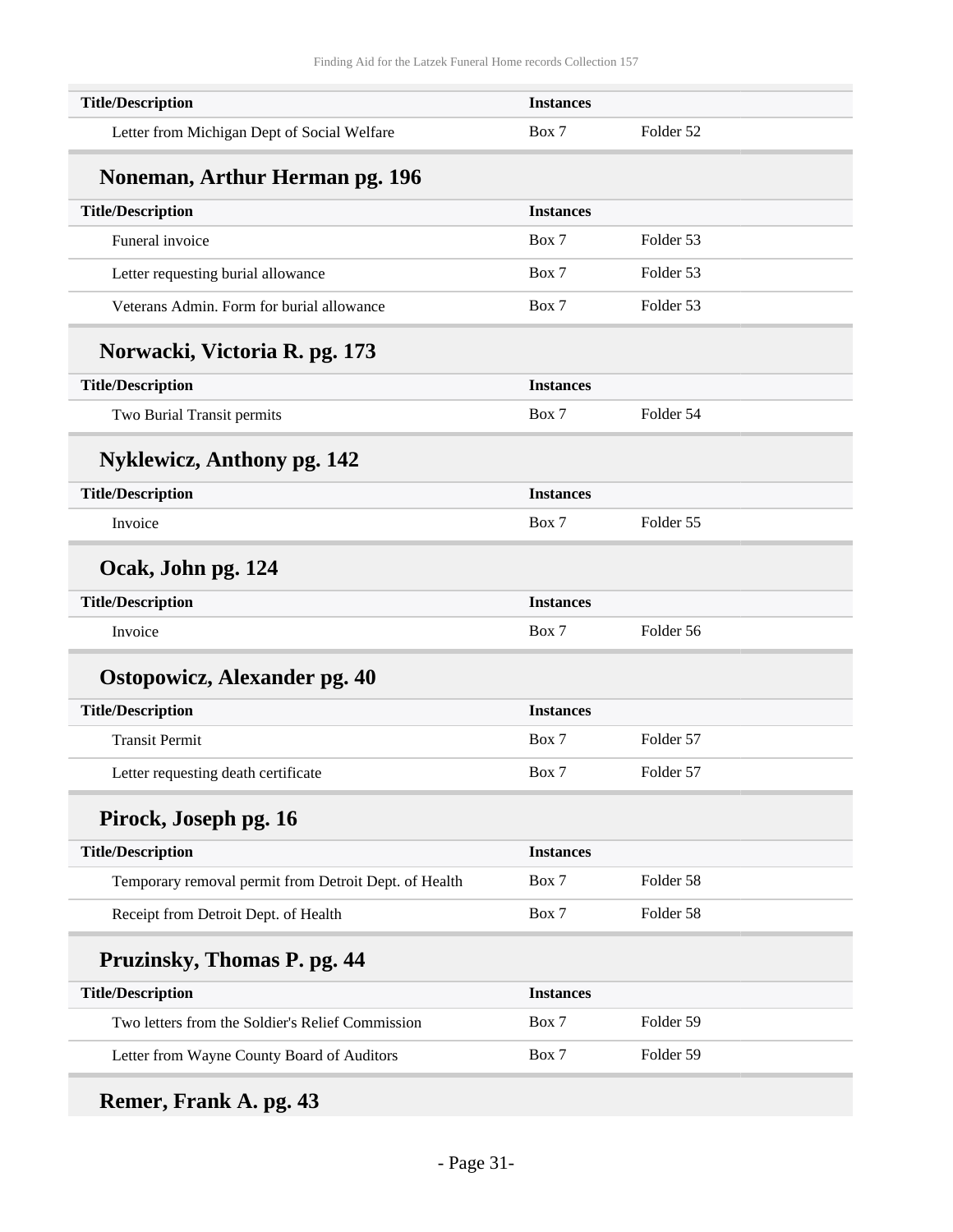| <b>Title/Description</b>                                                   | <b>Instances</b> |                      |
|----------------------------------------------------------------------------|------------------|----------------------|
| Note regarding payment from Frank T. Remer                                 | Box 7            | Folder <sub>60</sub> |
| Rochalski, Anthony pg. 188                                                 |                  |                      |
| <b>Title/Description</b>                                                   | <b>Instances</b> |                      |
| Invoice                                                                    | Box 7            | Folder <sub>61</sub> |
| Scarben, Helen pg. 9                                                       |                  |                      |
| <b>Title/Description</b>                                                   | <b>Instances</b> |                      |
| Letter from Kent County Bureau of Social Aid                               | Box 7            | Folder <sub>62</sub> |
| Sislock, Frank pg. 75                                                      |                  |                      |
| <b>Title/Description</b>                                                   | <b>Instances</b> |                      |
| Two letters from Bowerman – Hallifax Funeral Home in<br>Munising, Michigan | Box 7            | Folder <sub>63</sub> |
| Strzalkowski (Strzalka), Joseph pg. 154                                    |                  |                      |
| <b>Title/Description</b>                                                   | <b>Instances</b> |                      |
| Vet. Admin. Letter from Milwaukee, WI                                      | Box 7            | Folder <sub>64</sub> |
| Janssen Funeral Home letter                                                | Box 7            | Folder <sub>64</sub> |
| Letter from Cathedral of the Blessed Sacrament                             | Box 7            | Folder <sub>64</sub> |
| Szczepanski, Albert J. pg. 5                                               |                  |                      |
| <b>Title/Description</b>                                                   | <b>Instances</b> |                      |
| Letter from County of Kent                                                 | Box 7            | Folder <sub>65</sub> |
| Invoice to County of Kent                                                  | Box 7            | Folder 65            |
| Post Office letter regarding burial flag                                   | Box 7            | Folder <sub>65</sub> |
| Postcard from Vet. Admin. Regarding burial                                 | Box 7            | Folder 65            |
| Twork, Mary Anna pg. 95                                                    |                  |                      |
| <b>Title/Description</b>                                                   | <b>Instances</b> |                      |
| Agreement for pre-payment of funeral                                       | Box 7            | Folder 66            |
| Winski, Hycinth Ben pg. 11                                                 |                  |                      |
| <b>Title/Description</b>                                                   | <b>Instances</b> |                      |
| Invoice for ambulance services                                             | Box 7            | Folder <sub>67</sub> |
| Postcard from Veterans Administration                                      | Box 7            | Folder 67            |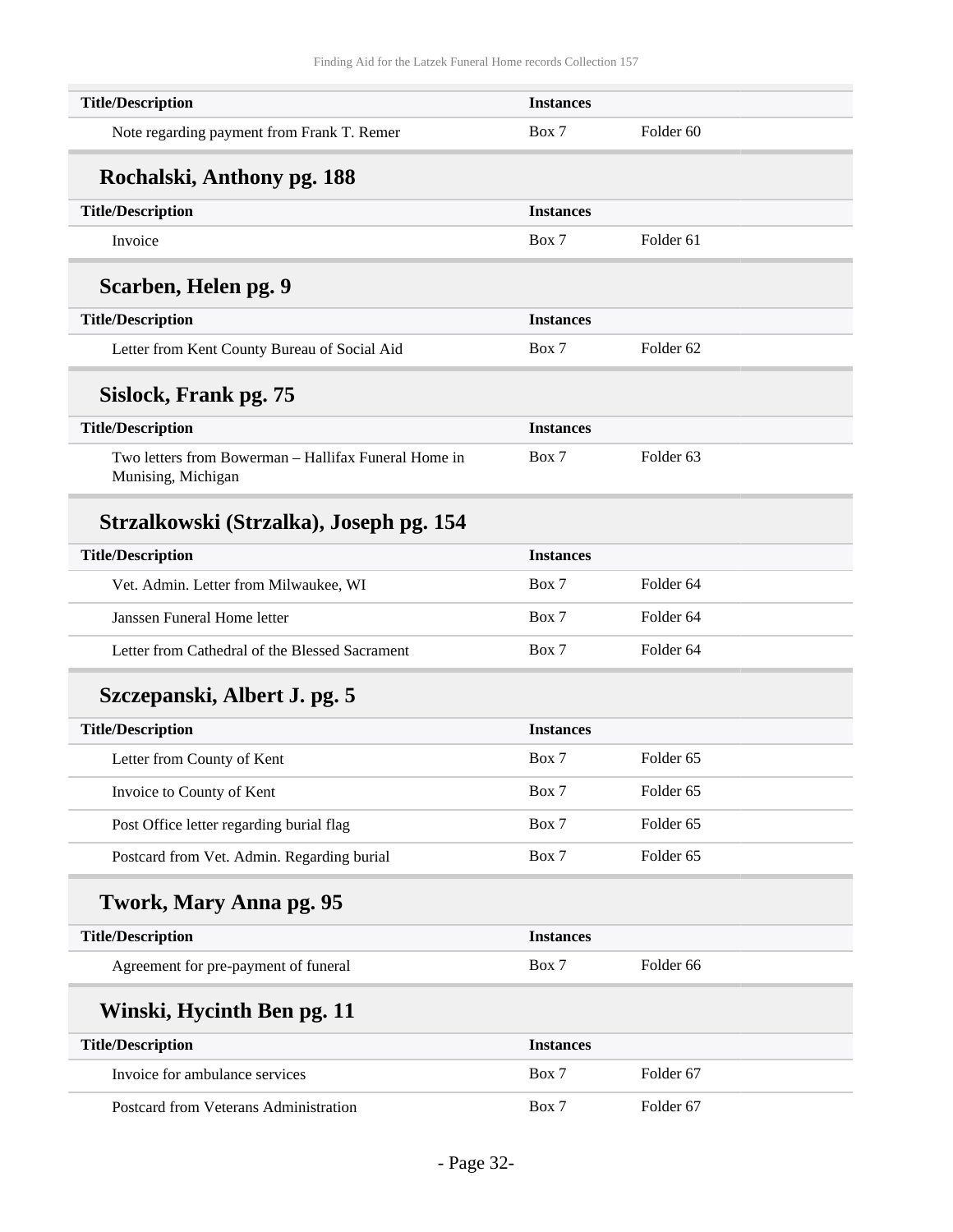Ξ

<span id="page-32-0"></span>

| Witucki, Joseph Lawrence pg. 187                                  |                  |                      |
|-------------------------------------------------------------------|------------------|----------------------|
| <b>Title/Description</b>                                          | <b>Instances</b> |                      |
| Customers copy of Cashier's check from Union Bank                 | Box 7            | Folder <sub>68</sub> |
| Purchaser's receipt for Cashier's check                           | Box 7            | Folder <sub>68</sub> |
| Wosinski, Eddie Ketchel pg. 168                                   |                  |                      |
| <b>Title/Description</b>                                          | <b>Instances</b> |                      |
| Two letters from the Veterans Administration                      | Box 7            | Folder <sub>69</sub> |
| Note detailing some burial costs                                  | Box 7            | Folder <sub>69</sub> |
| <b>Loose Items found inside VOL. 10</b>                           |                  |                      |
| Andrzejczak, Lawrence pg.39                                       |                  |                      |
| <b>Title/Description</b>                                          | <b>Instances</b> |                      |
| Invoice to Martha Adnrzejczak                                     | Box 7            | Folder 70            |
| Receipt from Boerema's Men's Store                                | Box 7            | Folder 70            |
| <b>Bannach, Joseph pg. 116</b>                                    |                  |                      |
| <b>Title/Description</b>                                          | <b>Instances</b> |                      |
| Two letters from the Veterans Administration                      | Box 7            | Folder 71            |
| Postcard acknowledging receipt of request for burial<br>allowance | Box 7            | Folder 71            |
| Small typed note regarding cost of hearse                         | Box 7            | Folder 71            |
| Barch, Joseph pg. 2                                               |                  |                      |
| <b>Title/Description</b>                                          | <b>Instances</b> |                      |
| Invoice to Estate                                                 | Box 7            | Folder <sub>72</sub> |
| Two letters from the Soldier's Relief commission                  | Box 7            | Folder <sub>72</sub> |
| Letter from Veteran's Administration                              | Box 7            | Folder <sub>72</sub> |
| Letter from Bd. Of Wayne Co. Auditors                             | Box 7            | Folder <sub>72</sub> |
| Receipt from County of Wayne                                      | Box 7            | Folder <sub>72</sub> |
| Memo from Michigan Veteran's Facility                             | Box 7            | Folder <sub>72</sub> |
| Bielecki, Albert W. pg. 178                                       |                  |                      |
| <b>Title/Description</b>                                          | <b>Instances</b> |                      |
| Two obituaries                                                    | Box 7            | Folder 73            |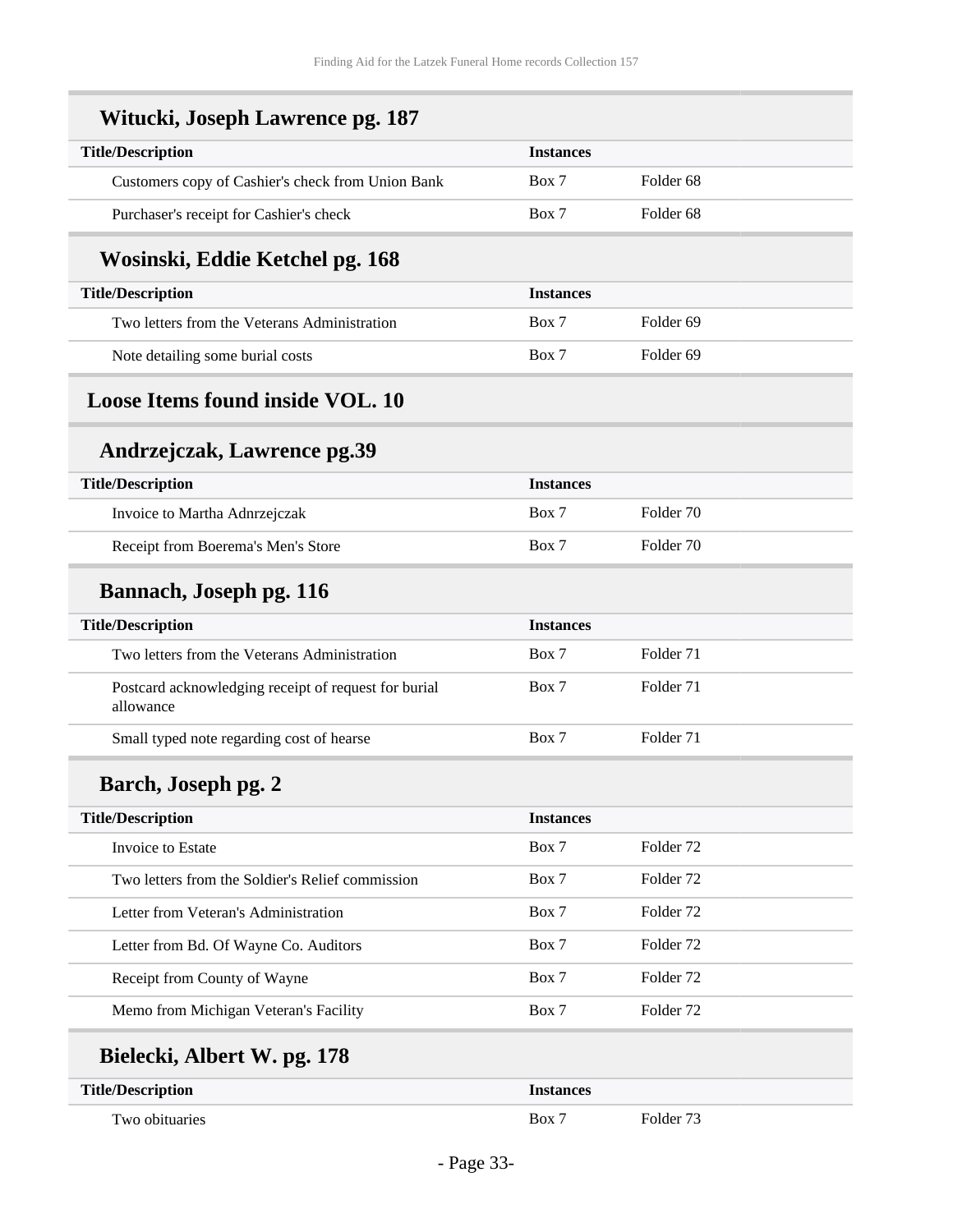| Bladey, Marjanna (Rzadkowski) pg. 96           |                  |                      |  |
|------------------------------------------------|------------------|----------------------|--|
| <b>Title/Description</b>                       | <b>Instances</b> |                      |  |
| Invoice to Miss Helen Bladey                   | Box 7            | Folder <sub>74</sub> |  |
| <b>Blaszczyk, Martin pg. 104</b>               |                  |                      |  |
| <b>Title/Description</b>                       | <b>Instances</b> |                      |  |
| Invoice to Mrs. Frances Razmus                 | Box 7            | Folder <sub>75</sub> |  |
| Chrzan, Benjamin R. Pg. 8                      |                  |                      |  |
| <b>Title/Description</b>                       | <b>Instances</b> |                      |  |
| Invoice to Stella Chrzan                       | Box 7            | Folder 76            |  |
| Letter to Stella Chrzan                        | Box 7            | Folder 76            |  |
| 3 notes from Stella Chrzan                     | Box 7            | Folder 76            |  |
| Letter to Veterans Administration              | Box 7            | Folder 76            |  |
| Two letters from Veterans Administration       | Box 7            | Folder 76            |  |
| Letter from Soldiers Relief Commission         | Box 7            | Folder 76            |  |
| Business card for M. B. Miller                 | Box 7            | Folder 76            |  |
| Hand written note regarding burial application | Box 7            | Folder 76            |  |
| Cichy, Mary pg. 179                            |                  |                      |  |
| <b>Title/Description</b>                       | <b>Instances</b> |                      |  |
| Obituary                                       | Box 7            | Folder 77            |  |
| Ciesielski, Adam pg. 145                       |                  |                      |  |
| <b>Title/Description</b>                       | <b>Instances</b> |                      |  |
| Invoice to Mrs. Mary Ciesielski                | Box 7            | Folder <sub>78</sub> |  |
| Colon, Bernice pg. 199                         |                  |                      |  |
| <b>Title/Description</b>                       | <b>Instances</b> |                      |  |
| Invoice to John Colon                          | Box 7            | Folder 79            |  |
| Czulada, Anthony pg. 105                       |                  |                      |  |
| <b>Title/Description</b>                       | <b>Instances</b> |                      |  |
| Invoice to Estate                              | Box 7            | Folder 80            |  |

**Derlinga, Stanley pg. 65**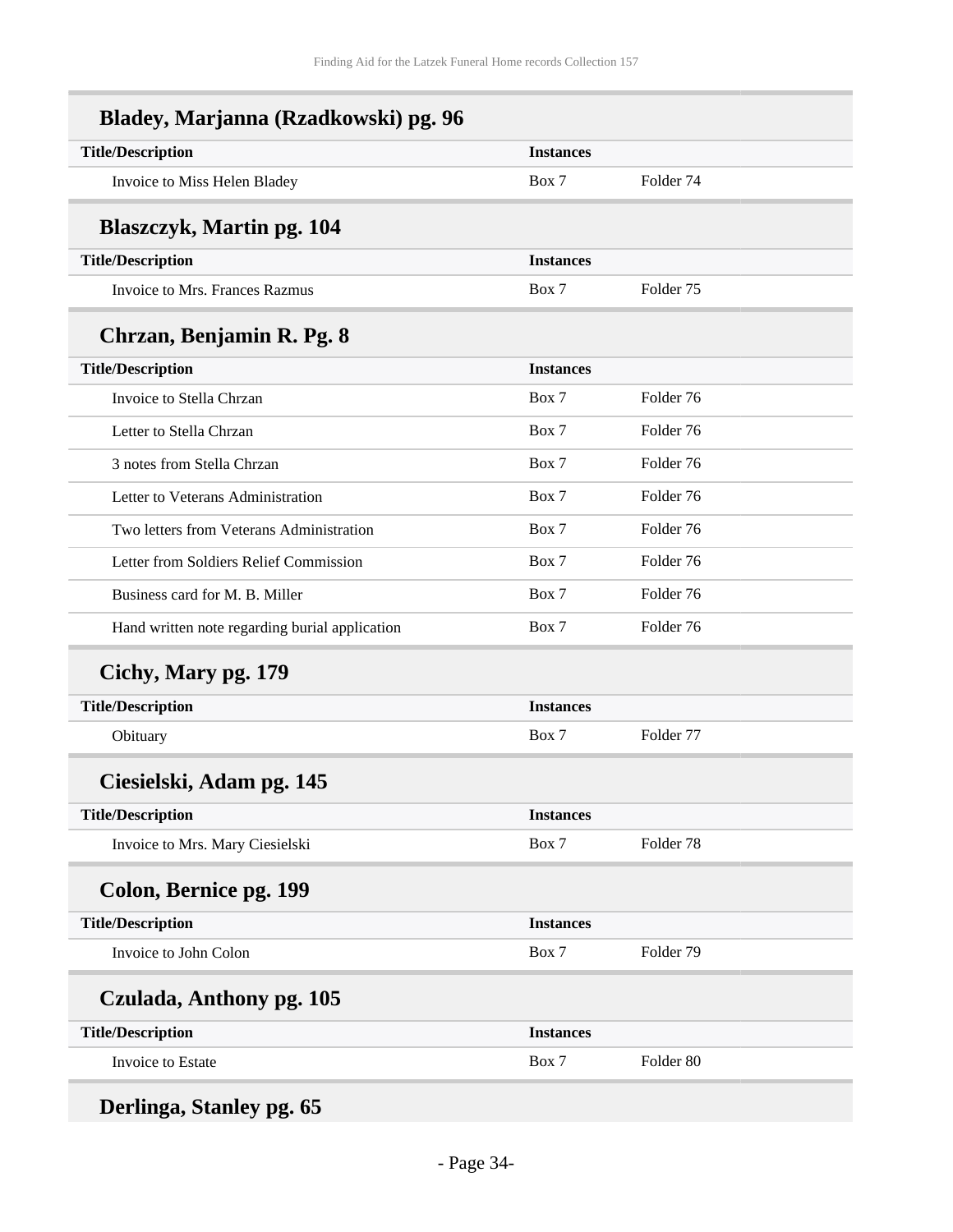| <b>Title/Description</b>             | <b>Instances</b> |                      |  |
|--------------------------------------|------------------|----------------------|--|
| Invoice to Mrs. Ann Derlinga         | Box 7            | Folder 81            |  |
| Letter to Veterans Administration    | Box 7            | Folder 81            |  |
| Letter from Veterans Administration  | Box 7            | Folder 81            |  |
| Invoice from County of Kent          | Box 7            | Folder <sub>81</sub> |  |
| Dykstra, Brian Scott pg. 95          |                  |                      |  |
| <b>Title/Description</b>             | <b>Instances</b> |                      |  |
| Invoice to Mr. & Mrs. Gerald Dykstra | Box 7            | Folder <sub>82</sub> |  |
| Dziedzic, Mary pg. 45                |                  |                      |  |
| <b>Title/Description</b>             | <b>Instances</b> |                      |  |
| Invoice to Andrew Rollins            | Box 7            | Folder <sub>83</sub> |  |
| Fiedorowicz, Walter B. pg. 82        |                  |                      |  |
| <b>Title/Description</b>             | <b>Instances</b> |                      |  |

| THE/DESCRIPTION                                                                 | THSTANCES |                      |  |
|---------------------------------------------------------------------------------|-----------|----------------------|--|
| Application for Headstone or Marker from Office of the<br>Quartermaster General | Box 7     | Folder 84            |  |
| Letter from Veterans Administration                                             | Box 7     | Folder 84            |  |
| Receipt from Williams and Burns Funeral Chapel Gary,<br>Indiana for embalming   | Box 7     | Folder 84            |  |
| Indiana State Board of Health permit for Disposition of<br>Human Remains        | Box 7     | Folder <sub>84</sub> |  |

## **Finney, George W. 190**

| <b>Title/Description</b>                 | <b>Instances</b> |           |
|------------------------------------------|------------------|-----------|
| Illinois transit permit                  | Box 7            | Folder 85 |
| Invoice to Eugene Finney                 | Box 7            | Folder 85 |
| Letter to Duker Brothers                 | Box 7            | Folder 85 |
| Two letters from Veterans Administration | Box 7            | Folder 85 |

## **Flis, Joseph pg. 167**

| <b>Title/Description</b>                     | <b>Instances</b> |           |
|----------------------------------------------|------------------|-----------|
| Invoice to estate                            | Box 7            | Folder 86 |
| Receipt from Old Kent Bank and Trust Company | Box 7            | Folder 86 |

## **Grabowy, Sophia pg. 146**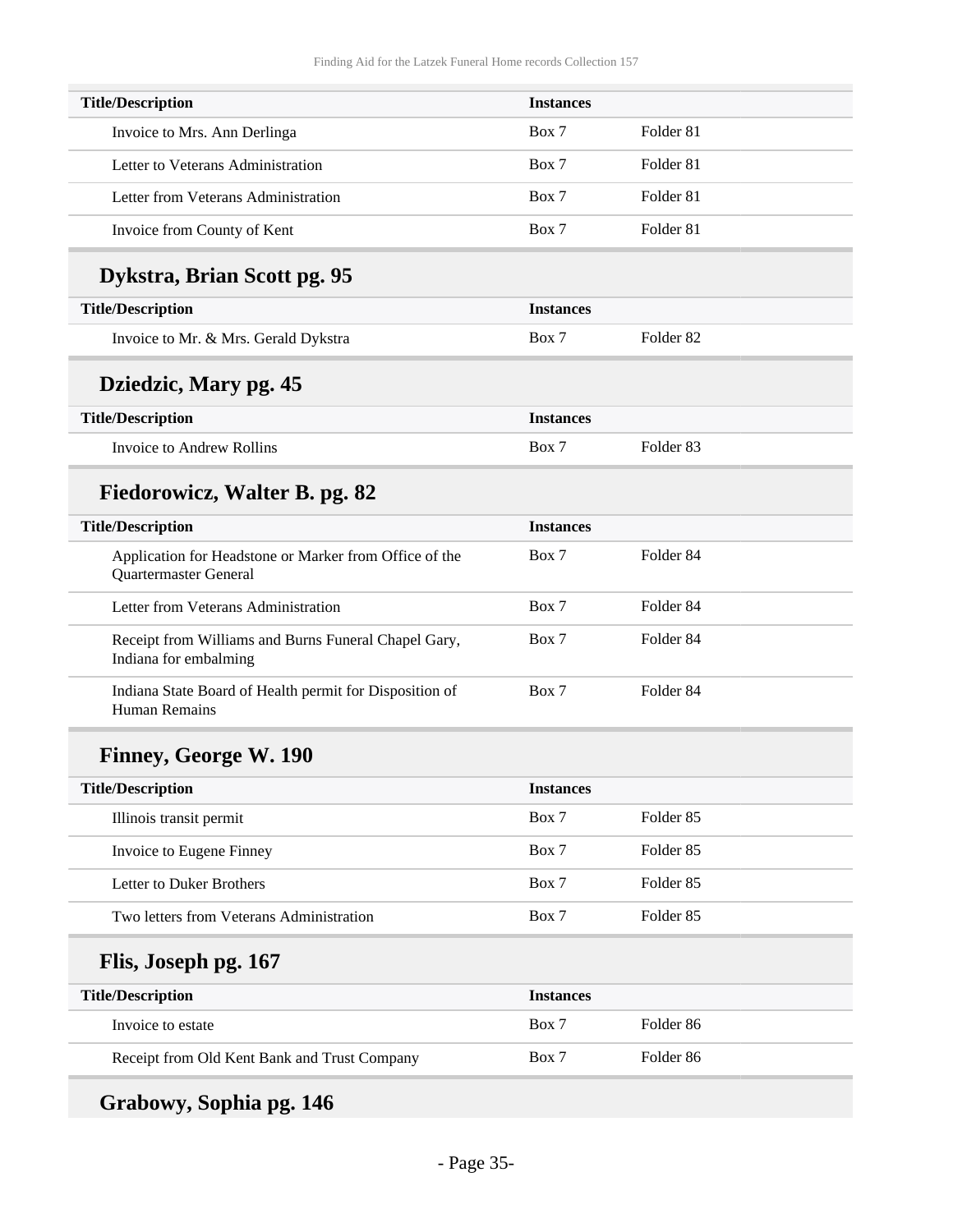| <b>Title/Description</b>                                 | <b>Instances</b> |                      |  |
|----------------------------------------------------------|------------------|----------------------|--|
| Letter from Social Security Administration               | Box 7            | Folder <sub>87</sub> |  |
| Grzeskowiak, Walter F. pg. 123                           |                  |                      |  |
| <b>Title/Description</b>                                 | <b>Instances</b> |                      |  |
| Letter from Veterans Administration                      | Box 7            | Folder <sub>88</sub> |  |
| Gutowski, Peter P. pg. 94                                |                  |                      |  |
| <b>Title/Description</b>                                 | <b>Instances</b> |                      |  |
| Invoice to Miss Theo Gutowski                            | Box 7            | Folder <sub>89</sub> |  |
| Harasim, Joseph pg. 67                                   |                  |                      |  |
| <b>Title/Description</b>                                 | <b>Instances</b> |                      |  |
| Invoice to estate                                        | Box 7            | Folder 90            |  |
| Heins, Robert E. pg. 152                                 |                  |                      |  |
| <b>Title/Description</b>                                 | <b>Instances</b> |                      |  |
| Death Cerificate                                         | Box 7            | Folder 91            |  |
| Letter from White Chapel Cemetery                        | Box 7            | Folder 91            |  |
| Invoice for cremation from White Chapel Cemetery         | Box 7            | Folder 91            |  |
| Letter to White Chapel Cemetery                          | Box 7            | Folder 91            |  |
| Two letters to Mrs. Edna Heins                           | Box 7            | Folder 91            |  |
| One envelope from Mrs. Edna Heins                        | Box 7            | Folder 91            |  |
| Obituary                                                 | Box 7            | Folder 91            |  |
| Note with address of Forest Lawn Cemetery in Los Angeles | Box 7            | Folder 91            |  |
| Howlwinski, Adeline M. pg. 189                           |                  |                      |  |
| <b>Title/Description</b>                                 | <b>Instances</b> |                      |  |
| Newspaper thank you notice                               | Box 7            | Folder 92            |  |
| Holewinski, Victor (Jack) pg. 66                         |                  |                      |  |
| <b>Title/Description</b>                                 | <b>Instances</b> |                      |  |
| Invoice to Joseph Holewinski                             | Box 7            | Folder 93            |  |
| Horton, Rose Barbara pg. 26                              |                  |                      |  |
| <b>Title/Description</b>                                 | <b>Instances</b> |                      |  |
| Invoice to Tracy Horton                                  | Box 7            | Folder 94            |  |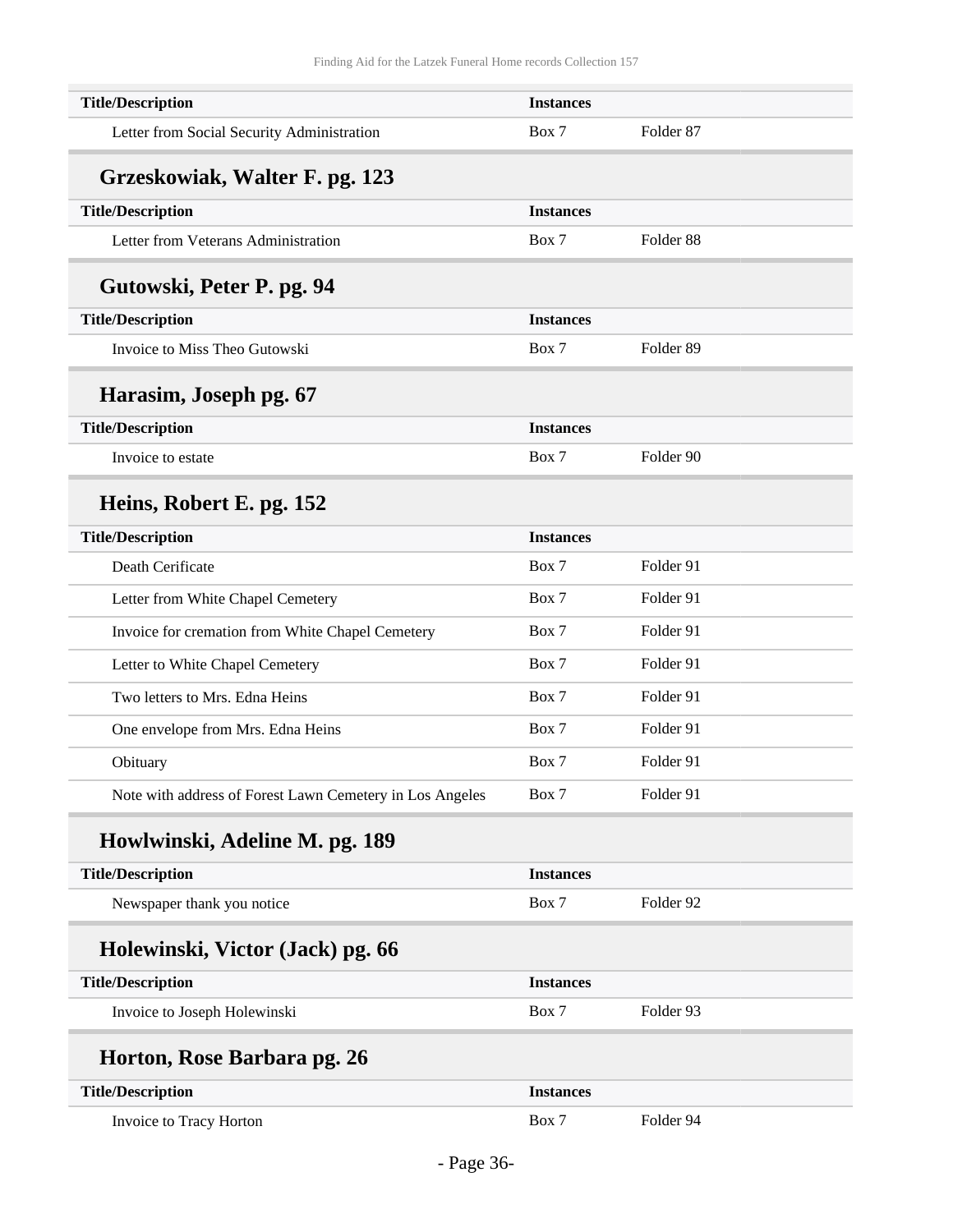| <b>Title/Description</b>                  | <b>Instances</b> |                      |
|-------------------------------------------|------------------|----------------------|
| Invoice to Claude Hozeski                 | Box 7            | Folder 95            |
| Howe, Helen S. pg. 108                    |                  |                      |
| <b>Title/Description</b>                  | <b>Instances</b> |                      |
| <b>Burial Transit Permit</b>              | Box 7            | Folder <sub>96</sub> |
| Letter to Riddle Airlines                 | Box 7            | Folder <sub>96</sub> |
| Invoice and envelope from Riddle Airlines | Box 7            | Folder 96            |
| Howe, Martin pg. 171                      |                  |                      |
| <b>Title/Description</b>                  | <b>Instances</b> |                      |
| Obituary                                  | Box 7            | Folder 97            |
| Jagloski, Albert J. pg. 51                |                  |                      |
| <b>Title/Description</b>                  | <b>Instances</b> |                      |
| Invoice to Mrs. Julia Jagloski            | Box 7            | Folder 98            |
| Janusz, Lottie pg. 131                    |                  |                      |
| <b>Title/Description</b>                  | <b>Instances</b> |                      |
| 2 copies of probate Newspaper notices     | Box 7            | Folder 99            |
| Jaskulski, Ignace Frank pg. 181           |                  |                      |
| <b>Title/Description</b>                  | <b>Instances</b> |                      |
| Invoice to Mrs. Bessie Jaskulski          | Box 7            | Folder 100           |
| Invoice from Querfeld Funeral Home        | Box 7            | Folder 100           |
| Letter from Veterans Administration       | Box 7            | Folder 100           |
| Locator card from Veterans Administration | Box 7            | Folder 100           |
| Letter to Railway Retirement Board        | Box 7            | Folder 100           |
|                                           | Box 7            | Folder 100           |
| Letter from Soldiers Relief Commission    |                  |                      |

| <b>Title/Description</b>            | 'nstances |            |
|-------------------------------------|-----------|------------|
| Receipt from G.R. Health Department | Box 8     | - Folder 1 |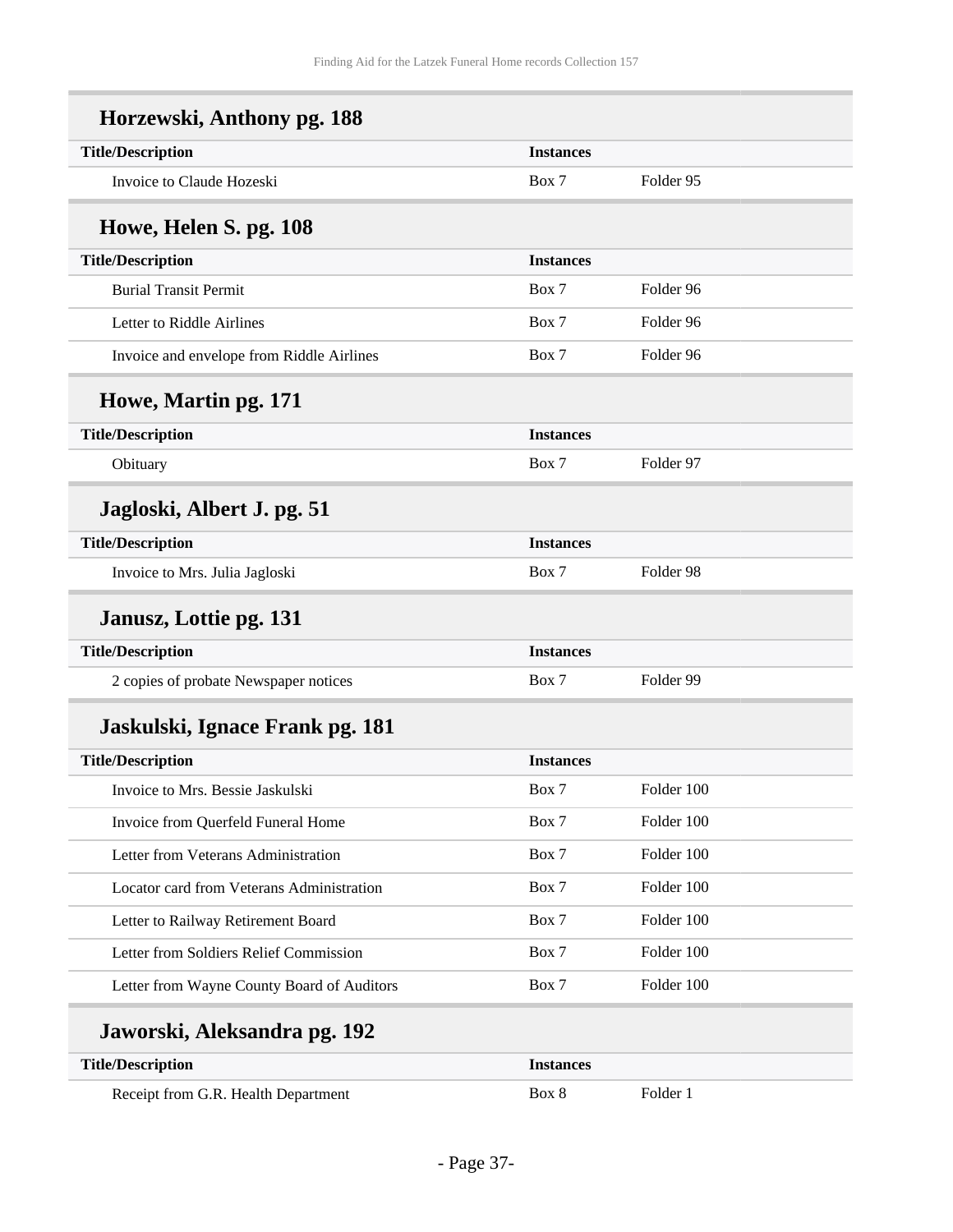| Jaworski, Joseph W. pg. 48             |                  |                     |  |
|----------------------------------------|------------------|---------------------|--|
| <b>Title/Description</b>               | <b>Instances</b> |                     |  |
| Invoice to Pauline Jaworski            | Box 8            | Folder <sub>2</sub> |  |
| Request from Kent Co. for funeral bill | Box 8            | Folder <sub>2</sub> |  |
| Letter from Veterans Administration    | Box 8            | Folder <sub>2</sub> |  |
| Jones, Leocadia M. pg. 185             |                  |                     |  |
| <b>Title/Description</b>               | <b>Instances</b> |                     |  |
| Obituary                               | Box 8            | Folder <sub>3</sub> |  |
| Invoice to Estate                      | Box 8            | Folder <sub>3</sub> |  |
| Kalinowski, Stanley A. pg. 112         |                  |                     |  |
| <b>Title/Description</b>               | <b>Instances</b> |                     |  |
| Invoice to Mrs. Josephine Kalinowski   | Box 8            | Folder 4            |  |
| Kazelskis, Edward J. pg. 174           |                  |                     |  |
| <b>Title/Description</b>               | <b>Instances</b> |                     |  |
| Letter from Veterans Administration    | Box 8            | Folder 5            |  |
| Klukoski, Bernard A. pg. 101           |                  |                     |  |
| <b>Title/Description</b>               | <b>Instances</b> |                     |  |
| Invoice to Mrs Emilia Klukoski         | Box 8            | Folder <sub>6</sub> |  |
| Kubasiak, Walter F. pg. 86             |                  |                     |  |
| <b>Title/Description</b>               | <b>Instances</b> |                     |  |
| Invoice to Florence M. Liefbroer       | Box 8            | Folder <sub>7</sub> |  |
| Letter from Veterans Administration    | Box 8            | Folder <sub>7</sub> |  |
| Kubiak, Frank F. pg. 109               |                  |                     |  |
| <b>Title/Description</b>               | <b>Instances</b> |                     |  |
| Invoice to Genevieve Kubiak            | Box 8            | Folder <sub>8</sub> |  |
| Kubiszewski, Agnes pg. 68              |                  |                     |  |
| <b>Title/Description</b>               | <b>Instances</b> |                     |  |
| Invoice to Frank Kubixzewski           | Box 8            | Folder 9            |  |
|                                        |                  |                     |  |

**Kuligowski, Bernice pg. 91**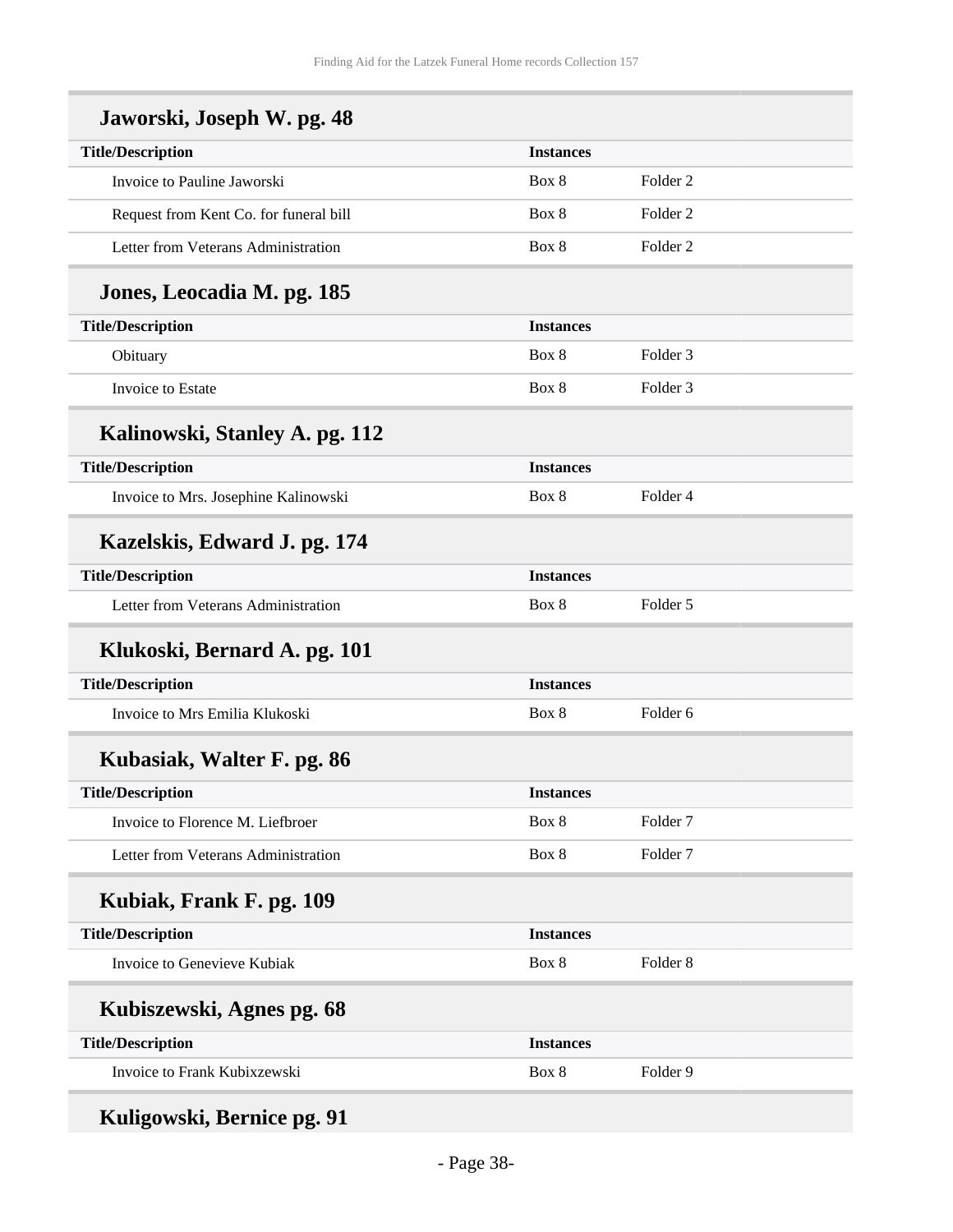| <b>Title/Description</b>                           | <b>Instances</b> |           |  |
|----------------------------------------------------|------------------|-----------|--|
| Invoice to Theo Kuigowski                          | Box 8            | Folder 10 |  |
| Kumko, Joseph N. pg 64                             |                  |           |  |
| <b>Title/Description</b>                           | <b>Instances</b> |           |  |
| Invoice to estate                                  | Box 8            | Folder 11 |  |
| Letter from Williams and Damon attorneys           | Box 8            | Folder 11 |  |
| Kurpinski, Eva pg. 110                             |                  |           |  |
| <b>Title/Description</b>                           | <b>Instances</b> |           |  |
| Invoice to Mrs. Monica Heim, Estate Administrator  | Box 8            | Folder 12 |  |
| Lipp, Marion L. pg. 98                             |                  |           |  |
| <b>Title/Description</b>                           | <b>Instances</b> |           |  |
| Invoice to Mrs. Jean Lipp                          | Box 8            | Folder 13 |  |
| Majchrzak, Martin pg. 186                          |                  |           |  |
| <b>Title/Description</b>                           | <b>Instances</b> |           |  |
| Invoice to Mr. Louis F. Majchrzak                  | Box 8            | Folder 14 |  |
| Malsheski, Thaddeus R. pg. 90                      |                  |           |  |
| <b>Title/Description</b>                           | <b>Instances</b> |           |  |
| Invoice to Marie G. Malsheski                      | Box 8            | Folder 15 |  |
| Mankoski, Raymond J. pg. 77                        |                  |           |  |
| <b>Title/Description</b>                           | <b>Instances</b> |           |  |
| Invoice to Mrs. Sophia Mankoski                    | Box 8            | Folder 16 |  |
| Letter from Veterans Adminstration                 | Box 8            | Folder 16 |  |
| Maslowsik, Frank pg. 3                             |                  |           |  |
| <b>Title/Description</b>                           | <b>Instances</b> |           |  |
| Invoice                                            | Box 8            | Folder 17 |  |
| Milanowski, Thomas Stanley pg. 140                 |                  |           |  |
| <b>Title/Description</b>                           | <b>Instances</b> |           |  |
| Invoice to Thomas J. Milanowski                    | Box 8            | Folder 18 |  |
| Letter to Thomas J. Milanowski regarding headstone | Box 8            | Folder 18 |  |
| Letter from Social Security Administration         | Box 8            | Folder 18 |  |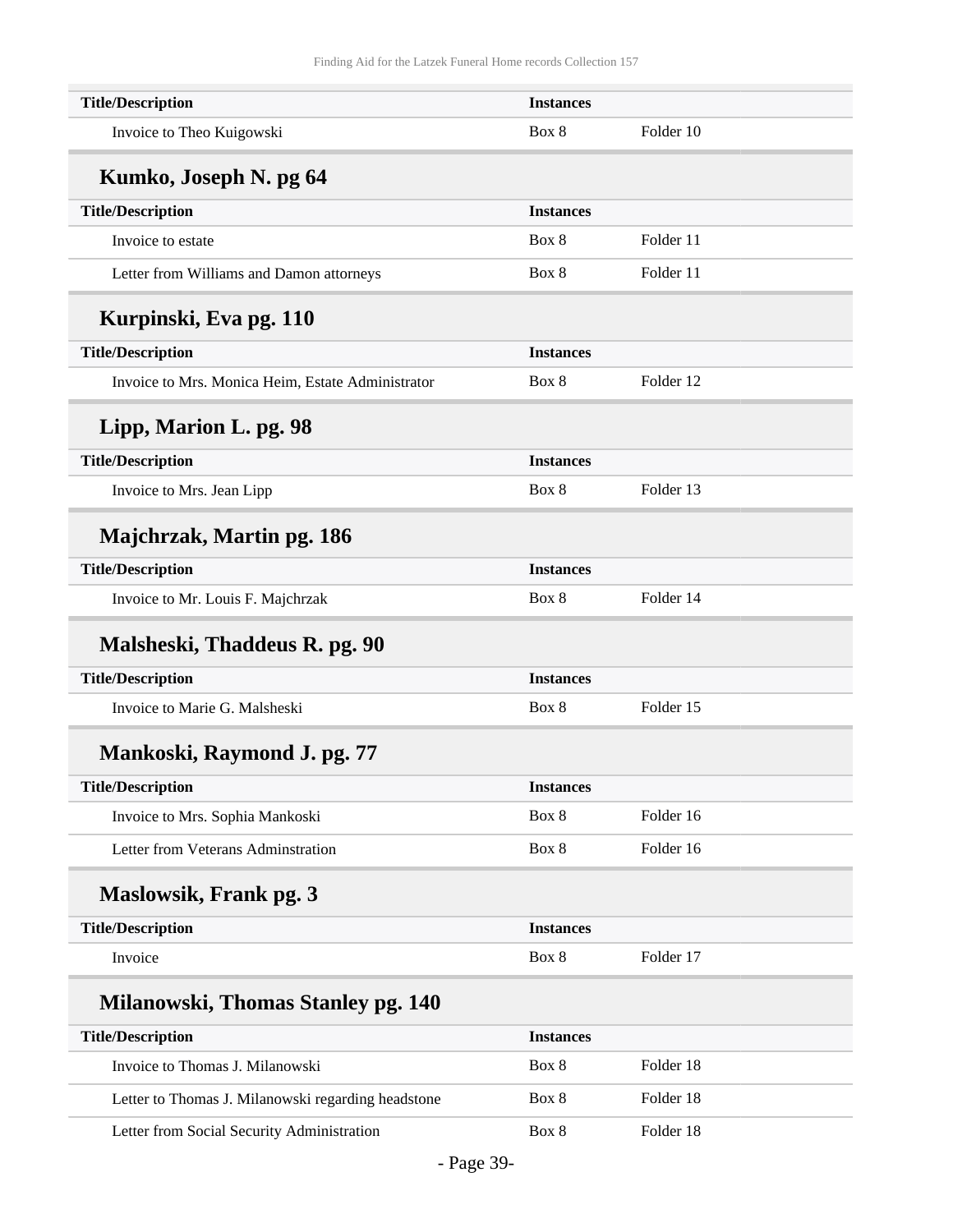| Letter from Baker & Degroot attorneys                              | Box 8            | Folder 18            |  |
|--------------------------------------------------------------------|------------------|----------------------|--|
| Postcard from Veterans Admin. Regarding burial Allowance           | Box 8            | Folder 18            |  |
| Invoice from New York Central RR                                   | Box 8            | Folder 18            |  |
| Miskiewicz, Mary E. pg. 63                                         |                  |                      |  |
| <b>Title/Description</b>                                           | <b>Instances</b> |                      |  |
| Invoice to Sidney Miskiewicz                                       | Box 8            | Folder 19            |  |
| Death Certificate                                                  | Box 8            | Folder 19            |  |
| <b>Nausadis, Theodore pg. 172</b>                                  |                  |                      |  |
| <b>Title/Description</b>                                           | <b>Instances</b> |                      |  |
| Invoice to Mrs. Louise Nausadis                                    | Box 8            | Folder 20            |  |
| Newspaper probate notice                                           | Box 8            | Folder <sub>20</sub> |  |
| Letter from Veterans Administration warrant from County of<br>Kent | Box 8            | Folder 20            |  |
| Niewiadomski, Bronislawa (Bernice) pg. 106                         |                  |                      |  |
| <b>Title/Description</b>                                           | <b>Instances</b> |                      |  |
| Two pages from Kalamazoo Co. Probate Record                        | Box 8            | Folder 21            |  |
| Copy of Newspaper Estate Notice                                    | Box 8            | Folder 21            |  |
| Invoice to Mr. And Mrs. Henery Harp                                | Box 8            | Folder 21            |  |
| Olszewski, Mary pg. 184                                            |                  |                      |  |
| <b>Title/Description</b>                                           | <b>Instances</b> |                      |  |

## **Prochnow, Rudolph pg. 34**

| <b>Title/Description</b>                | <b>Instances</b> |           |
|-----------------------------------------|------------------|-----------|
| Invoice                                 | Box 8            | Folder 23 |
| Request for receipt from County of Kent | Box 8            | Folder 23 |
| Death Certificate                       | Box 8            | Folder 23 |
| Verification of Death Certificate       | Box 8            | Folder 23 |

Obituary Box 8 Folder 22

## **Pupel, John pg. 113**

| <b>Title/Description</b> | <i><b>Instances</b></i> |           |
|--------------------------|-------------------------|-----------|
| Death Certificate        | Box 8                   | Folder 24 |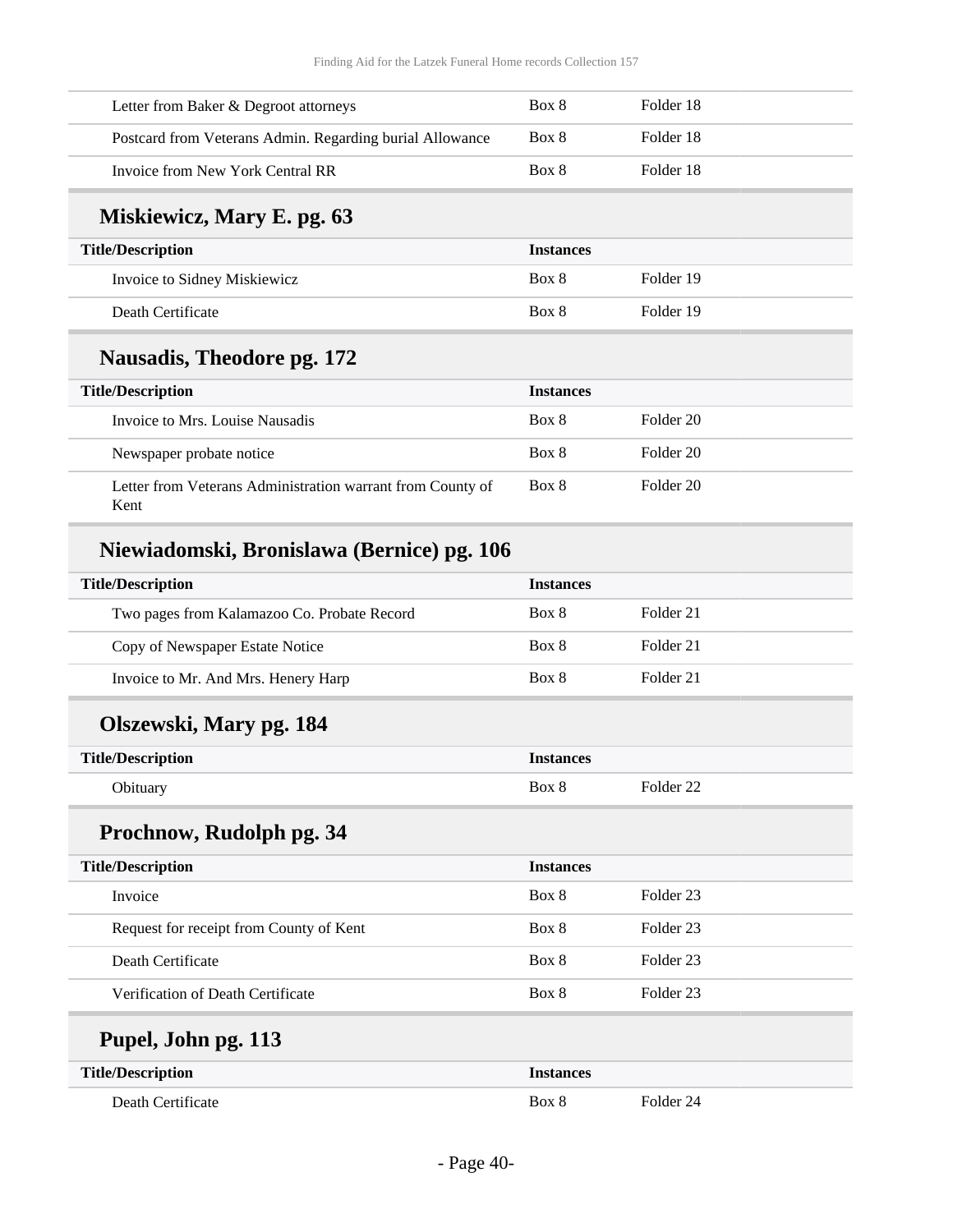| Ratajczak, Josephine pg. 27                      |                  |                      |
|--------------------------------------------------|------------------|----------------------|
| <b>Title/Description</b>                         | <b>Instances</b> |                      |
| Invoice to Mmrs. Arris Vander Ploeg              | Box 8            | Folder <sub>25</sub> |
| Rewerski, Ladislaus pg. 128                      |                  |                      |
| <b>Title/Description</b>                         | <b>Instances</b> |                      |
| Invoice to Mr. Louis F. Rewerski                 | Box 8            | Folder <sub>26</sub> |
| Roguszka (Tevin), Theresa Marie pg. 187          |                  |                      |
| <b>Title/Description</b>                         | <b>Instances</b> |                      |
| Thank you note from Mrs. R. A. Roguska           | Box 8            | Folder <sub>27</sub> |
| Rybicki, Frances pg. 53                          |                  |                      |
| <b>Title/Description</b>                         | <b>Instances</b> |                      |
| Letter from Dept. of Social Services             | Box 8            | Folder <sub>28</sub> |
| Rybiski, Martha                                  |                  |                      |
| <b>Title/Description</b>                         | <b>Instances</b> |                      |
| Rybiski, Martha, pg. 165                         | Box 8            | Folder <sub>29</sub> |
| Seely, Arthur W. pg. 62                          |                  |                      |
| <b>Title/Description</b>                         | <b>Instances</b> |                      |
| Invoice to estate                                | Box 8            | Folder 30            |
| Two letters to the Soldiers' Relief Commission   | Box 8            | Folder 30            |
| Two letters from the Soldiers' Relief Commission | Box 8            | Folder 30            |
| Letter from Bd. Or Wayne Co. Auditors            | Box 8            | Folder 30            |
| Two letters from the Veterans Administration     | Box 8            | Folder 30            |
| Receipt from Wayne County Treasurer              | Box 8            | Folder 30            |
| Sloma, Charles pg. 177                           |                  |                      |
| <b>Title/Description</b>                         | <b>Instances</b> |                      |
| Invoice to Estate                                | Box 8            | Folder 31            |
| Smaglinski, Edmund pg. 130                       |                  |                      |
| <b>Title/Description</b>                         | <b>Instances</b> |                      |
| Letter from Veterans Adminstration - Detroit     | Box 8            | Folder 32            |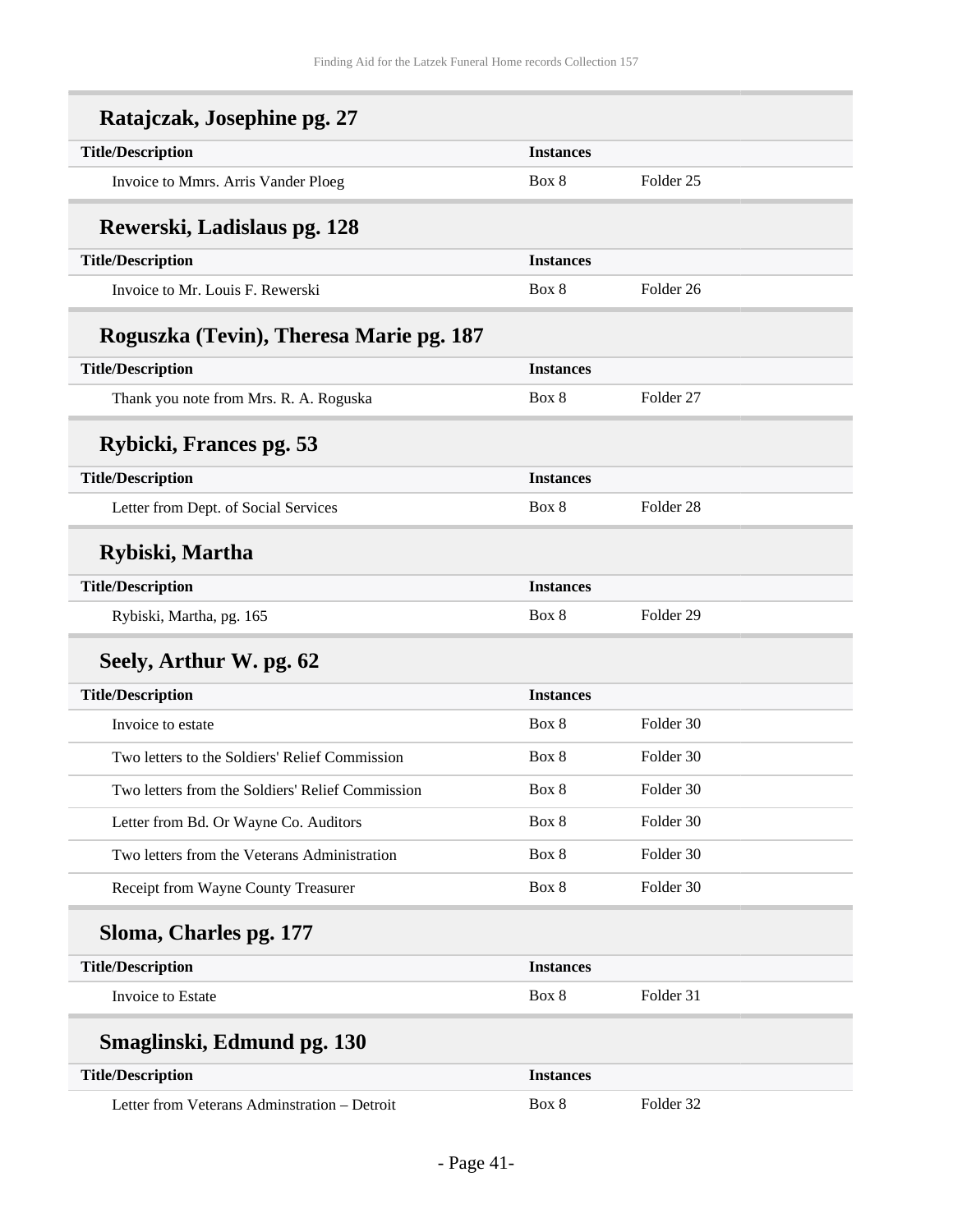| Letter from Veterans Hospital in Battle Creek               | Box 8            | Folder 32 |
|-------------------------------------------------------------|------------------|-----------|
| Death Certificate                                           | Box 8            | Folder 32 |
| Smolenski, Joseph W. pg. 79                                 |                  |           |
| <b>Title/Description</b>                                    | <b>Instances</b> |           |
| Invoice to Mrs. Jean Smolenski                              | Box 8            | Folder 33 |
| Letter from Allaben, Davids and Massie, attorneys           | Box 8            | Folder 33 |
| Copy of newspaper probate notice                            | Box 8            | Folder 33 |
| Szczepanski, John J. pg 55                                  |                  |           |
| <b>Title/Description</b>                                    | <b>Instances</b> |           |
| Invoice to Anatasia & Mrs. Frank Szcepanski                 | Box 8            | Folder 34 |
| Szoka, Charles pg. 147                                      |                  |           |
| <b>Title/Description</b>                                    | <b>Instances</b> |           |
| Letter from Veterans Administration                         | Box 8            | Folder 35 |
| Loose Items found inside VOL. 10                            | Box 8            | Folder 35 |
| Tafelski, Victoria pg. 44                                   |                  |           |
| <b>Title/Description</b>                                    | <b>Instances</b> |           |
| Mortuary Record                                             | Box 8            | Folder 36 |
| Trimm, Sophia pg. 93                                        |                  |           |
| <b>Title/Description</b>                                    | <b>Instances</b> |           |
| Receipt from Felix Latzek to Mt. Calvery Cemetery           | Box 8            | Folder 37 |
| 2 statements from Mt. Calvery Cemetery                      | Box 8            | Folder 37 |
| Invoice from County of Kent.                                | Box 8            | Folder 37 |
| Copy of receipt from Natalie Meyers to Mt. Calvary Cemetery | Box 8            | Folder 37 |
| Urbanski, Clara pg. 22                                      |                  |           |
| <b>Title/Description</b>                                    | <b>Instances</b> |           |
| Invoice to Wanda Urbanski                                   | Box 8            | Folder 38 |
| Uzarski, John M., pg. 198                                   |                  |           |
| <b>Title/Description</b>                                    | <b>Instances</b> |           |
| Casket cost estimation                                      | Box 8            | Folder 39 |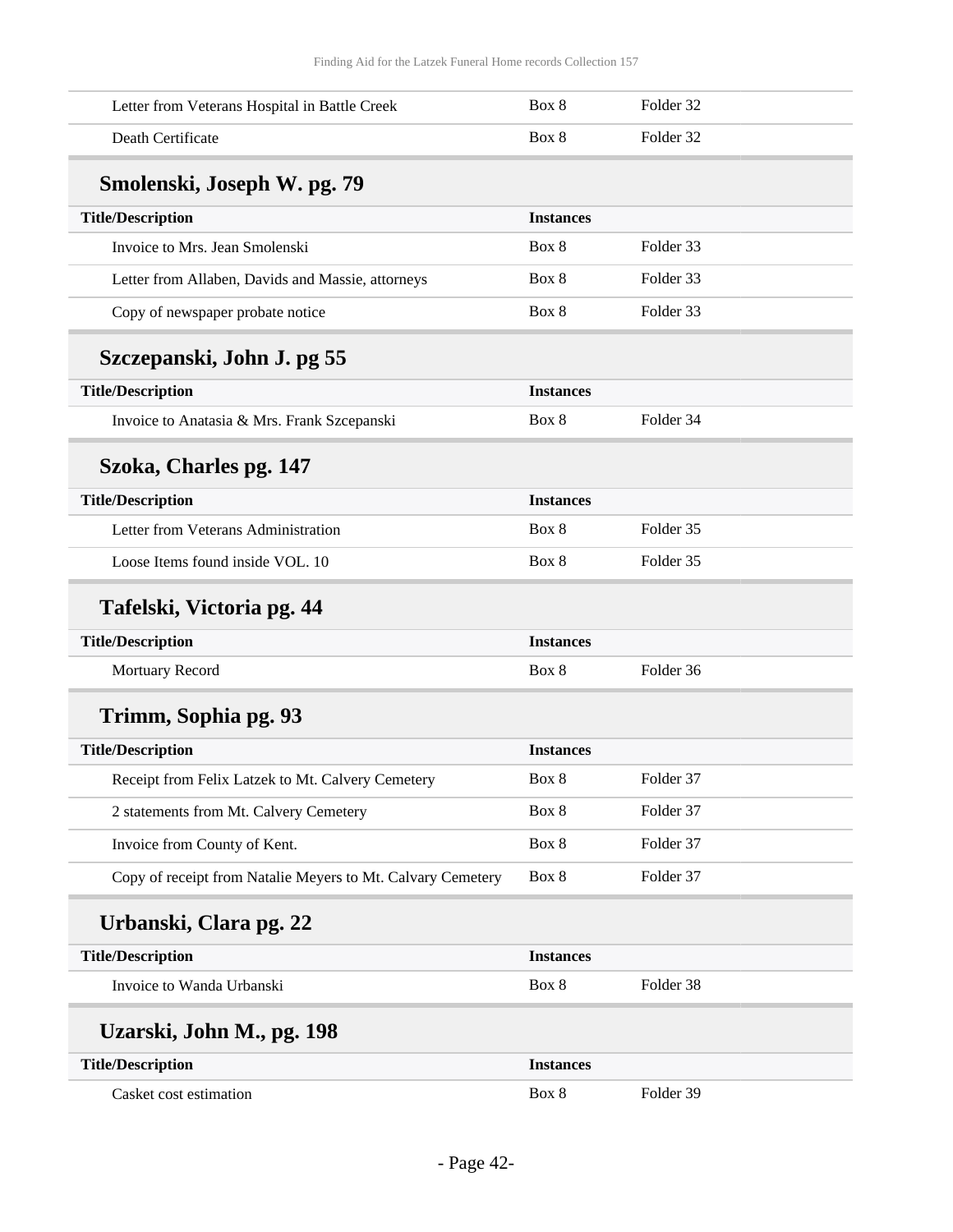| <b>Title/Description</b>                                                                                                                                                     | <b>Instances</b> |                      |
|------------------------------------------------------------------------------------------------------------------------------------------------------------------------------|------------------|----------------------|
| Invoice to Mrs. Helen Van Dusen                                                                                                                                              | Box 8            | Folder 40            |
| Invoice from Rosedale Memorial Park Cemetery                                                                                                                                 | Box 8            | Folder 40            |
| Receipt from Rosedale Memorial Park Cemetery                                                                                                                                 | Box 8            | Folder 40            |
| <b>Williams, Denise pg. 159</b>                                                                                                                                              |                  |                      |
| <b>Title/Description</b>                                                                                                                                                     | <b>Instances</b> |                      |
| Receipt from Kent County                                                                                                                                                     | Box 8            | Folder 41            |
| Winkels, Dean Frederick pg. 38                                                                                                                                               |                  |                      |
| <b>Title/Description</b>                                                                                                                                                     | <b>Instances</b> |                      |
| Letter from Veterans Administration                                                                                                                                          | Box 8            | Folder <sub>42</sub> |
| Invoice from County of Kent                                                                                                                                                  | Box 8            | Folder <sub>42</sub> |
| Wronko, Felix V. pg. 114                                                                                                                                                     |                  |                      |
| <b>Title/Description</b>                                                                                                                                                     | <b>Instances</b> |                      |
| Invoice to Mrs. Mary Sienkiewicz                                                                                                                                             | Box 8            | Folder 43            |
| Illinois Burial/Removal Permit                                                                                                                                               | Box 8            | Folder 43            |
| Copy of Illinois Burial/Removal Permit                                                                                                                                       | Box 8            | Folder 43            |
| <b>Illinois Transit Permit</b>                                                                                                                                               | Box 8            | Folder 43            |
| Authorization for Non-employee Attendant                                                                                                                                     | Box 8            | Folder 43            |
| Letter to Suburban Funeral Home, Maywood, IL                                                                                                                                 | Box 8            | Folder <sub>43</sub> |
| Letter to Veterans Administration                                                                                                                                            | Box 8            | Folder 43            |
| Letter from Veterans Administration                                                                                                                                          | Box 8            | Folder 43            |
| Illinois Death Certificate                                                                                                                                                   | Box 8            | Folder 43            |
| Michigan Death Certificate, with these names listed on the<br>back: Mrs. Mary (Wronko) Sienkiewicz, Stanley Wronko,<br>Marvin Sienkiewicz, Mrs. Bernard (Helen) Mieras, Miss | Box 8            | Folder 43            |
| Nettie Scanliceiwicz                                                                                                                                                         |                  |                      |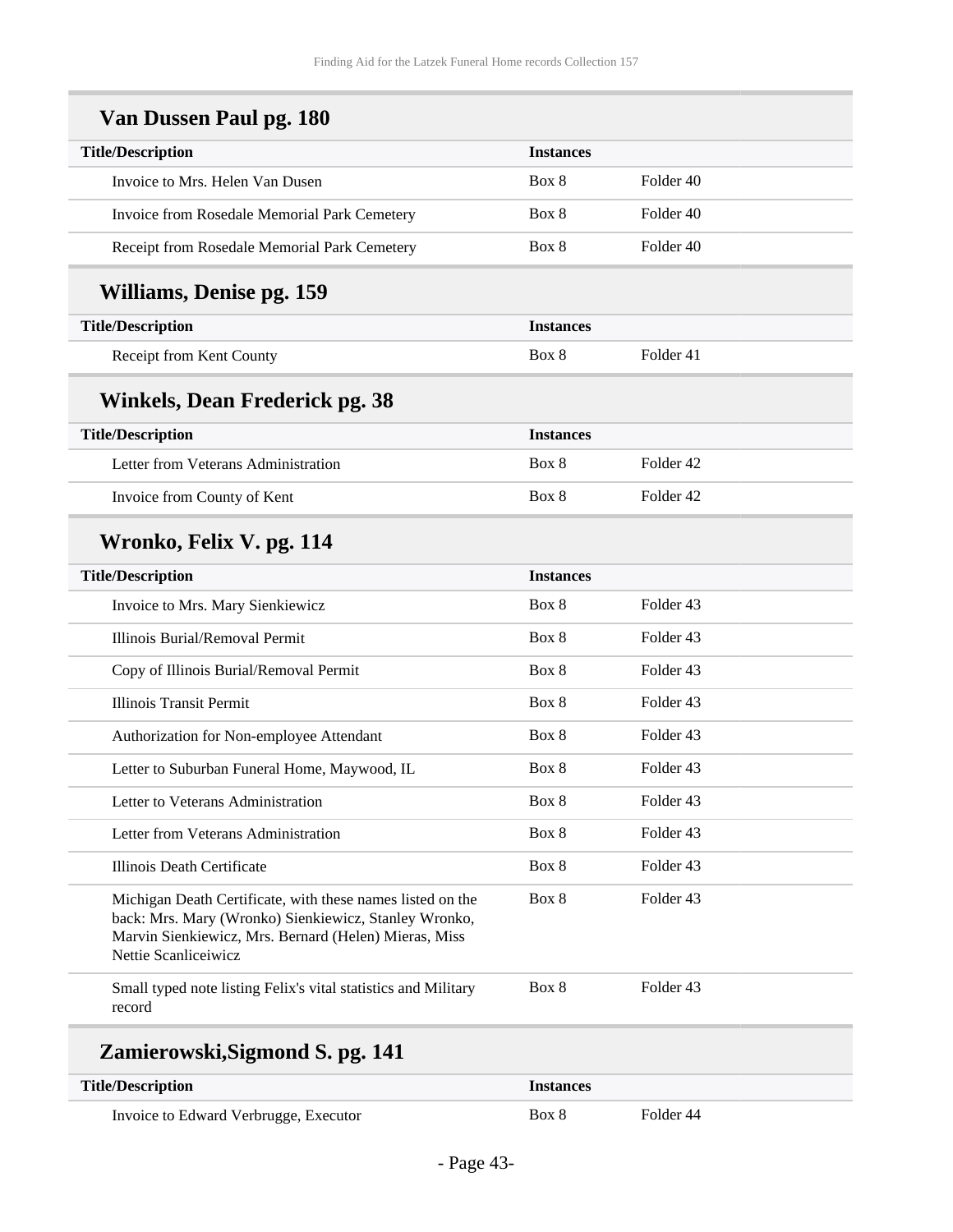| Newspaper probate notice                 | Box 8            | Folder 44 |  |
|------------------------------------------|------------------|-----------|--|
| Obituary                                 | Box 8            | Folder 44 |  |
| Bill of Lading and shipping instructions | Box 8            | Folder 44 |  |
| Zdybel, Thomas A., pg. 29                |                  |           |  |
| <b>Title/Description</b>                 | <b>Instances</b> |           |  |
| Invoice to Estate                        | Box 8            | Folder 45 |  |
| Zezula, Casimir Peter pg. 193            |                  |           |  |
| <b>Title/Description</b>                 | <b>Instances</b> |           |  |
| 2 copies of invoice to Joseph Zezula     | Box 8            | Folder 46 |  |
| Holewinski, Stanley                      |                  |           |  |
| <b>Title/Description</b>                 | <b>Instances</b> |           |  |
| Record of Funeral                        | Box 8            | Folder 47 |  |
| Jarecki, Agnes                           |                  |           |  |
| <b>Title/Description</b>                 | <b>Instances</b> |           |  |
| Record of Funeral                        | Box 8            | Folder 48 |  |
| Jasinski, John                           |                  |           |  |
| <b>Title/Description</b>                 | <b>Instances</b> |           |  |
| Record of Funeral                        | Box 8            | Folder 49 |  |
| Jurkiewicz, Sophie B.                    |                  |           |  |
| <b>Title/Description</b>                 | <b>Instances</b> |           |  |
| Record of Funeral                        | Box 8            | Folder 50 |  |
| <b>Newnham, William Joseph</b>           |                  |           |  |
| <b>Title/Description</b>                 | <b>Instances</b> |           |  |
| Record of Funeral                        | Box 8            | Folder 51 |  |
| Sienko, John Joseph                      |                  |           |  |
| <b>Title/Description</b>                 | <b>Instances</b> |           |  |
| Record of Funeral                        | Box 8            | Folder 52 |  |
| <b>Smigiel, Louis</b>                    |                  |           |  |
| <b>Title/Description</b>                 | <b>Instances</b> |           |  |
|                                          |                  |           |  |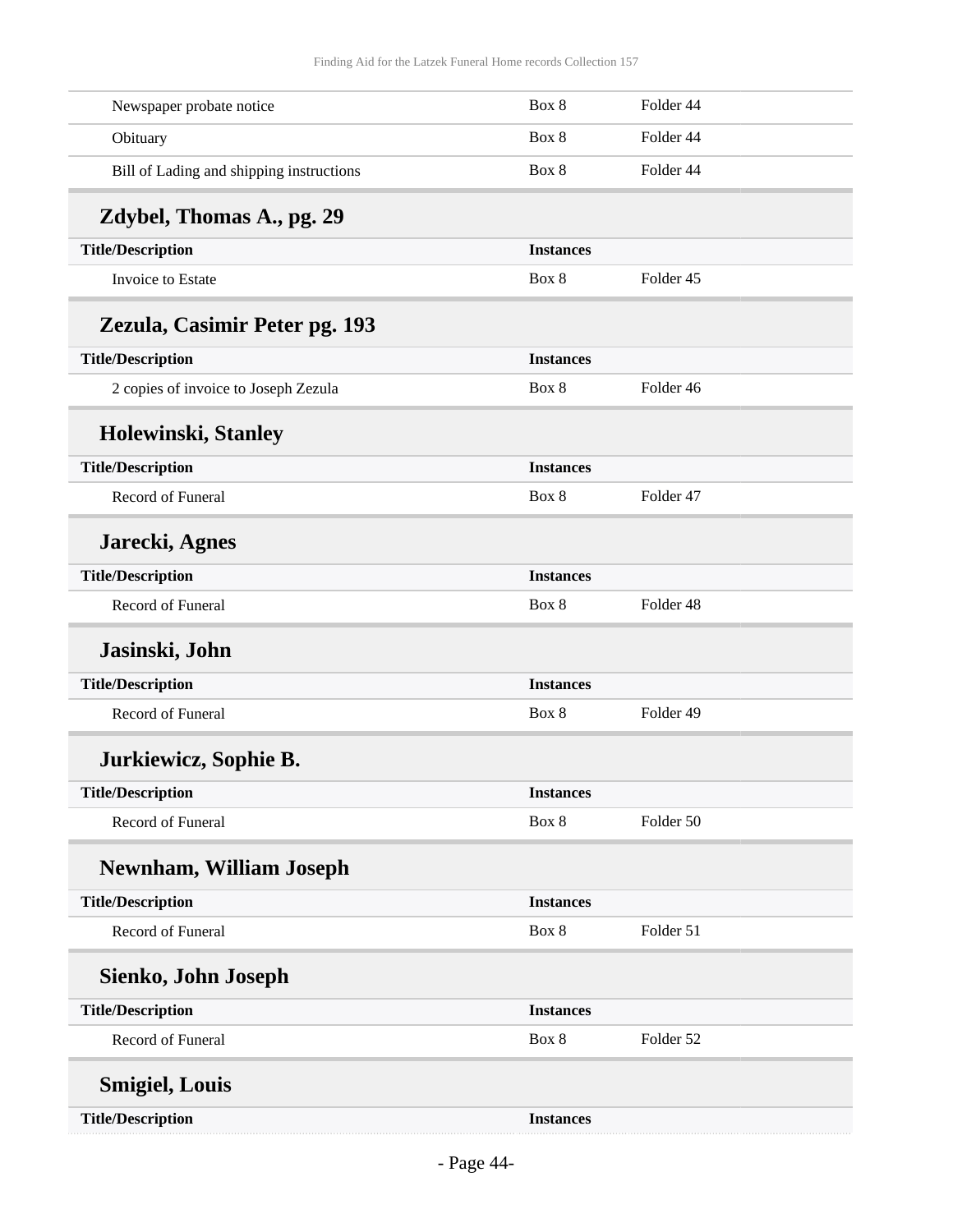| Record of Funeral                      | Box 8            | Folder 53 |  |
|----------------------------------------|------------------|-----------|--|
| Invoice to estate                      | Box 8            | Folder 53 |  |
| Note listing address for Louis Smigiel | Box 8            | Folder 53 |  |
| Wasilewski, Ben (Boleslaw)             |                  |           |  |
| <b>Title/Description</b>               | <b>Instances</b> |           |  |
| Record of Funeral                      | Box 8            | Folder 54 |  |
| <b>Waskiewicz, Sophia</b>              |                  |           |  |
| <b>Title/Description</b>               | <b>Instances</b> |           |  |
| Record of Funeral                      | Box 8            | Folder 55 |  |
| <b>Zwers, Martin</b>                   |                  |           |  |
| <b>Title/Description</b>               | <b>Instances</b> |           |  |
| Record of Funeral                      | Box 8            | Folder 56 |  |

### <span id="page-44-0"></span>**Volume 10. Loose items, Located in the back of the volume.**

#### **General**

There is an entry on either side of the sheet. These entries are listed alphabetically by last name. This means that there are two entries for each folder, but only one sheet in the folder.

| Bielecki, Rozalia            |                  |                     |  |
|------------------------------|------------------|---------------------|--|
| <b>Title/Description</b>     | <b>Instances</b> |                     |  |
| Record of Funeral            | Box 9            | Folder 1            |  |
| <b>Chichy</b> , Martin       |                  |                     |  |
| <b>Title/Description</b>     | <b>Instances</b> |                     |  |
| Record of Funeral            | Box 9            | Folder 2            |  |
| List of Funeral Expenses     | Box 9            | Folder 2            |  |
| <b>Falk, Elmer</b>           |                  |                     |  |
| <b>Title/Description</b>     | <b>Instances</b> |                     |  |
| Record of Funeral            | Box 9            | Folder <sub>3</sub> |  |
| Alt Mortuary Invoice         | Box 9            | Folder 3            |  |
| <b>List of Funeral Costs</b> | Box 9            | Folder 3            |  |
| Card listing costs           | Box 9            | Folder 3            |  |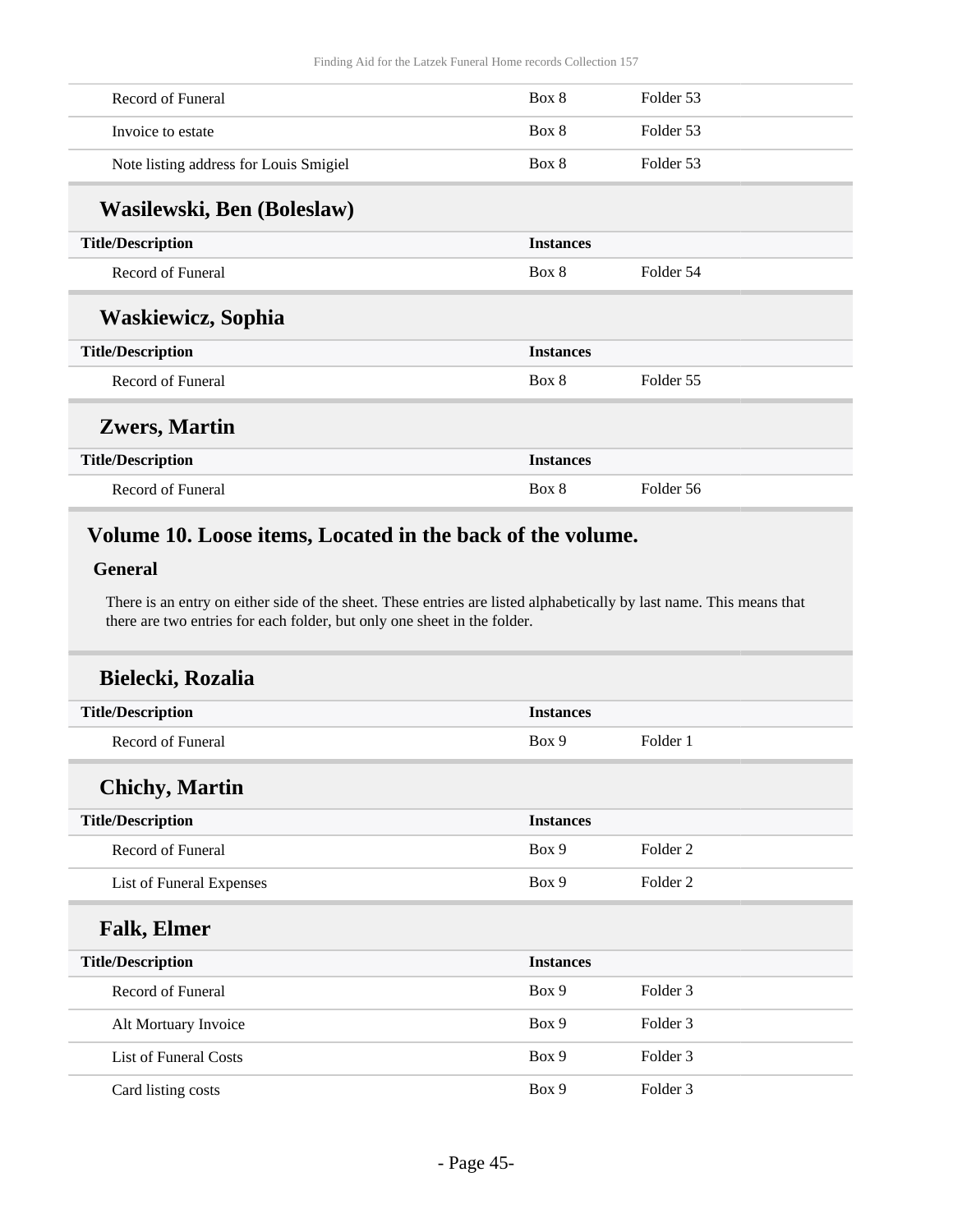| <b>Title/Description</b>                     | <b>Instances</b> |                     |  |
|----------------------------------------------|------------------|---------------------|--|
| Record of Funeral                            | Box 9            | Folder <sub>4</sub> |  |
| <b>Estimate of Funeral costs</b>             | Box 9            | Folder 4            |  |
| Haraburda, Catherine                         |                  |                     |  |
| <b>Title/Description</b>                     | <b>Instances</b> |                     |  |
| Record of Funeral                            | Box 9            | Folder 5            |  |
| Copy of Obituary                             | Box 9            | Folder 5            |  |
| Holewinski, Joseph (Tony)                    |                  |                     |  |
| <b>Title/Description</b>                     | <b>Instances</b> |                     |  |
| Record of Funeral                            | Box 9            | Folder 4            |  |
| Obituary                                     | Box 9            | Folder 4            |  |
| Horton, James F.                             |                  |                     |  |
| <b>Title/Description</b>                     | <b>Instances</b> |                     |  |
| Record of Funeral                            | Box 9            | Folder <sub>6</sub> |  |
| Hudzinski (Hughes) (Huginski), Lloyd Leonard |                  |                     |  |
| <b>Title/Description</b>                     | <b>Instances</b> |                     |  |
| Record of Funeral                            | Box 9            | Folder <sub>6</sub> |  |
|                                              |                  |                     |  |

| <b>Title/Description</b> | <b>Instances</b> |          |
|--------------------------|------------------|----------|
| Record of Funeral        | Box 9            | Folder 7 |
| Funeral cost estimation  | Box 9            | Folder 7 |
| Obituary                 | Box 9            | Folder 7 |

<span id="page-45-0"></span>**Loose Items found inside VOL. 10, Located in the back of the volume. Entries on both sides of sheet.**

#### **Jaworski, Pauline**

| <b>Title/Description</b> | Instances |                     |
|--------------------------|-----------|---------------------|
| Record of Funeral        | Box 9     | Folder <sub>8</sub> |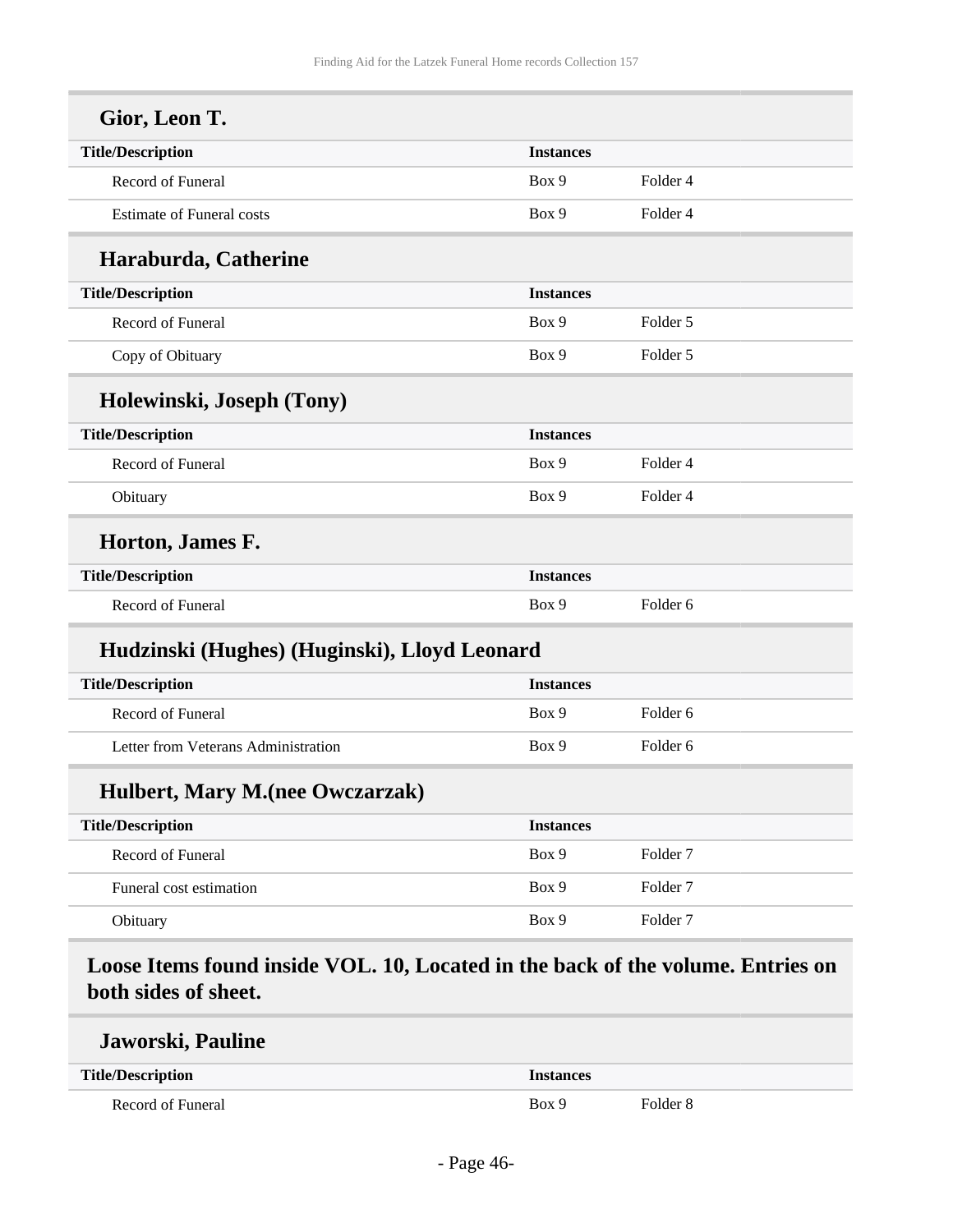| <b>Lapkowicz, Andrew</b>              |                  |                     |
|---------------------------------------|------------------|---------------------|
| <b>Title/Description</b>              | <b>Instances</b> |                     |
| Invoice to estate                     | Box 9            | Folder 9            |
| <b>Milanowski, Stanley</b>            |                  |                     |
| <b>Title/Description</b>              | <b>Instances</b> |                     |
| <b>Record of Funeral</b>              | Box 9            | Folder <sub>8</sub> |
| Popowski, William F.                  |                  |                     |
| <b>Title/Description</b>              | <b>Instances</b> |                     |
| <b>Record of Funeral</b>              | Box 9            | Folder <sub>9</sub> |
| Letter from Donnellan Funeral Home    | Box 9            | Folder 9            |
| Illinois Medical Certificate of Death | Box 9            | Folder 9            |
| Social Security Form                  | Box 9            | Folder <sub>9</sub> |
| <b>Rusczyk (Ruszczyk), John Peter</b> |                  |                     |
| <b>Title/Description</b>              | <b>Instances</b> |                     |
| Record of Funeral                     | Box 9            | Folder <sub>3</sub> |
| List of funeral costs                 | Box 9            | Folder <sub>3</sub> |
| Obituary                              | Box 9            | Folder <sub>3</sub> |
| Sawka, John P.                        |                  |                     |
| <b>Title/Description</b>              | <b>Instances</b> |                     |
| Record of Funeral                     | Box 9            | Folder 1            |
| Smigiel, Frank M.                     |                  |                     |
| <b>Title/Description</b>              | <b>Instances</b> |                     |
| Record of Funeral                     | Box 9            | Folder 10           |
| <b>Szczerbowicz, John</b>             |                  |                     |
| <b>Title/Description</b>              | <b>Instances</b> |                     |
| Record of Funeral                     | Box 9            | Folder <sub>2</sub> |
| Estimate of expenses                  | Box 9            | Folder <sub>2</sub> |
| <b>Szkopiec, Albert</b>               |                  |                     |
| <b>Title/Description</b>              | <b>Instances</b> |                     |